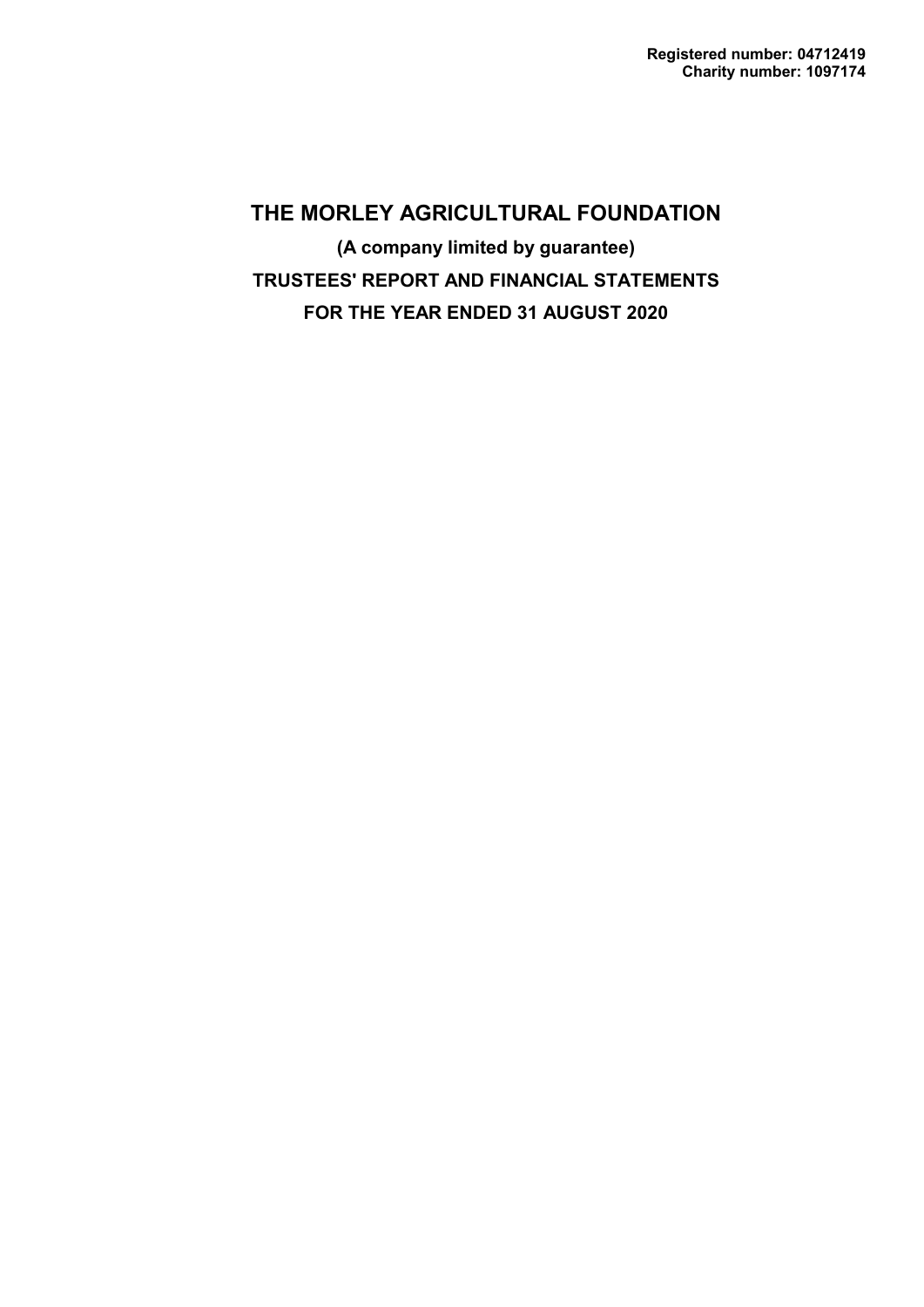**(A company limited by guarantee)**

# **CONTENTS**

|                                                                                | Page      |
|--------------------------------------------------------------------------------|-----------|
| Reference and administrative details of the Company, its Trustees and advisers | 1         |
| <b>Trustees' report</b>                                                        | $2 - 8$   |
| Independent auditors' report on the financial statements                       | 12        |
| <b>Consolidated statement of financial activities</b>                          | 13        |
| <b>Consolidated balance sheet</b>                                              | $14 - 15$ |
| <b>Company balance sheet</b>                                                   | 16        |
| <b>Consolidated statement of cash flows</b>                                    | 17        |
| Notes to the financial statements                                              | $18 - 43$ |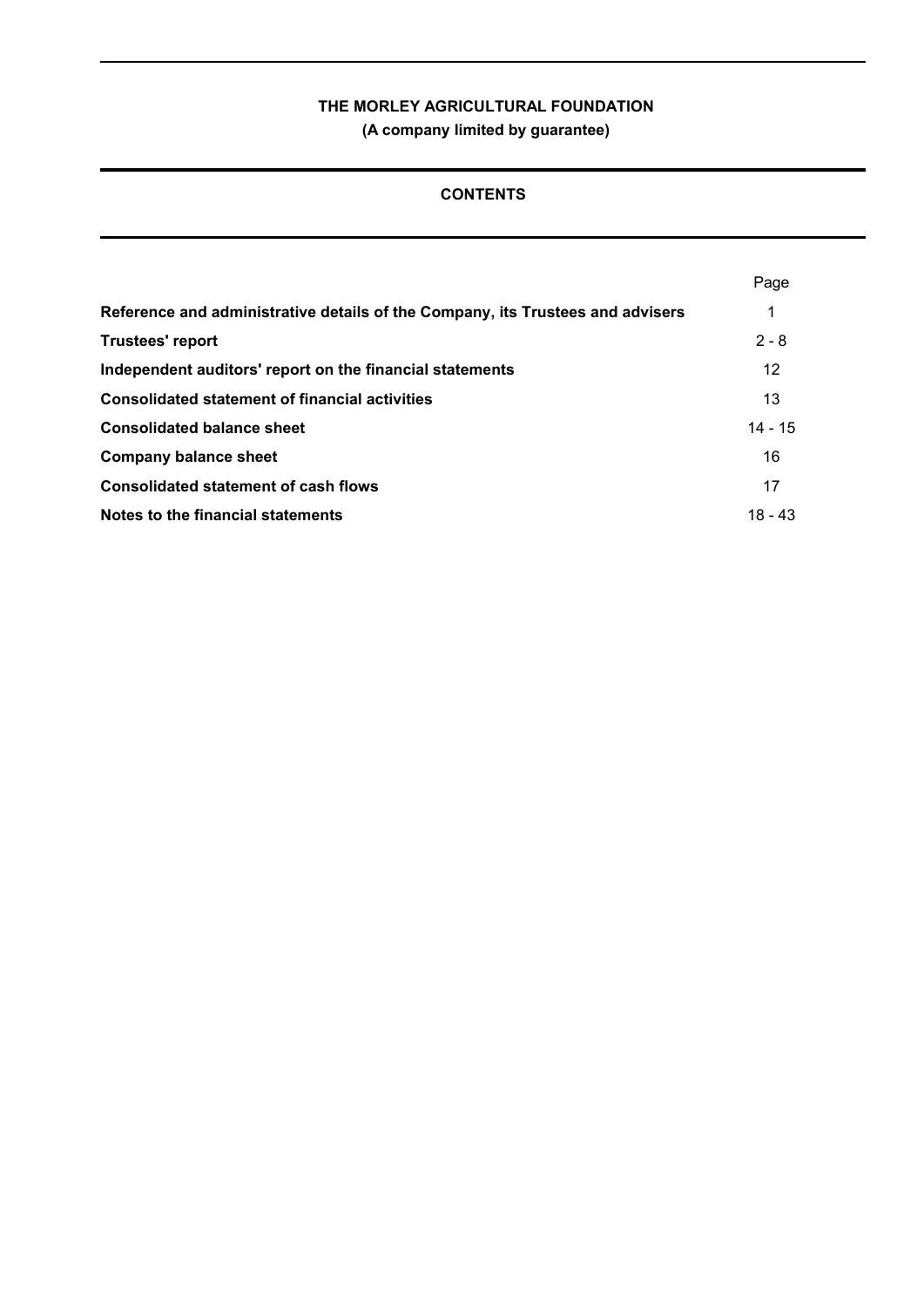**(A company limited by guarantee)**

#### **REFERENCE AND ADMINISTRATIVE DETAILS OF THE COMPANY, ITS TRUSTEES AND ADVISERS FOR THE YEAR ENDED 31 AUGUST 2020**

| <b>Trustees</b>                     | J S Wallace, Chair<br>S Rawsthorne<br><b>CEAPHill</b><br>P E Richardson<br>R J Salmon<br>R Wilbourn<br>N J Steed<br>T S Evans<br>B W R Hadingham (appointed 5 February 2020)<br>S E Lord (appointed 5 February 2020) |
|-------------------------------------|----------------------------------------------------------------------------------------------------------------------------------------------------------------------------------------------------------------------|
| <b>Company registered</b><br>number | 04712419                                                                                                                                                                                                             |
| <b>Charity registered</b><br>number | 1097174                                                                                                                                                                                                              |
| <b>Registered office</b>            | <b>Morley Business Centre</b><br>Deopham Road<br>Morley St Botolph<br><b>Norfolk</b><br><b>NR18 9DF</b>                                                                                                              |
| <b>Company secretary</b>            | M Canham                                                                                                                                                                                                             |
| <b>Independent auditors</b>         | Larking Gowen LLP<br><b>Chartered Accountants</b><br><b>Statutory Auditors</b><br>King Street House<br>15 Upper King Street<br>Norwich<br>NR <sub>3</sub> 1R <sub>B</sub>                                            |
| <b>Solicitors</b>                   | <b>Birketts LLP</b><br>Kingfisher House<br>1 Gilders Way<br><b>Off Barrack Street</b><br>Norwich<br>NR3 1UB                                                                                                          |
| <b>Investment Managers</b>          | Barratt & Cooke<br>5 Opie Street<br>Norwich<br>Norfolk<br>NR1 3DW                                                                                                                                                    |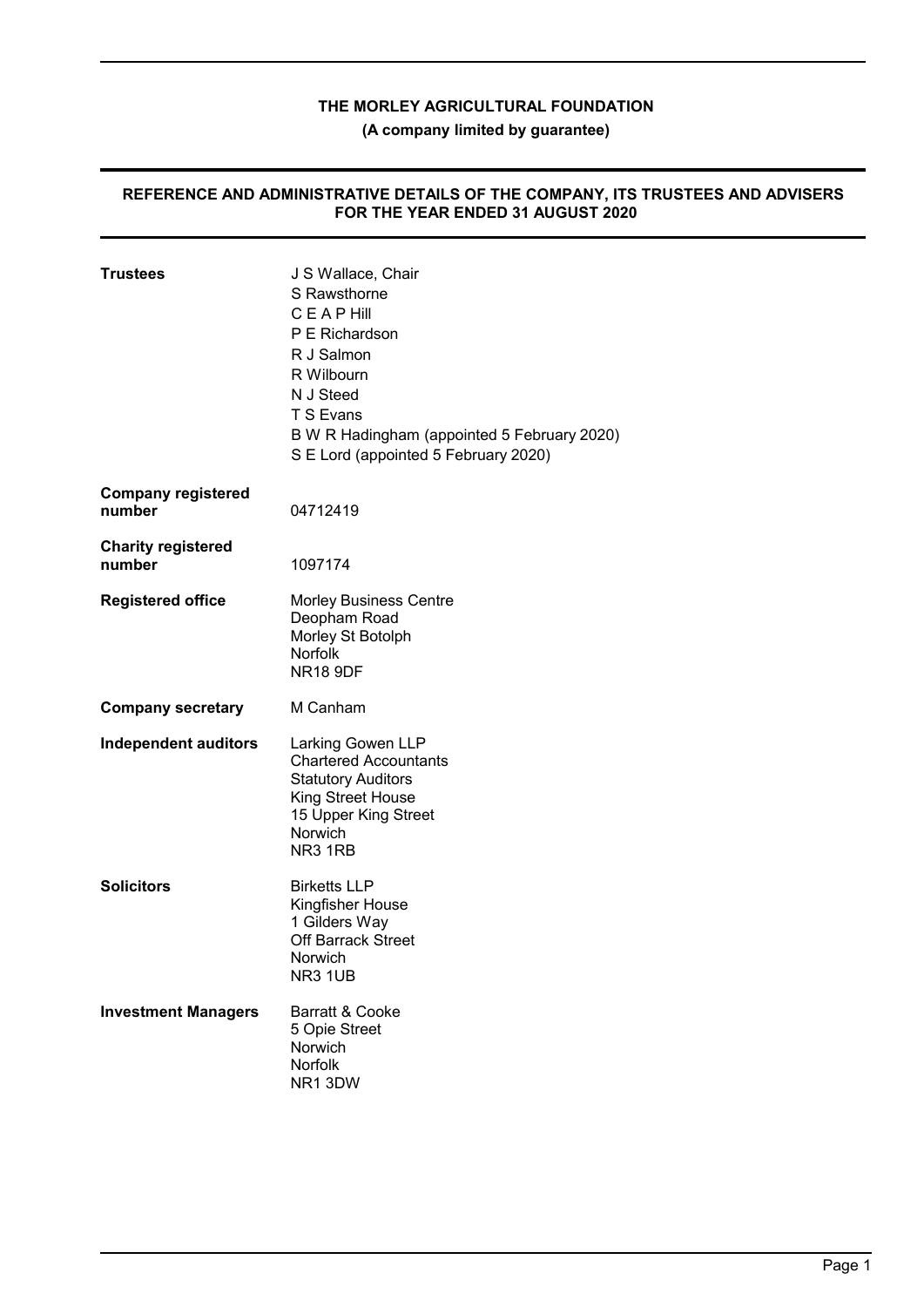#### **(A company limited by guarantee)**

## **TRUSTEES' REPORT FOR THE YEAR ENDED 31 AUGUST 2020**

The trustees (who are also directors of the charity for the purposes of the Companies Act) present their annual report together with the audited financial statements of the Group and the Company The Morley Agricultural Foundation for the 1 September 2019 to 31 August 2020.

The trustees confirm that the Annual report and financial statements of the charity comply with the current statutory requirements, the requirements of the charity's governing document and the provisions of the Statement of Recommended Practice (SORP), applicable to charities preparing their accounts in accordance with the Financial Reporting Standard for Smaller Entities (effective 1 January 2015).

Since the group and the Company qualify as small under section 383 of the Companies Act 2006, the Group strategic report required of medium and large companies under the Companies Act 2006 (Strategic Report and Directors' Report) Regulations 2013 has been omitted.

#### **Objectives and activities**

#### **a. Policies and objectives**

The Foundation exists to promote for public benefit the study and knowledge of agricultural science and the application of modern techniques to agriculture and husbandry in all their branches, including the breeding, feeding and management of livestock and poultry, horticulture and silviculture.

In setting objectives and planning for activities, the Trustees have given due consideration to general guidance published by the charity commission relating to public benefit.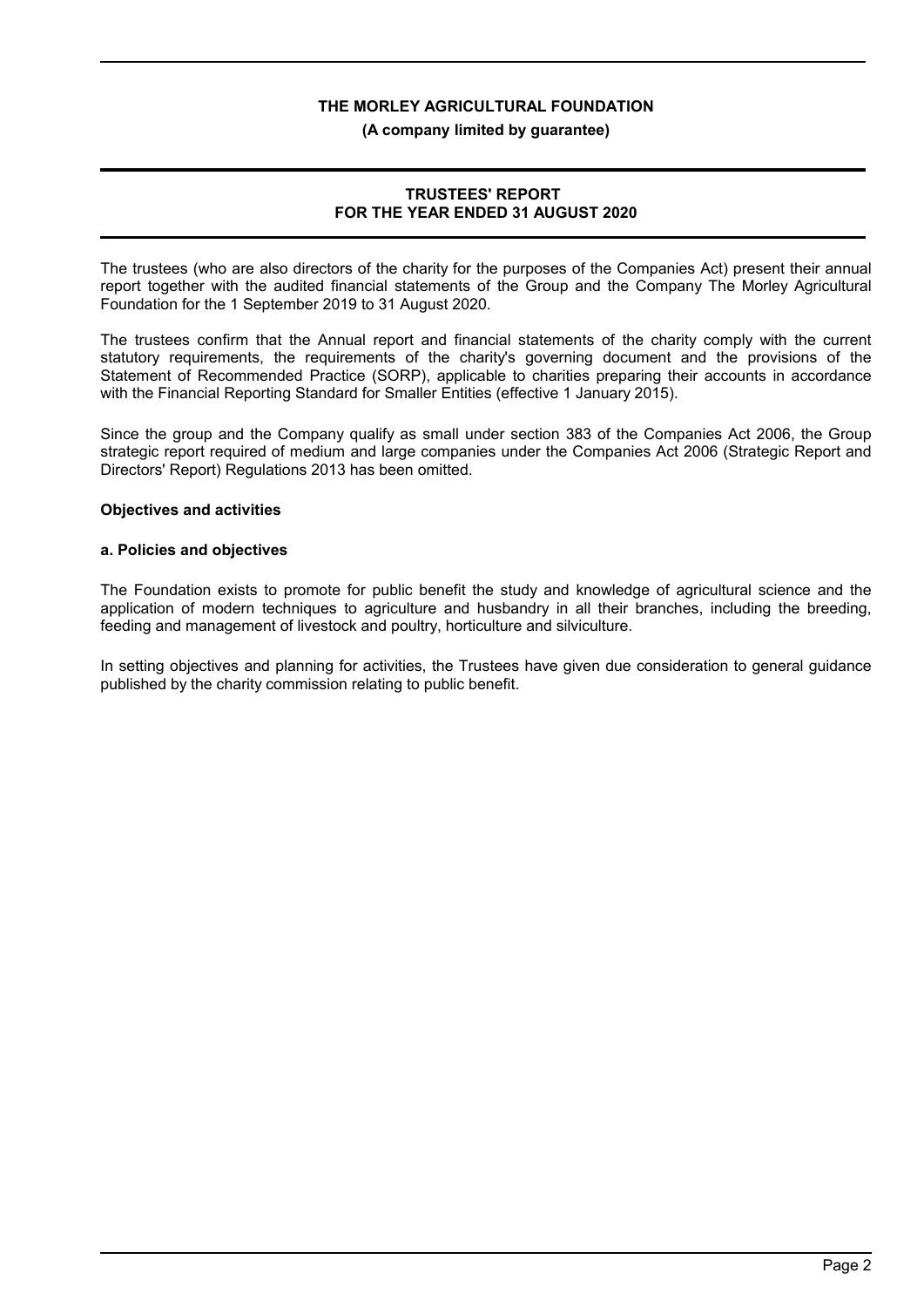#### **(A company limited by guarantee)**

## **TRUSTEES' REPORT (CONTINUED) FOR THE YEAR ENDED 31 AUGUST 2020**

#### **Objectives and activities (continued)**

#### **b. Activities undertaken to achieve objectives**

Grant commitments were made during the course of the year to:

- NIAB, two main grants, one to continue funding the New Farm Systems project, now in its 11th year and the other to Morley Long Term Trial Series (LoTS). This is a collection of initiatives which a) maintain long term experiments at Morley, b) collaborate with education providers to support undergraduate and postgraduate opportunities associated with TMAF, c) test and evaluate new innovations and technologies and report on this to students and farmers in the region, d) communicate and collaborate with TMAF to host, deliver and demonstrate impartial research in the region.
- Morley Soil and Agronomic Monitoring Study (SAMS)
- British Beet Research Organisation INSPIRE project monitoring spatial crop variabilities throughout crop rotation
- Harper Adams Controlled Research into reducing field traffic intensity.
- MRes Agricultural Systems Management Course Nottingham University
- An AHDB soil and cover crop interaction project.
- Agri Tech East's Young Innovators Forum.
- The Royal Norfolk Agricultural Association/Food and Farming Discovery Trust.
- The Suffolk Agricultural Association
- The Essex Schools Food and Farming day.
- The John Forrest Memorial Award.
- EARS3 Funding Newcastle University.
- Morley PhD studying the effects of legume rotations on soil microbial populations (in tandem with NIAB and Cambridge University).
- Morley clean water project
- Our Bursaries fund for students.

#### **c. Grant-making policies**

The Foundation accepts applications for funding from both individuals and institutions. Applications are reviewed to ensure compliance with the charity's objectives and for suitability by the trustees before any grants are made. Total grant commitments are determined in line with the projected investment income for the period.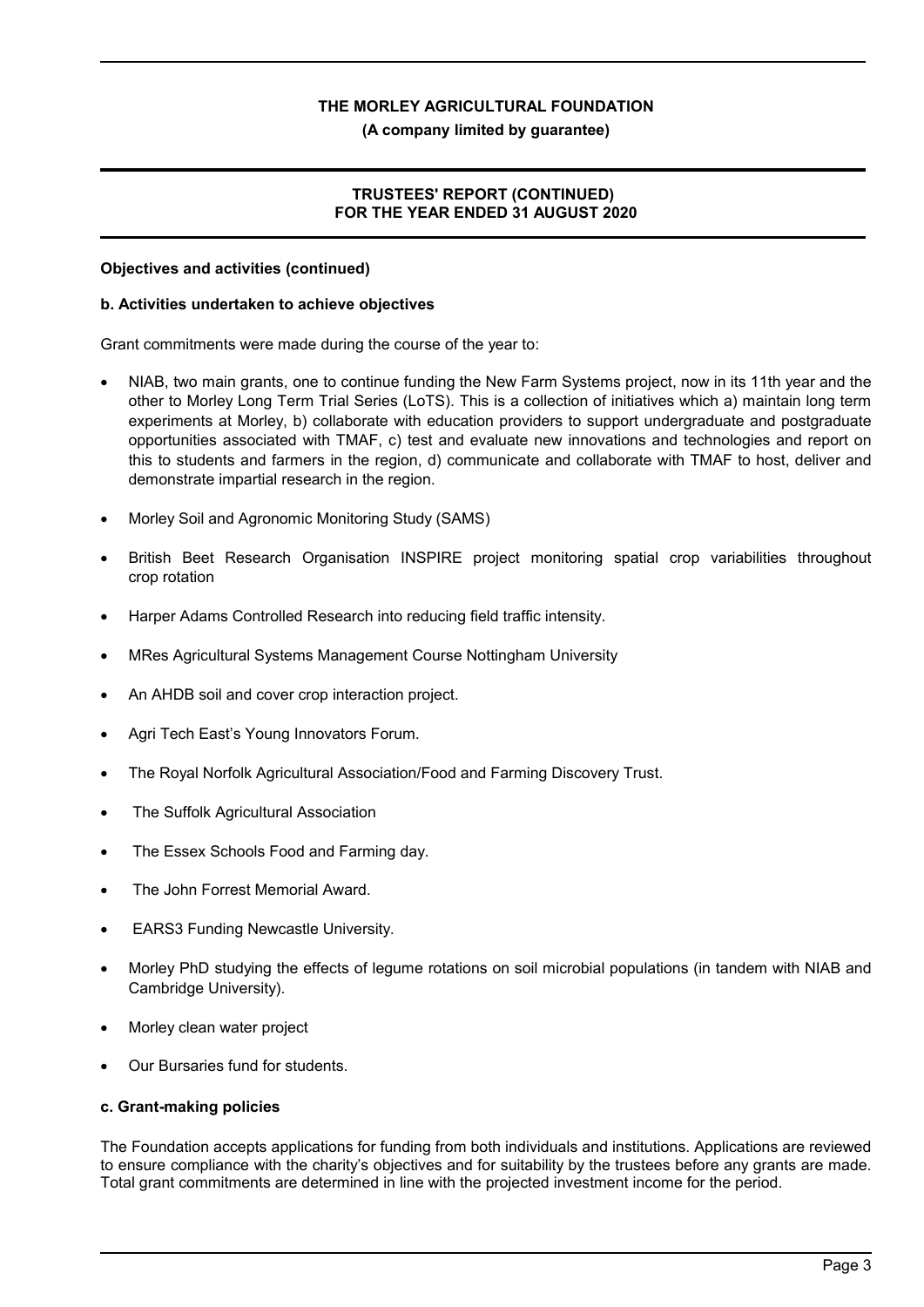#### **(A company limited by guarantee)**

# **TRUSTEES' REPORT (CONTINUED) FOR THE YEAR ENDED 31 AUGUST 2020**

#### **Objectives and activities (continued)**

#### **d. Volunteers**

The Foundation relies on the professional expertise of it's trustees, all of whom provide their services on a voluntary basis, in order to fulfil the charity's objectives. The Foundation is grateful for the unstinting efforts of it's volunteers.

#### **Achievements and performance**

#### **a. Review of activities**

The Foundation's policy contributes to the funding of independent research and education in all aspects of farming and husbandry, preferably within East Anglia.

To that end:

a) Funding for the two proposals from NIAB, one for five years and one for three years.

b) The Foundation continues to make funds available for relevant research by PhD students.

c) Providing funding to Morley Farms Ltd in support of the ancillary research and educational activities it conduct.

## **b. Fundraising activities**

Neither the Charity, nor anyone acting on its behalf, undertakes conventional charitable fundraising activities.

## **c. Investment policy and performance**

The trustees continue to believe the current mix of property assets and investment portfolio provide the best long term strategy for the creation of income to support its grants programme. Together with portfolio managers, the trustees review investment performance against objectives set.

Morley Farms Limited continues to pay a commercial rent to the Foundation.

The foundation is in a consortium of landowners seeking a planning permission in order to sell a parcel of land in its ownership

#### **Financial review**

#### **a. Going concern**

After making appropriate enquiries, the Trustees have a reasonable expectation that the Company has adequate resources to continue in operational existence for the foreseeable future. For this reason, they continue to adopt the going concern basis in preparing the financial statements.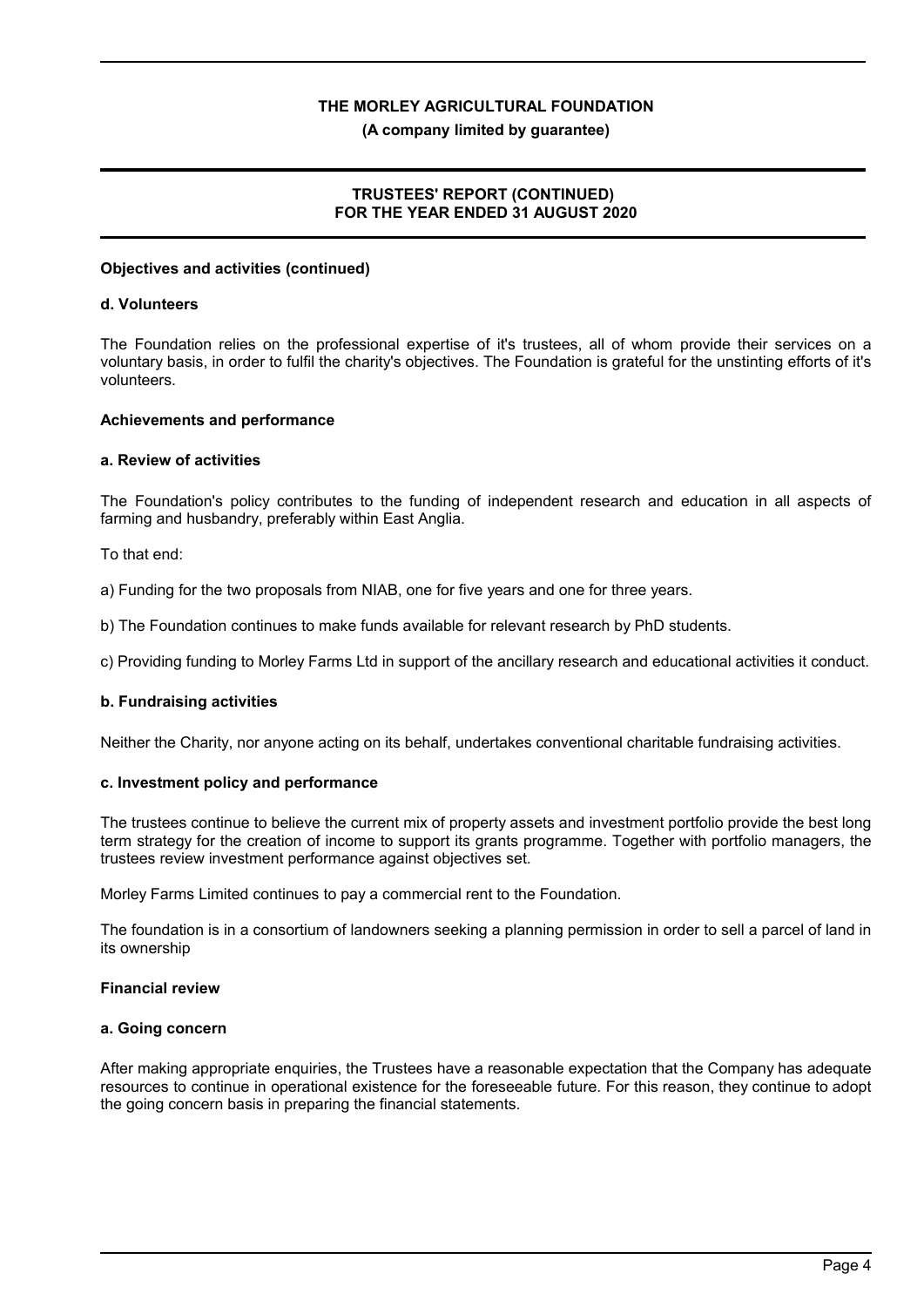**(A company limited by guarantee)**

# **TRUSTEES' REPORT (CONTINUED) FOR THE YEAR ENDED 31 AUGUST 2020**

## **Strategic report (continued)**

## **Financial review (continued)**

#### **b. Reserves policy**

The trustees regard the charity's property & investment assets as permanent funds. The trustees' policy is that these funds should be maintained in real terms, in order to generate income to finance current and future grant giving in accordance with the Foundation's objectives to:

Promote the study & knowledge of agricultural science & the application of modern scientific techniques to agriculture & husbandry in all their branches.

As part of these objectives, the trustees remain committed to funding significant agricultural research projects. Funding commitments for such projects routinely extend to a period of between 3 5 years. The trustees therefore take account of these longer term commitments when considering the level of reserves to be retained by the Foundation.

General funds of the charity at 31 August 2020 amounted to £28,651,190 (2019: 29,131,014). In determining the level of resources the board is mindful of the need to maintain a contingency fund in order to meet any unexpected repair costs in relation to the charity's property assets. Similarly reserves are required to fund ongoing working capital requirements of Morley Farms Limited. After taking account of these issues and retaining a suitable level of funds to cover these aspects, the trustees' policy is to use substantially all of the charity's surplus investment income over a 3 5 year time frame in order to fund the Foundation's grant making activity over the same period.

At 31 August 2020 the group's free reserves amounted to £704,670 (2019: £373,048).

# **c. Financial review**

Income from the portfolio, rent from properties and farming profit from Morley Farms Limited enable the Foundation to maintain its grants' programme and cover its overheads.

The Foundation's net incoming resources amounted to £295,920 (2019: £42,639) as shown in the Consolidated Statement of Financial Activities on page 11. This includes net profit from the subsidiary company of £165,398 (2019: £61,345) prior to the elimination of inter group transactions and gains on investments.

There was a net decrease in funds of £479,824 (2019: increase in funds £357,664).

The charity's investment portfolio decreased in value from £8,338,148 at the beginning of the year to £8,012,041 as at 31 August 2020. This is a reflection of the general market conditions.

In order to help the trustees to consider funding projects beyond its current financial period, a budget process that extends four years beyond the current one is in operation.

#### **Structure, governance and management**

## **a. Constitution**

The Morley Agricultural Foundation is registered as a charitable company limited by guarantee and was set up by a Memorandum of Association on 23 April 2003 and is a registered charity number 1097174.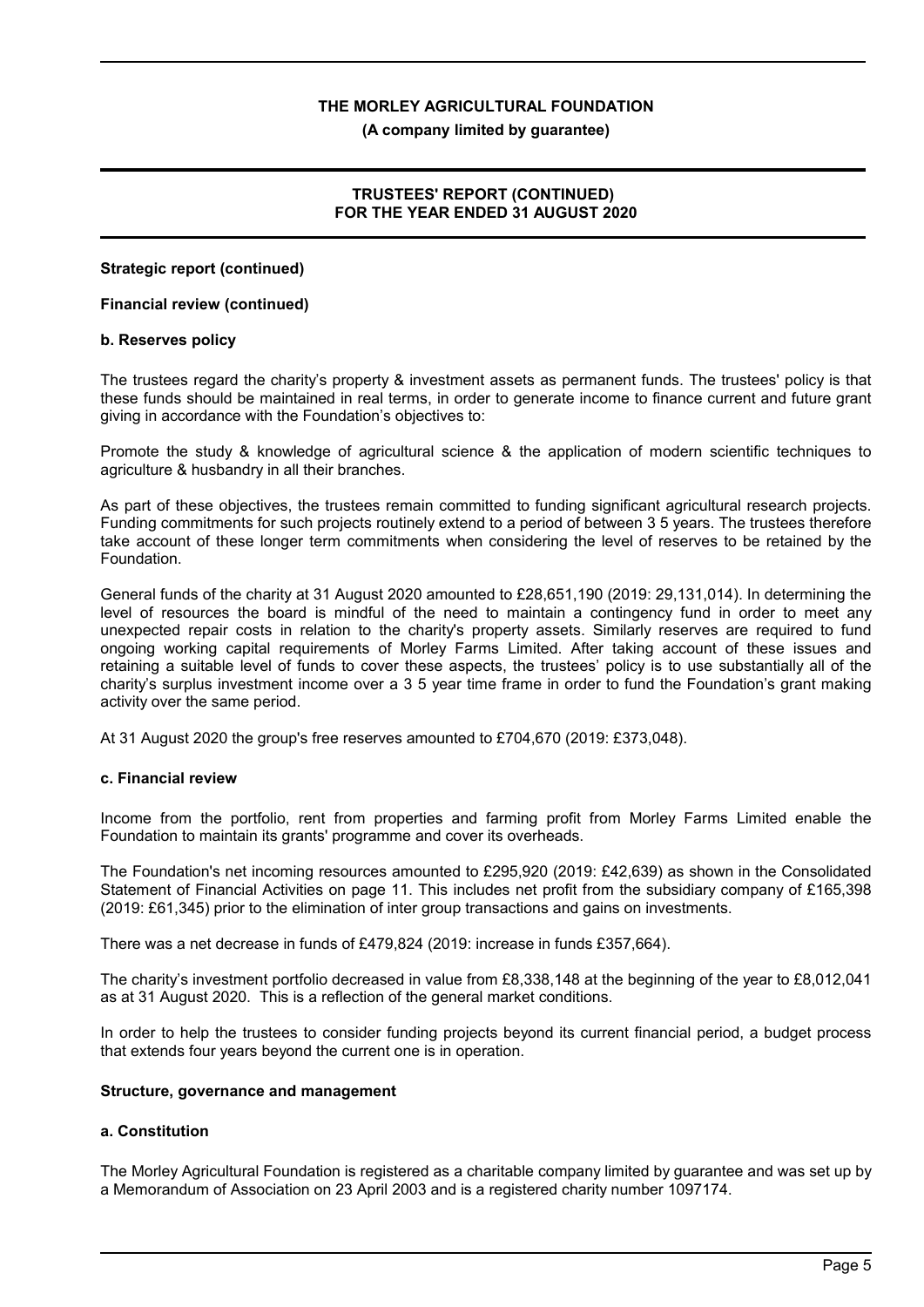#### **(A company limited by guarantee)**

## **TRUSTEES' REPORT (CONTINUED) FOR THE YEAR ENDED 31 AUGUST 2020**

#### **Structure, governance and management (continued)**

#### **b. Methods of appointment or election of Trustees**

The charity is controlled by its trustees. Under the company's Articles of Association, the trustees are elected at the AGM. At each AGM, one third of the elected trustees will retire. If a vacancy is not filled, a retiring trustee, if willing, is deemed to be re elected. All trustees except an elected trustee retiring by rotation, must be nominated in writing to the chairman by at least three members, two of which must already be trustees. The trustees may appoint a person who is willing to act to be an elected trustee either to fill a vacancy or as an additional trustee but he shall hold office only until the next AGM where he may be reappointed.

Members of the Council, who are directors for the purpose of company law and trustees for the purpose of charity law, who served during the year and up to the date of this report are set out on page 1.

Members of the charitable company guarantee to contribute an amount not exceeding £1 to the assets of the charitable company in the event of winding up. The total number of such guarantees at 31 August 2020 was 509.

Annually, prior to the AGM, the chairman writes to all members seeking proposals to be considered at the AGM to fill any trustee or Council vacancies.

The trustees each contribute their professional expertise in different specific areas and as such no additional training is deemed necessary in those areas. However, the trustees consider and attend any relevant training opportunities which enhance their knowledge of the generic role and responsibilities of a trustee.

## **c. Organisational structure and decision-making policies**

The day to day management of The Foundation has been delegated to the company secretary, M Canham, who is contracted by The Foundation on an annual basis. Decisions relating to the acquisition or disposal of assets are made by the trustees at one of their regular meetings.

The Foundation's subsidiary trading company carries out commercial farming activities, historically with a view to profits generated being paid by gift aid to The Foundation. Morley Farms Ltd continues to carry out and support various ancillary research and educational activities for the benefit of the Foundation. The farm management works closely with a regional agricultural educational organisation to develop training schemes for its students.

The capital base of Morley Farms will need to expand to finance these activities. This is likely to be through programme related loan funding from The Foundation but also from the retention of some future commercial farming profits. Where profits are retained in future this may give rise to a liability to corporation tax within Morley Farms Limited.

## **d. Pay policy for key management personnel**

There are no such arrangements for setting pay and remuneration as key management consists of the trustees, all of whom are unpaid.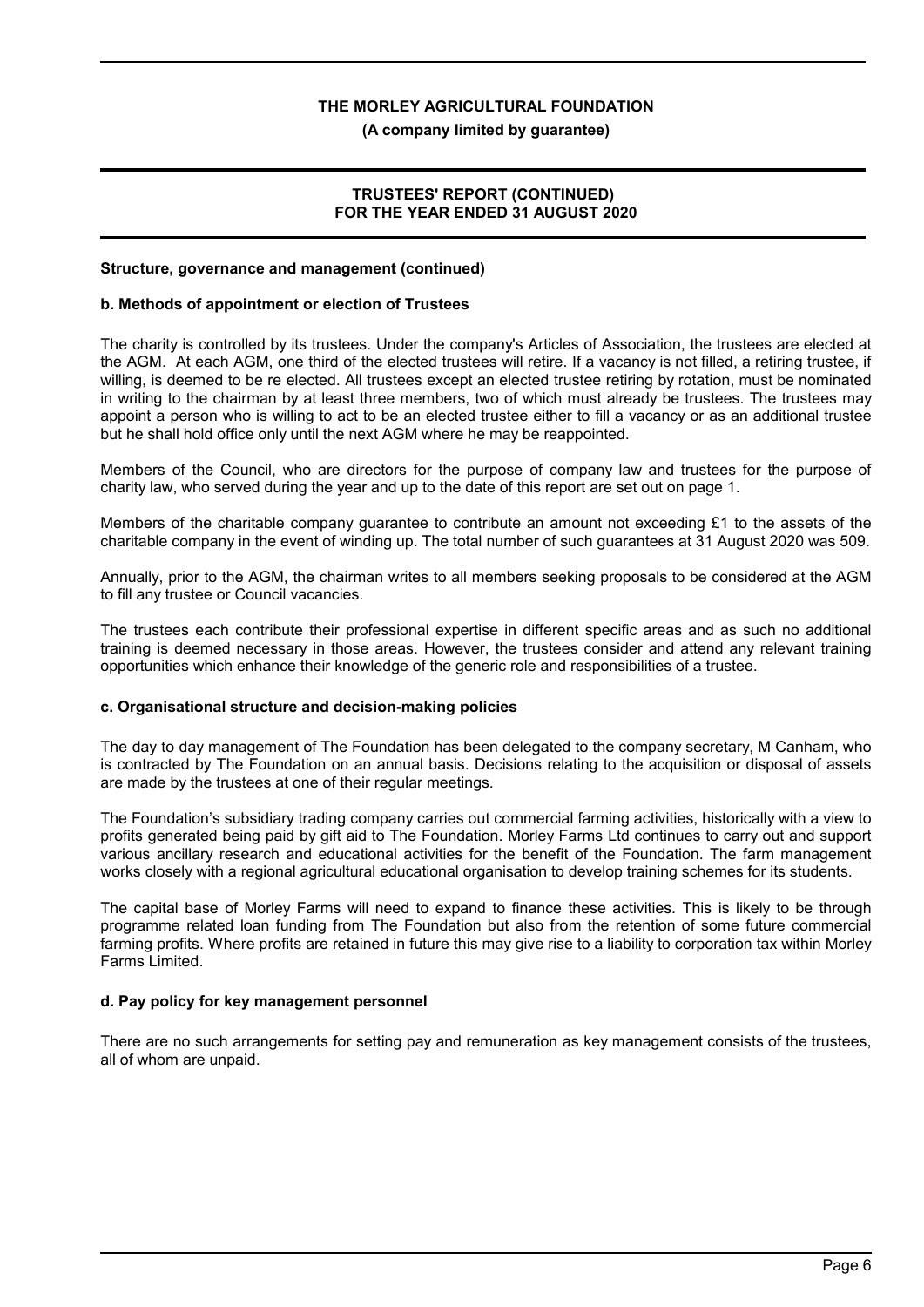**(A company limited by guarantee)**

## **TRUSTEES' REPORT (CONTINUED) FOR THE YEAR ENDED 31 AUGUST 2020**

#### **Structure, governance and management (continued)**

#### **e. Risk management**

The Trustees have assessed the major risks to which the parent company and the group is exposed, in particular those related to the operations and finances of the parent company and the group, and are satisfied that systems and procedures are in place to mitigate our exposure to the major risks.

The trustees keep under review the major risks to which the Charity is exposed.

A management committee, under the chairmanship of a Foundation trustee, has been established for Morley Farms Limited and meets regularly to review performance as well as communicating relevant matters to the foundation board. An independent consultant has been employed to assist the farm manager in preparing budgets and reviewing procedures and controls against industry benchmarks.

The major risks to the income of the Foundations are the level of the dividend stream from its portfolio currently managed by Barratt and Cooke, and the volatility of farm income.

## **Plans for future periods**

The Morley Agricultural Foundation will continue to fund research conducted by NIAB, providing grants for the New Farming Systems programme (now in its 11th year) and for the Morley Long Term Trial Series (LoTS) programme which includes, a) continuing long term field experiments, b) collaborating with education providers, c) providing and evaluating new technologies with stakeholders and d) providing NIAB and TMAF research at events at Morley and elsewhere. We also continue to host NIAB trials with other funders and we have become a demonstration farm and trials site for The British Beet Research Organisation (BBRO).

A further portion of available funds will be used to support PhD students researching topics relevant to TMAF's aims; informing the public about the techniques and science used in modern agriculture; supporting the communication between young farmers and young scientists and providing bursaries to students who need monetary assistance with their courses.

A final portion will be devoted specifically to the study of soil. Funding is being provided for 1) a Harper Adams PhD examining controlled traffic farming and soil compaction issues and 2) a University of East Anglia project investigating the impacts of cover crops and reduced tillage regimes on water, soil and crop yields. BBRO has started research entitled "Interpreting and managing the spatial performance of crops". NIAB is also carrying out the Morley Soil and Agronomic Monitoring Study (SAMS). And finally a partnership has been struck up between Cambridge University, NIAB and The Morley Agricultural Foundation to fund a PhD student on a topic chosen by the Foundation (Morley PhD)

## **Information on fundraising practices**

The Charity does not undertake conventional charitable fundraising activities such as soliciting of donations or the conducting of direct mailings, telephone or street-based campaigns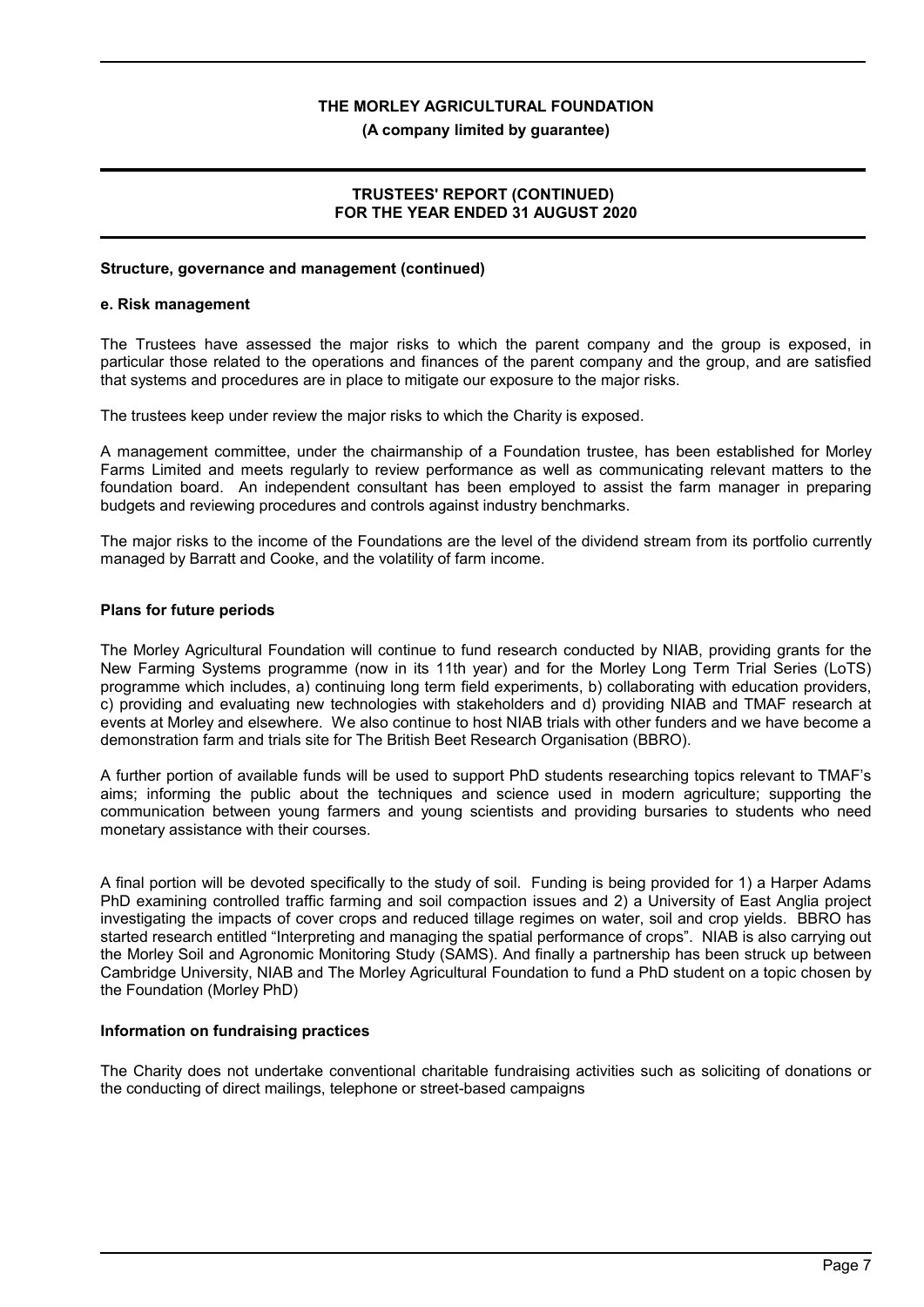#### **(A company limited by guarantee)**

## **TRUSTEES' REPORT (CONTINUED) FOR THE YEAR ENDED 31 AUGUST 2020**

#### **Statement of Trustees' responsibilities**

The Trustees (who are also the directors of the Company for the purposes of company law) are responsible for preparing the Trustees' report and the financial statements in accordance with applicable law and United Kingdom Accounting Standards (United Kingdom Generally Accepted Accounting Practice).

Company law requires the Trustees to prepare financial statements for each financial . Under company law the Trustees must not approve the financial statements unless they are satisfied that they give a true and fair view of the state of affairs of the Group and the Company and of their incoming resources and application of resources, including their income and expenditure, for that period. In preparing these financial statements, the Trustees are required to:

- select suitable accounting policies and then apply them consistently;
- observe the methods and principles of the Charities SORP (FRS 102);
- make judgments and accounting estimates that are reasonable and prudent;
- state whether applicable UK Accounting Standards (FRS 102) have been followed, subject to any material departures disclosed and explained in the financial statements;
- prepare the financial statements on the going concern basis unless it is inappropriate to presume that the Group will continue in business.

The Trustees are responsible for keeping adequate accounting records that are sufficient to show and explain the Group and the Company's transactions and disclose with reasonable accuracy at any time the financial position of the Group and the Company and enable them to ensure that the financial statements comply with the Companies Act 2006. They are also responsible for safeguarding the assets of the Group and the Company and hence for taking reasonable steps for the prevention and detection of fraud and other irregularities.

## **Disclosure of information to auditors**

Each of the persons who are Trustees at the time when this Trustees' report is approved has confirmed that:

- so far as that Trustee is aware, there is no relevant audit information of which the charitable group's auditors are unaware, and
- that Trustee has taken all the steps that ought to have been taken as a Trustee in order to be aware of any relevant audit information and to establish that the charitable group's auditors are aware of that information.

## **Auditors**

The auditors, Larking Gowen LLP, have indicated their willingness to continue in office. The designated Trustees will propose a motion reappointing the auditors at a meeting of the Trustees.

Approved by order of the members of the board of Trustees and signed on their behalf by:

Boallace **J S Wallace, Chair** (Chair of Trustees) Date: 3 December 2020

Page 8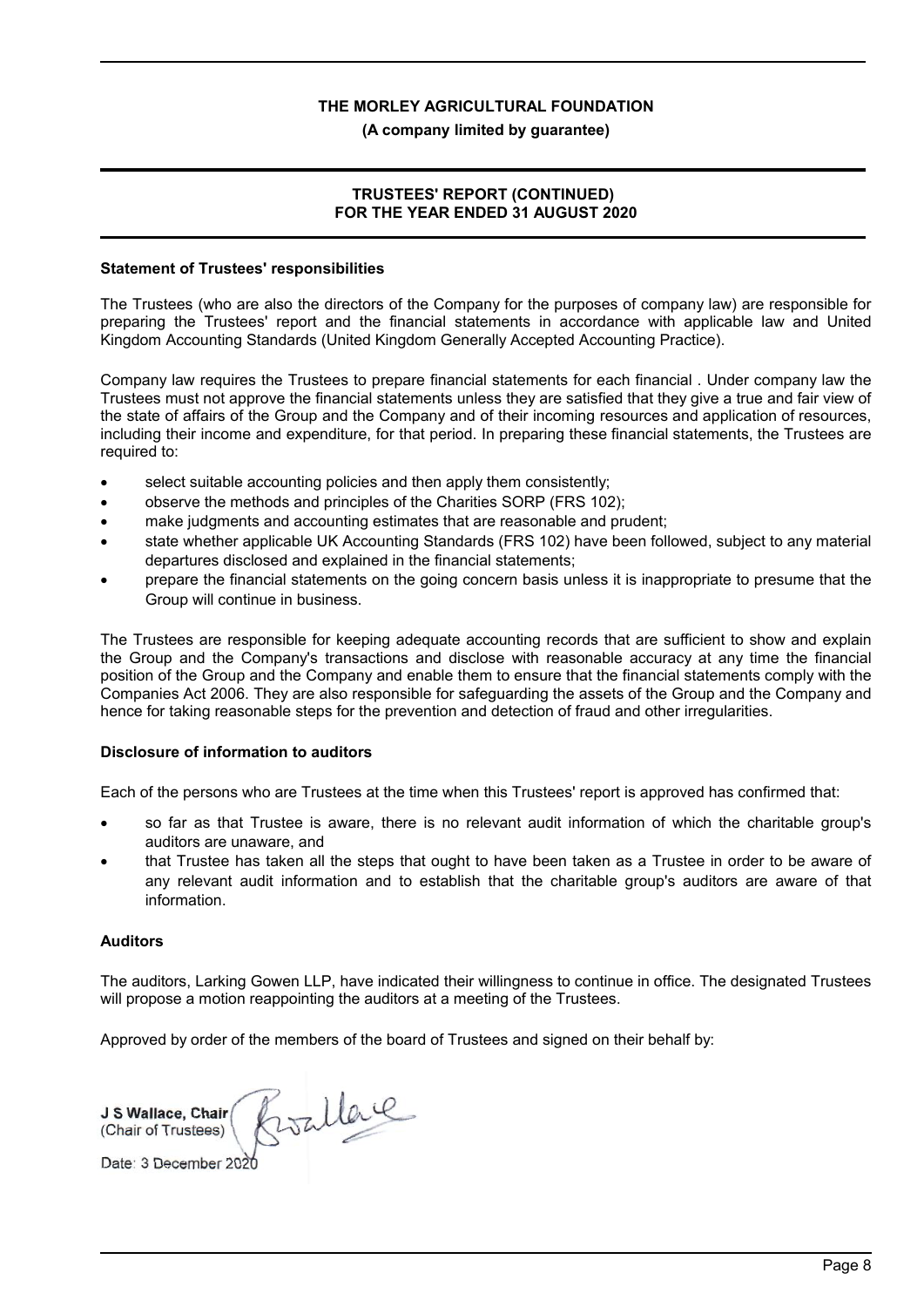#### **(A company limited by guarantee)**

# **INDEPENDENT AUDITORS' REPORT TO THE MEMBERS OF THE MORLEY AGRICULTURAL FOUNDATION**

## **Opinion**

We have audited the financial statements of The Morley Agricultural Foundation (the 'parent charitable company') and its subsidiaries (the 'group') for the year ended 31 August 2020 which comprise the Consolidated statement of financial activities, the Consolidated balance sheet, the Company balance sheet, the Consolidated statement of cash flows and the related notes, including a summary of significant accounting policies. The financial reporting framework that has been applied in their preparation is applicable law and United Kingdom Accounting Standards, including Financial Reporting Standard 102 'The Financial Reporting Standard applicable in the UK and Republic of Ireland' (United Kingdom Generally Accepted Accounting Practice).

In our opinion the financial statements:

- give a true and fair view of the state of the Group's and of the parent charitable company's affairs as at 31 August 2020 and of the Group's incoming resources and application of resources, including its income and expenditure for the year then ended;
- have been properly prepared in accordance with United Kingdom Generally Accepted Accounting Practice; and
- have been prepared in accordance with the requirements of the Companies Act 2006 and the Charities Act 2011.

## **Basis for opinion**

We conducted our audit in accordance with International Standards on Auditing (UK) (ISAs (UK)) and applicable law. Our responsibilities under those standards are further described in the Auditors' responsibilities for the audit of the financial statements section of our report. We are independent of the Group in accordance with the ethical requirements that are relevant to our audit of the financial statements in the United Kingdom, including the Financial Reporting Council's Ethical Standard, and we have fulfilled our other ethical responsibilities in accordance with these requirements. We believe that the audit evidence we have obtained is sufficient and appropriate to provide a basis for our opinion.

#### **Conclusions relating to going concern**

We have nothing to report in respect of the following matters in relation to which the ISAs (UK) require us to report to you where:

- the Trustees' use of the going concern basis of accounting in the preparation of the financial statements is not appropriate; or
- the Trustees have not disclosed in the financial statements any identified material uncertainties that may cast significant doubt about the Group's or the parent charitable company's ability to continue to adopt the going concern basis of accounting for a period of at least twelve months from the date when the financial statements are authorised for issue.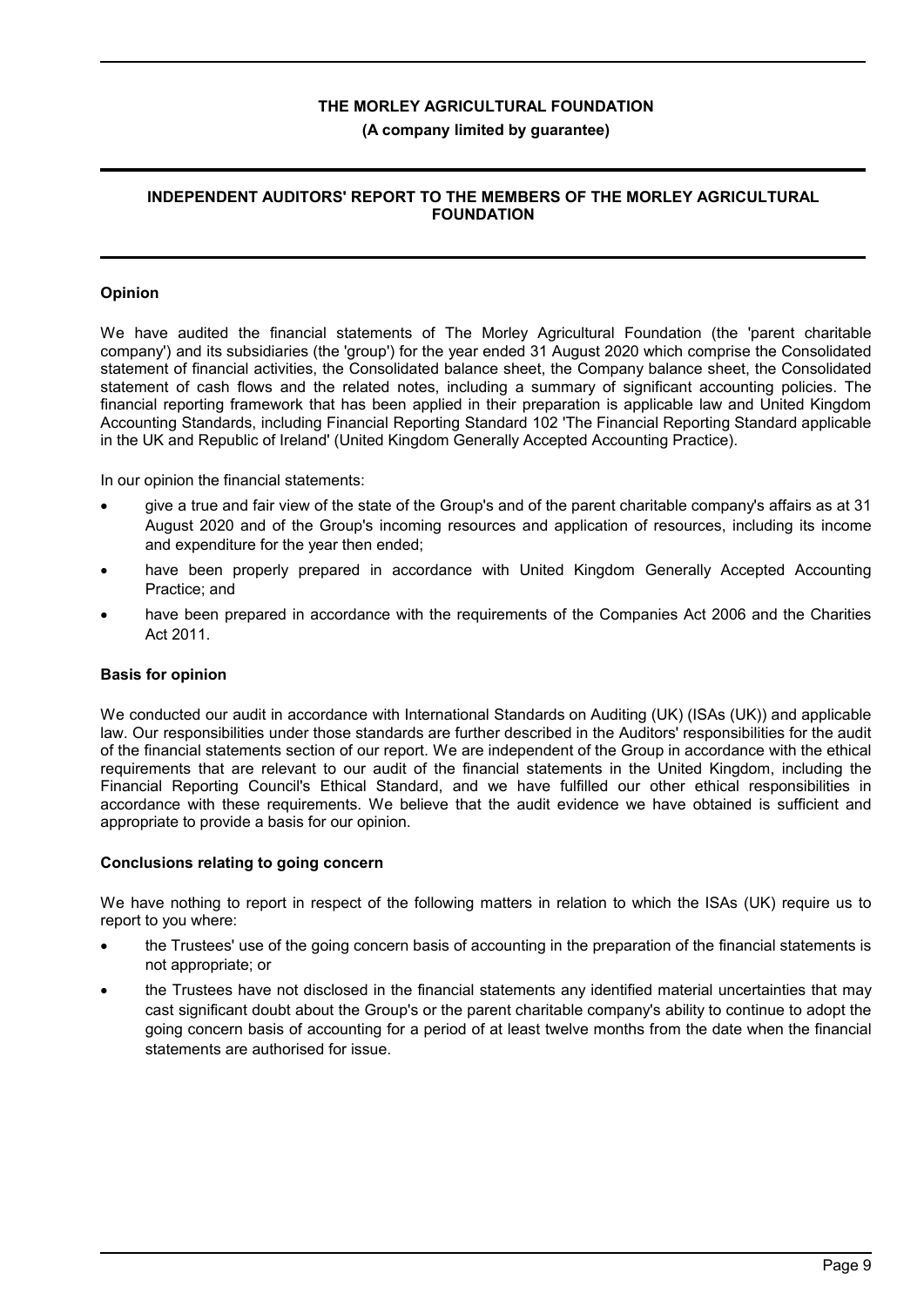#### **(A company limited by guarantee)**

## **INDEPENDENT AUDITORS' REPORT TO THE MEMBERS OF THE MORLEY AGRICULTURAL FOUNDATION (CONTINUED)**

#### **Other information**

The Trustees are responsible for the other information. The other information comprises the information included in the Annual report, other than the financial statements and our Auditors' report thereon. Our opinion on the financial statements does not cover the other information and, except to the extent otherwise explicitly stated in our report, we do not express any form of assurance conclusion thereon.

In connection with our audit of the financial statements, our responsibility is to read the other information and, in doing so, consider whether the other information is materially inconsistent with the financial statements or our knowledge obtained in the audit or otherwise appears to be materially misstated. If we identify such material inconsistencies or apparent material misstatements, we are required to determine whether there is a material misstatement in the financial statements or a material misstatement of the other information. If, based on the work we have performed, we conclude that there is a material misstatement of this other information, we are required to report that fact.

We have nothing to report in this regard.

#### **Opinion on other matters prescribed by the Companies Act 2006**

In our opinion, based on the work undertaken in the course of the audit:

- the information given in the Trustees' report for the financial year for which the financial statements are prepared is consistent with the financial statements.
- the Trustees' report has been prepared in accordance with applicable legal requirements.

#### **Matters on which we are required to report by exception**

In the light of our knowledge and understanding of the charitable company and its environment obtained in the course of the audit, we have not identified material misstatements in the Trustees' report.

We have nothing to report in respect of the following matters in relation to which Companies Act 2006 requires us to report to you if, in our opinion:

- the parent charitable company has not kept adequate and sufficient accounting records, or returns adequate for our audit have not been received from branches not visited by us; or
- the parent charitable company financial statements are not in agreement with the accounting records and returns; or
- certain disclosures of Trustees' remuneration specified by law are not made; or
- we have not received all the information and explanations we require for our audit; or
- the Trustees were not entitled to prepare the financial statements in accordance with the small companies regime and take advantage of the small companies' exemptions in preparing the Trustees' report and from the requirement to prepare a Strategic report.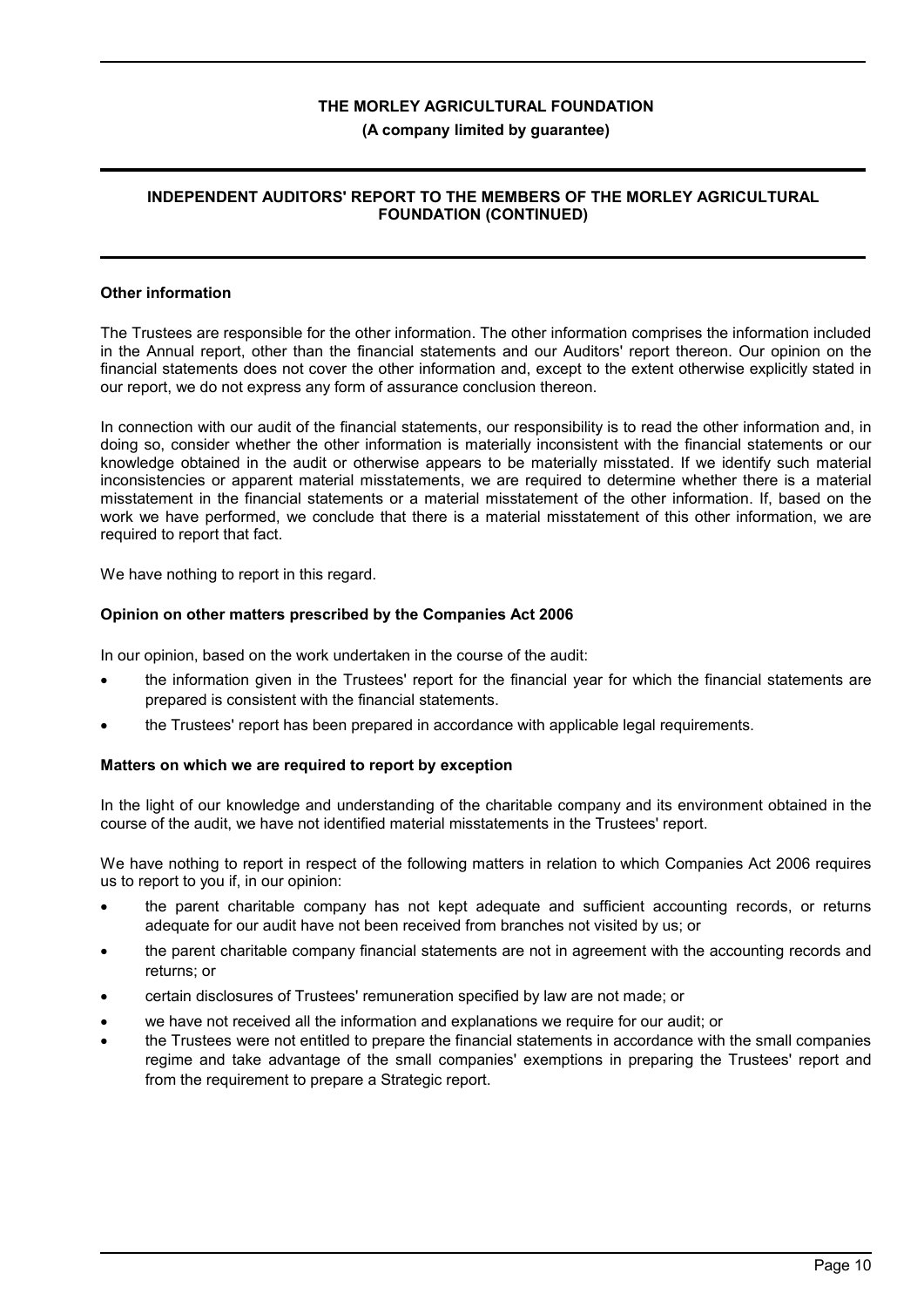#### **(A company limited by guarantee)**

## **INDEPENDENT AUDITORS' REPORT TO THE MEMBERS OF THE MORLEY AGRICULTURAL FOUNDATION (CONTINUED)**

#### **Responsibilities of trustees**

As explained more fully in the Trustees' responsibilities statement, the Trustees (who are also the directors of the charitable company for the purposes of company law) are responsible for the preparation of the financial statements and for being satisfied that they give a true and fair view, and for such internal control as the Trustees determine is necessary to enable the preparation of financial statements that are free from material misstatement, whether due to fraud or error.

In preparing the financial statements, the Trustees are responsible for assessing the Group's and the parent charitable company's ability to continue as a going concern, disclosing, as applicable, matters related to going concern and using the going concern basis of accounting unless the Trustees either intend to liquidate the Group or the parent charitable company or to cease operations, or have no realistic alternative but to do so.

#### **Auditors' responsibilities for the audit of the financial statements**

Our objectives are to obtain reasonable assurance about whether the financial statements as a whole are free from material misstatement, whether due to fraud or error, and to issue an Auditors' report that includes our opinion. Reasonable assurance is a high level of assurance, but is not a guarantee that an audit conducted in accordance with ISAs (UK) will always detect a material misstatement when it exists. Misstatements can arise from fraud or error and are considered material if, individually or in the aggregate, they could reasonably be expected to influence the economic decisions of users taken on the basis of these financial statements.

A further description of our responsibilities for the audit of the financial statements is located on the Financial Reporting Council's website at: www.frc.org.uk/auditorsresponsibilities. This description forms part of our Auditors' report.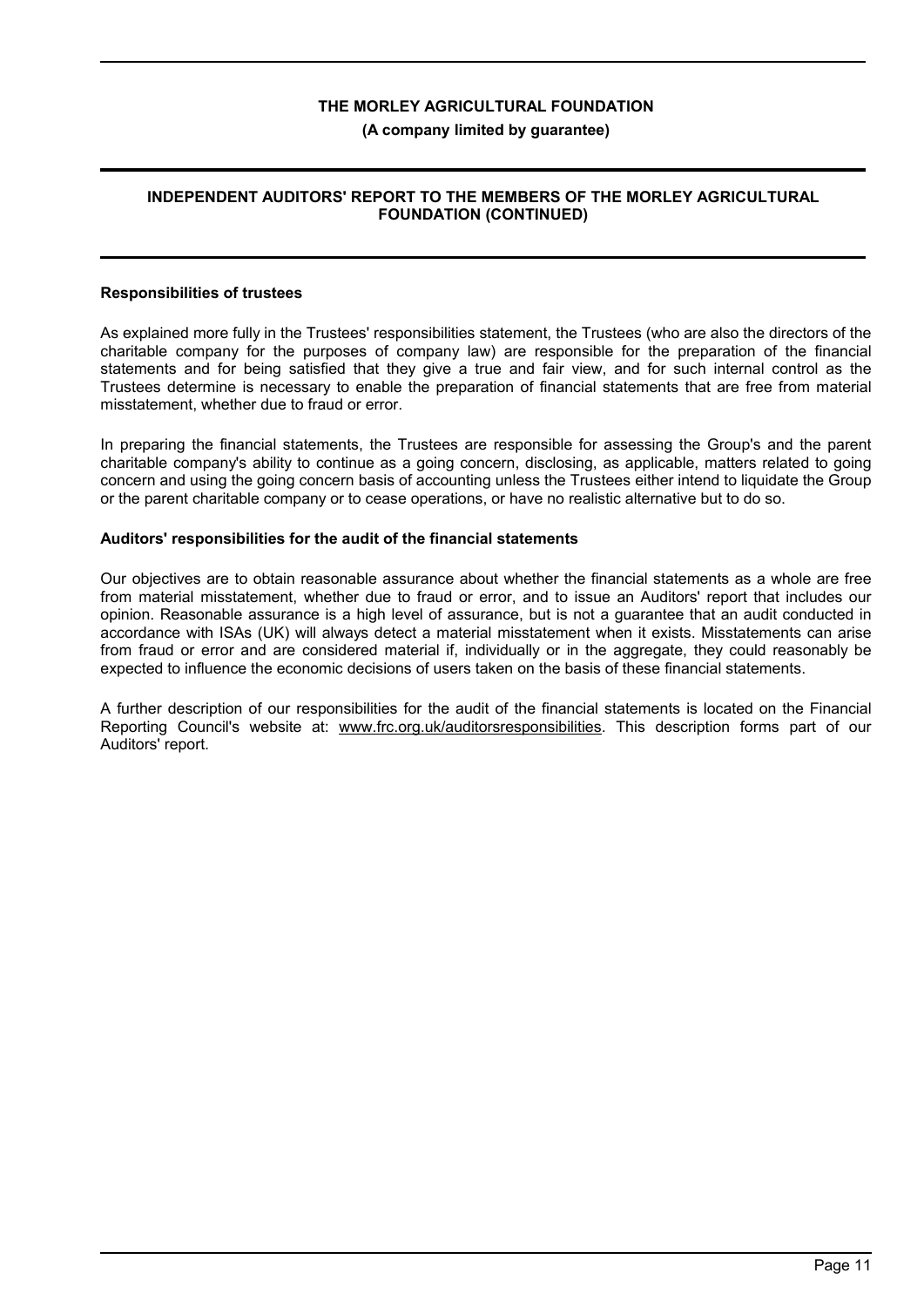**(A company limited by guarantee)**

## **INDEPENDENT AUDITORS' REPORT TO THE MEMBERS OF THE MORLEY AGRICULTURAL FOUNDATION (CONTINUED)**

#### **Use of our report**

This report is made solely to the charitable company's members, as a body, in accordance with Chapter 3 of Part 16 of the Companies Act 2006, and to the charitable company's trustees, as a body, Part 4 of the Charities (Accounts and Reports) Regulations 2008. Our audit work has been undertaken so that we might state to the charitable company's members those matters we are required to state to them in an Auditors' report and for no other purpose. To the fullest extent permitted by law, we do not accept or assume responsibility to anyone other than the charitable company and its members, as a body, for our audit work, for this report, or for the opinions we have formed.

MAA Lerling Gewich

**Julie Grimmer FCA DChA (Senior statutory auditor)** for and on behalf of **Larking Gowen LLP** Chartered Accountants Statutory Auditors King Street House 15 Upper King Street Norwich NR3 1RB

25 January 2021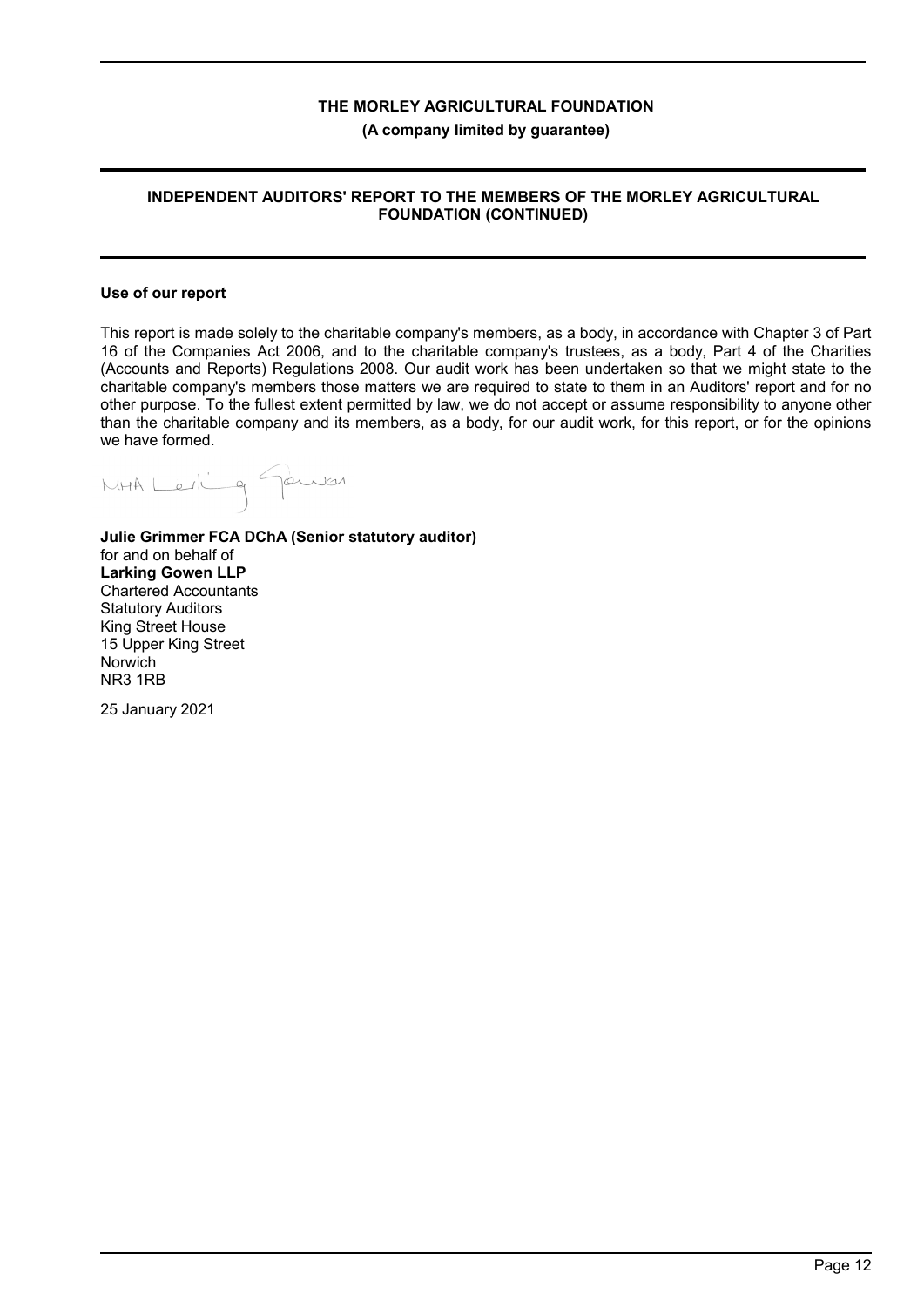**(A company limited by guarantee)**

#### **CONSOLIDATED STATEMENT OF FINANCIAL ACTIVITIES (INCORPORATING INCOME AND EXPENDITURE ACCOUNT) FOR THE YEAR ENDED 31 AUGUST 2020**

|                                    |                 | <b>Unrestricted</b><br>funds<br>2020 | <b>Restricted</b><br>funds<br>2020 | <b>Total</b><br>funds<br>2020 | Total<br>funds<br>2019 |
|------------------------------------|-----------------|--------------------------------------|------------------------------------|-------------------------------|------------------------|
|                                    | <b>Note</b>     | £                                    | £                                  | £                             | £                      |
| Income from:                       |                 |                                      |                                    |                               |                        |
| Other trading activities           | 3               | 1,061,395                            |                                    | 1,061,395                     | 998,135                |
| Investments                        | 4               | 369,725                              |                                    | 369,725                       | 406,877                |
| Other income                       | 5               | 46,343                               | 4,448                              | 50,791                        | (376)                  |
| <b>Total income</b>                |                 | 1,477,463                            | 4,448                              | 1,481,911                     | 1,404,636              |
| <b>Expenditure on:</b>             |                 |                                      |                                    |                               |                        |
| Raising funds                      | $6\phantom{1}6$ | 805,456                              |                                    | 805,456                       | 806,045                |
| Charitable activities              | 8               | 376,087                              |                                    | 376,087                       | 555,952                |
| <b>Total expenditure</b>           |                 | 1,181,543                            |                                    | 1,181,543                     | 1,361,997              |
| Net (losses)/gains on investments  | 14,15           | (780, 192)                           |                                    | (780, 192)                    | 315,025                |
| Net (expenditure)/income           |                 | (484, 272)                           | 4,448                              | (479, 824)                    | 357,664                |
| Transfers between funds            | 21              | 4,448                                | (4, 448)                           |                               |                        |
| Net movement in funds              |                 | (479, 824)                           |                                    | (479, 824)                    | 357,664                |
| <b>Reconciliation of funds:</b>    |                 |                                      |                                    |                               |                        |
| Total funds brought forward        |                 | 29,131,014                           |                                    | 29,131,014                    | 28,773,350             |
| Net movement in funds              |                 | (479, 824)                           |                                    | (479, 824)                    | 357,664                |
| <b>Total funds carried forward</b> |                 | 28,651,190                           |                                    | 28,651,190                    | 29, 131, 014           |

The Consolidated statement of financial activities includes all gains and losses recognised in the year.

The notes on pages 18 to 43 form part of these financial statements.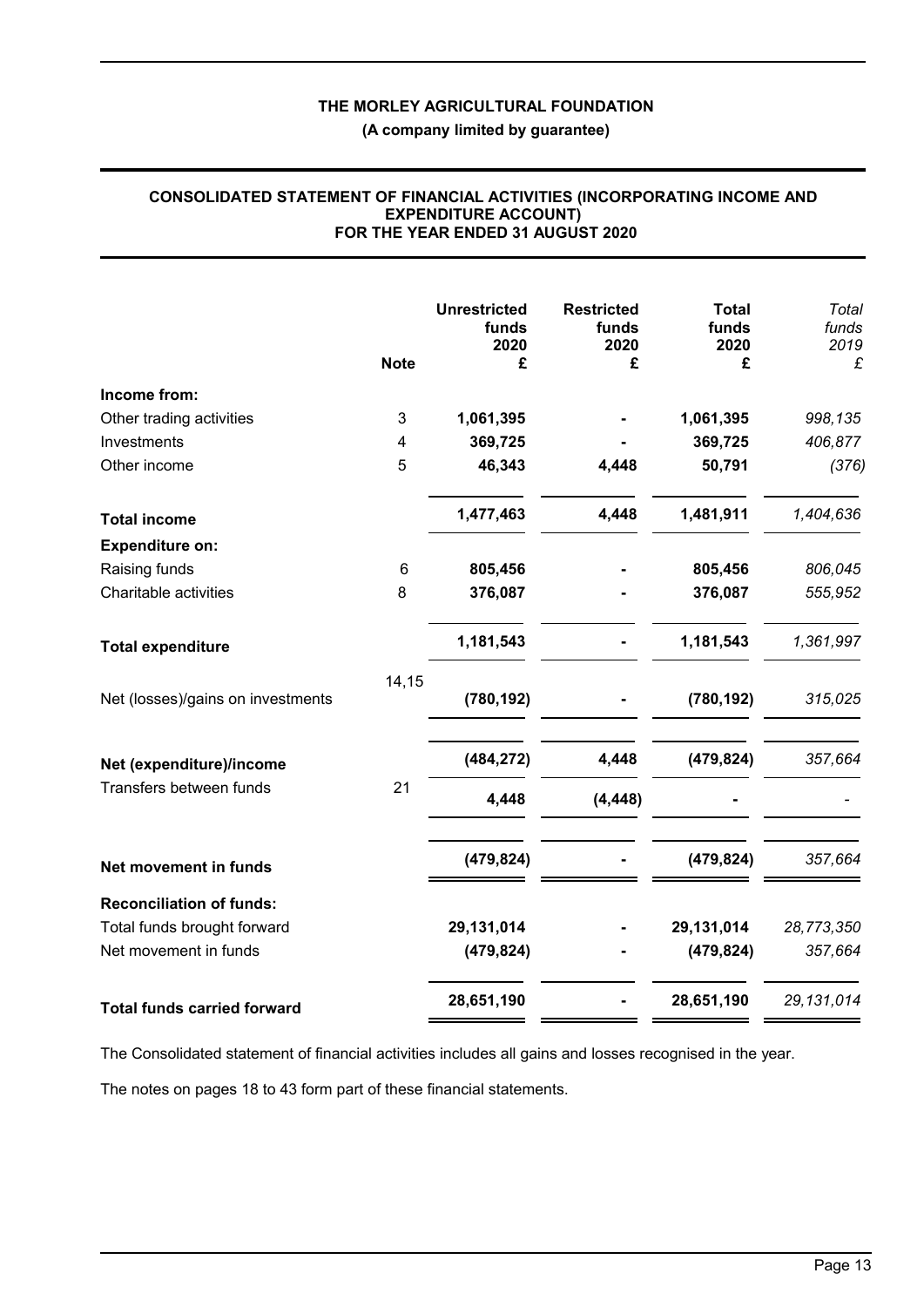**(A company limited by guarantee)**

|                                                            | <b>Note</b> |            | 2020<br>£  |            | 2019<br>£    |
|------------------------------------------------------------|-------------|------------|------------|------------|--------------|
| <b>Fixed assets</b>                                        |             |            |            |            |              |
| Intangible assets                                          | 12          |            |            |            | 8,993        |
| Tangible assets                                            | 13          |            | 602,729    |            | 491,430      |
| Investments                                                | 15          |            | 8,012,041  |            | 8,338,148    |
| Investment property                                        | 14          |            | 19,331,750 |            | 19,919,395   |
|                                                            |             |            | 27,946,520 |            | 28,757,966   |
| <b>Current assets</b>                                      |             |            |            |            |              |
| <b>Stocks</b>                                              | 16          | 351,906    |            | 344,222    |              |
| <b>Debtors</b>                                             | 17          | 272,415    |            | 362,369    |              |
| Cash at bank and in hand                                   |             | 1,424,231  |            | 998,109    |              |
|                                                            |             | 2,048,552  |            | 1,704,700  |              |
| Creditors: amounts falling due within one<br>year          | 18          | (613, 861) |            | (546, 175) |              |
| <b>Net current assets</b>                                  |             |            | 1,434,691  |            | 1,158,525    |
| <b>Total assets less current liabilities</b>               |             |            | 29,381,211 |            | 29,916,491   |
| Creditors: amounts falling due after more<br>than one year | 19          |            | (730, 021) |            | (785, 477)   |
| <b>Total net assets</b>                                    |             |            | 28,651,190 |            | 29, 131, 014 |

# **CONSOLIDATED BALANCE SHEET FOR THE YEAR ENDED 31 AUGUST 2020**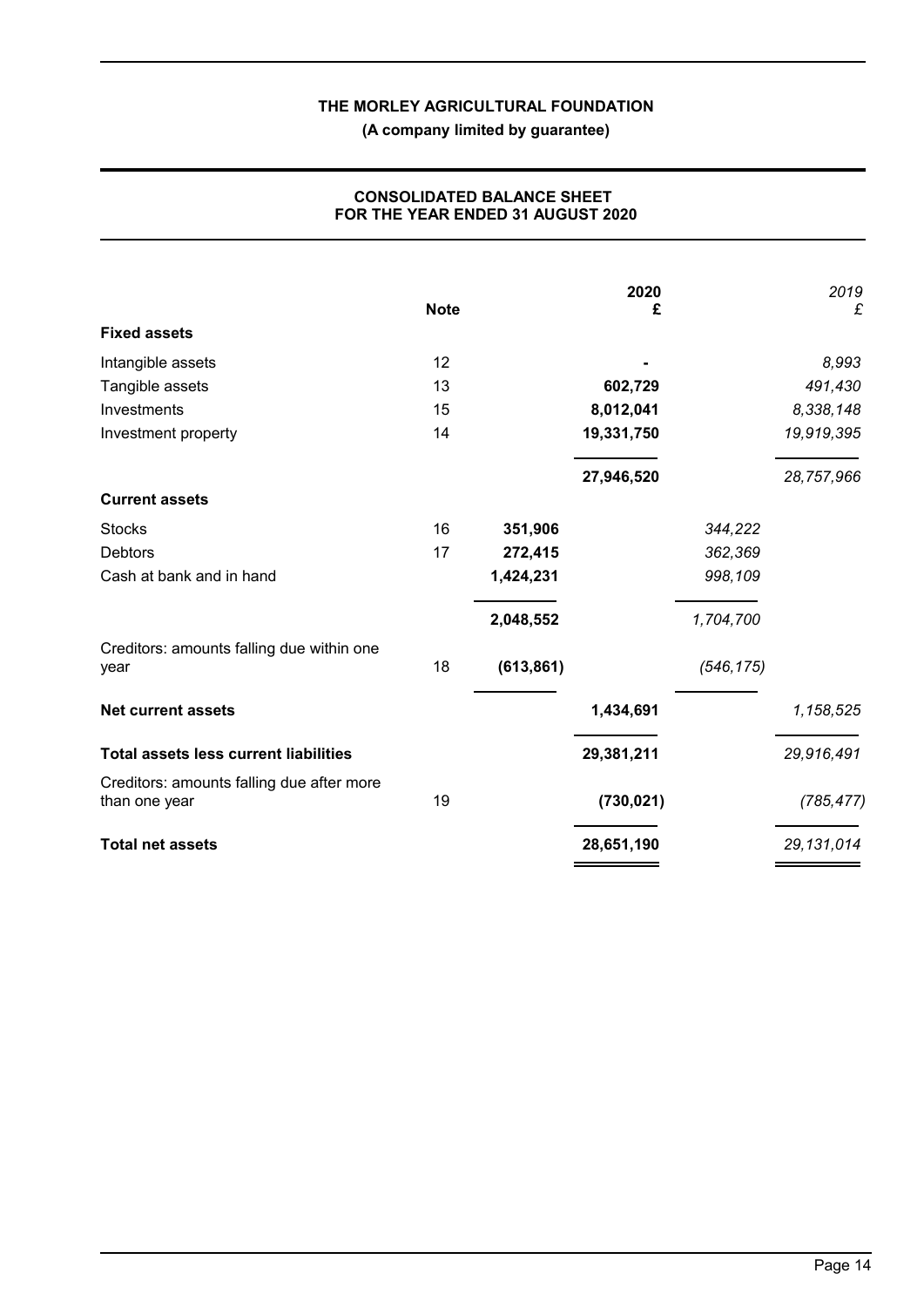## **(A company limited by guarantee)**

# **CONSOLIDATED BALANCE SHEET (CONTINUED) FOR THE YEAR ENDED 31 AUGUST 2020**

|                      | <b>Note</b> | 2020<br>£  | 2019<br>£  |
|----------------------|-------------|------------|------------|
| <b>Charity funds</b> |             |            |            |
| Unrestricted funds   | 21          | 28,651,190 | 29,131,014 |
| <b>Total funds</b>   |             | 28,651,190 | 29,131,014 |

The Trustees acknowledge their responsibilities for complying with the requirements of the Act with respect to accounting records and preparation of financial statements.

The financial statements have been prepared in accordance with the provisions applicable to entities subject to the small companies regime.

The financial statements were approved and authorised for issue by the Trustees and signed on their behalf by:

Gorllage **J S Wallace** (Chair of Trustees) Date: 3 December 2020

The notes on pages 18 to 43 form part of these financial statements.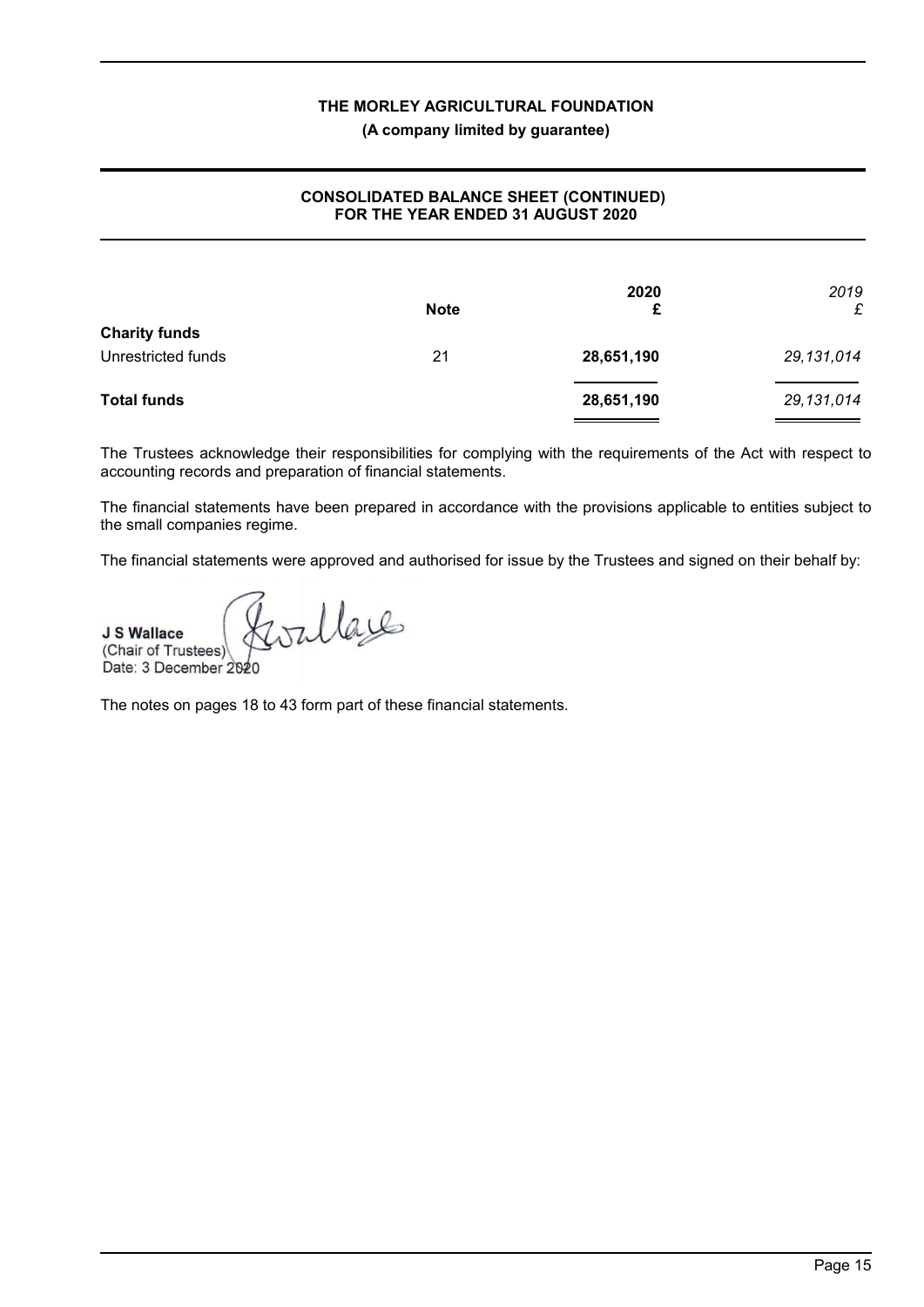**(A company limited by guarantee)**

|                                              |             |            | 2020       |            | 2019         |
|----------------------------------------------|-------------|------------|------------|------------|--------------|
|                                              | <b>Note</b> |            | £          |            | £            |
| <b>Fixed assets</b>                          |             |            |            |            |              |
| Tangible assets                              | 13          |            | 4,044      |            | 4,931        |
| Investments                                  | 15          |            | 8,399,378  |            | 8,725,485    |
| Investment property                          | 14          |            | 19,331,750 |            | 19,919,395   |
|                                              |             |            | 27,735,172 |            | 28,649,811   |
| <b>Current assets</b>                        |             |            |            |            |              |
| Debtors                                      | 17          | 138,857    |            | 274,399    |              |
| Cash at bank and in hand                     |             | 1,301,577  |            | 901,838    |              |
|                                              |             | 1,440,434  |            | 1,176,237  |              |
| Creditors: amounts falling due within one    |             |            |            |            |              |
| year                                         | 18          | (532, 891) |            | (626, 619) |              |
| <b>Net current assets</b>                    |             |            | 907,543    |            | 549,618      |
| <b>Total assets less current liabilities</b> |             |            | 28,642,715 |            | 29, 199, 429 |
| Creditors: amounts falling due after more    |             |            |            |            |              |
| than one year                                | 19          |            | (698, 143) |            | (785, 477)   |
| <b>Total net assets</b>                      |             |            | 27,944,572 |            | 28,413,952   |
| <b>Charity funds</b>                         |             |            |            |            |              |
| Unrestricted funds                           | 21          |            | 27,944,572 |            | 28,413,952   |
|                                              |             |            |            |            |              |
| <b>Total funds</b>                           |             |            | 27,944,572 |            | 28,413,952   |

## **COMPANY STATEMENT OF FINANCIAL POSITION FOR THE YEAR ENDED 31 AUGUST 2020**

The Trustees acknowledge their responsibilities for complying with the requirements of the Act with respect to accounting records and preparation of financial statements.

The financial statements have been prepared in accordance with the provisions applicable to entities subject to the small companies regime.

The financial statements were approved and authorised for issue by the Trustees and signed on their behalf by:

**J S Wallace, Chair**

Roallere

Date: 3 December 2020

The notes on pages 18 to 43 form part of these financial statements.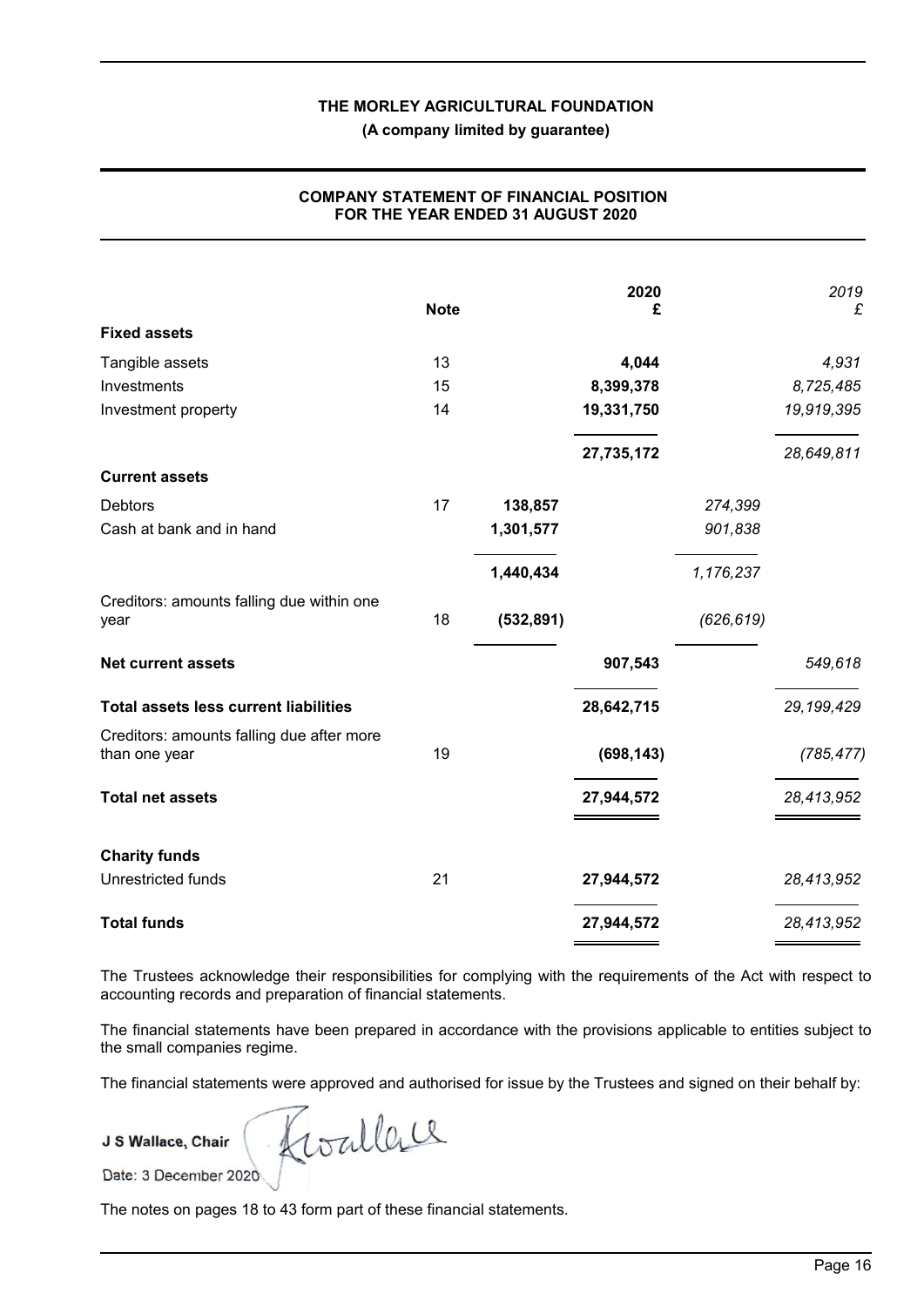**(A company limited by guarantee)**

# **CONSOLIDATED STATEMENT OF CASH FLOWS FOR THE YEAR ENDED 31 AUGUST 2020**

|                                                        | 2020<br>£   | 2019<br>£  |
|--------------------------------------------------------|-------------|------------|
| <b>Cash flows from operating activities</b>            |             |            |
| Net cash used in operating activities                  | 398,814     | 281,292    |
| Cash flows from investing activities                   |             |            |
| Dividends, interests and rents from investments        | 2,794       | (120)      |
| Proceeds from the sale of tangible fixed assets        | 42,745      | 2,600      |
| Purchase of tangible fixed assets                      | (138, 115)  | (300, 954) |
| Proceeds from sale of investments                      | 1,532,662   | 648,975    |
| Purchase of investments                                | (1,389,778) | (488, 331) |
| Net cash provided by/(used in) investing activities    | 50,308      | (137, 830) |
| <b>Cash flows from financing activities</b>            |             |            |
| Repayments of finance leases                           | (23,000)    | (54, 268)  |
| Net cash used in financing activities                  | (23,000)    | (54, 268)  |
| Change in cash and cash equivalents in the year        | 426,122     | 89,194     |
| Cash and cash equivalents at the beginning of the year | 998,109     | 908,915    |
| Cash and cash equivalents at the end of the year       | 1,424,231   | 998,109    |

The notes on pages 18 to 43 form part of these financial statements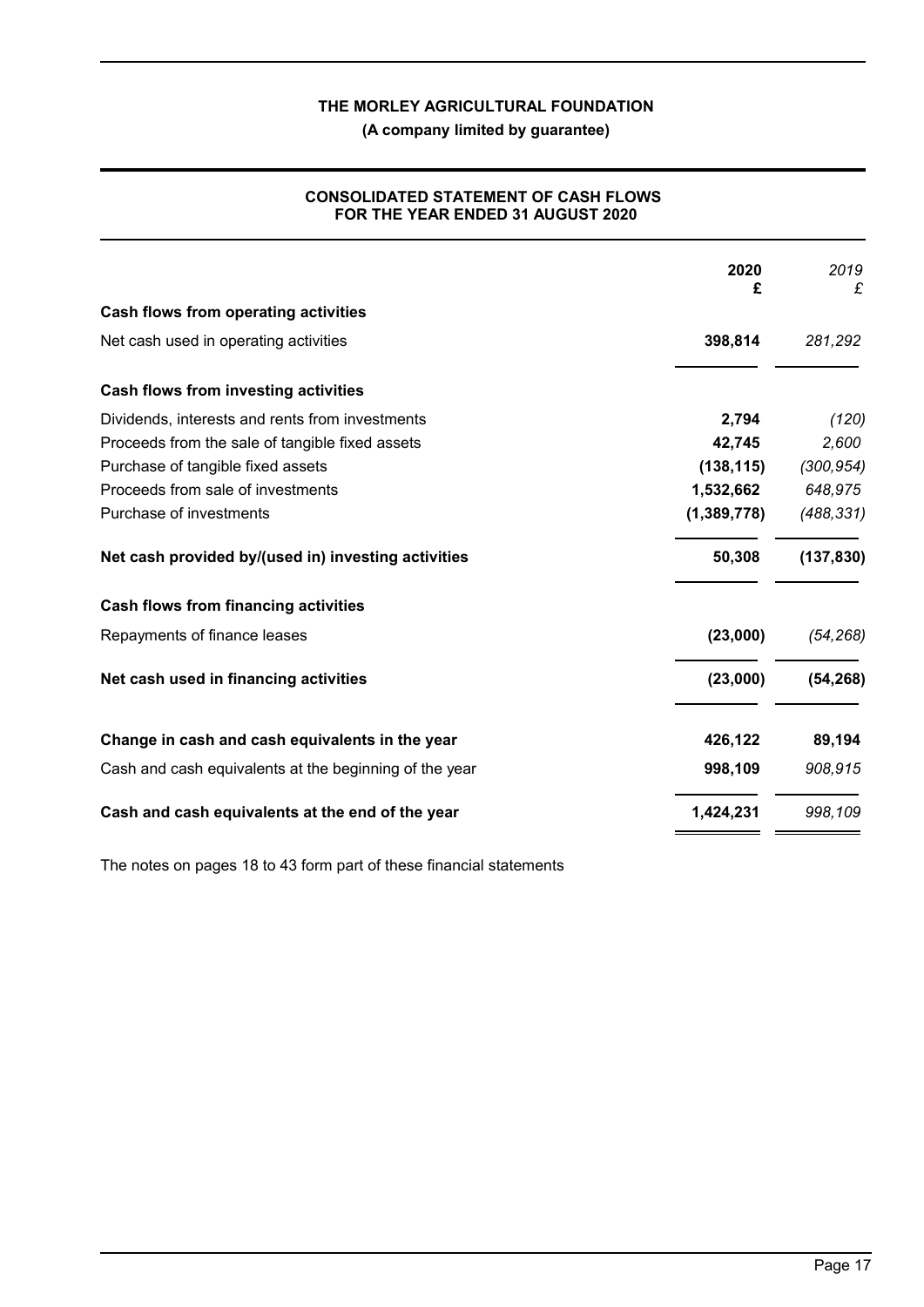#### **(A company limited by guarantee)**

## **NOTES TO THE FINANCIAL STATEMENTS FOR THE YEAR ENDED 31 AUGUST 2020**

#### **1. Accounting policies**

#### **1.1 Basis of preparation of financial statements**

The financial statements have been prepared in accordance with the Charities SORP (FRS 102) - Accounting and Reporting by Charities: Statement of Recommended Practice applicable to charities preparing their accounts in accordance with the Financial Reporting Standard applicable in the UK and Republic of Ireland (FRS 102) (effective 1 January 2015), the Financial Reporting Standard applicable in the UK and Republic of Ireland (FRS 102) and the Companies Act 2006.

The Company has elected to apply all amendments to FRS 102, as set out in the Financial Reporting Council's triennial review published in December 2017, and included in Update Bulletin 2 to the Charities SORP (FRS 102), prior to mandatory adoption for accounting periods beginning on or after 1 January 2019.

The Morley Agricultural Foundation meets the definition of a public benefit entity under FRS 102. Assets and liabilities are initially recognised at historical cost or transaction value unless otherwise stated in the relevant accounting policy.

The Consolidated statement of financial activities (SOFA) and Consolidated balance sheet consolidate the financial statements of the Company and its subsidiary undertaking. The results of the subsidiary are consolidated on a line by line basis.

No separate SOFA has been presented for the Company alone as permitted by section 408 of the Companies Act 2006. The Foundation's net incoming resources were £46,073, excluding the results of the subsidiary company.

The financial statements are presented in Sterling  $(E)$ , which is the functional currency of the Company, and rounded to the nearest £.

## **1.2 Company status**

The Morley Agricultural Foundation is a private company limited by guarantee and incorporated in England and Wales, registration number 04712419. The registered office is Morley Business Centre, Deopham Road, Morley St Botolph, Norfolk, NR18 9DF.

The members of the company are the Trustees named on page 1. In the event of the Morley Agricultural Foundation being wound up, the liability in respect of the guarantee is limited to £1 per member of the Morley Agricultural Foundation.

#### **1.3 Basis of consolidation**

The financial statements consolidate the accounts of The Morley Agricultural Foundation and its subsidiary undertaking ('subsidiary').

The Company has taken advantage of the exemption contained with section 408 of the Companies Act 2006 not to present its own income and expenditure account.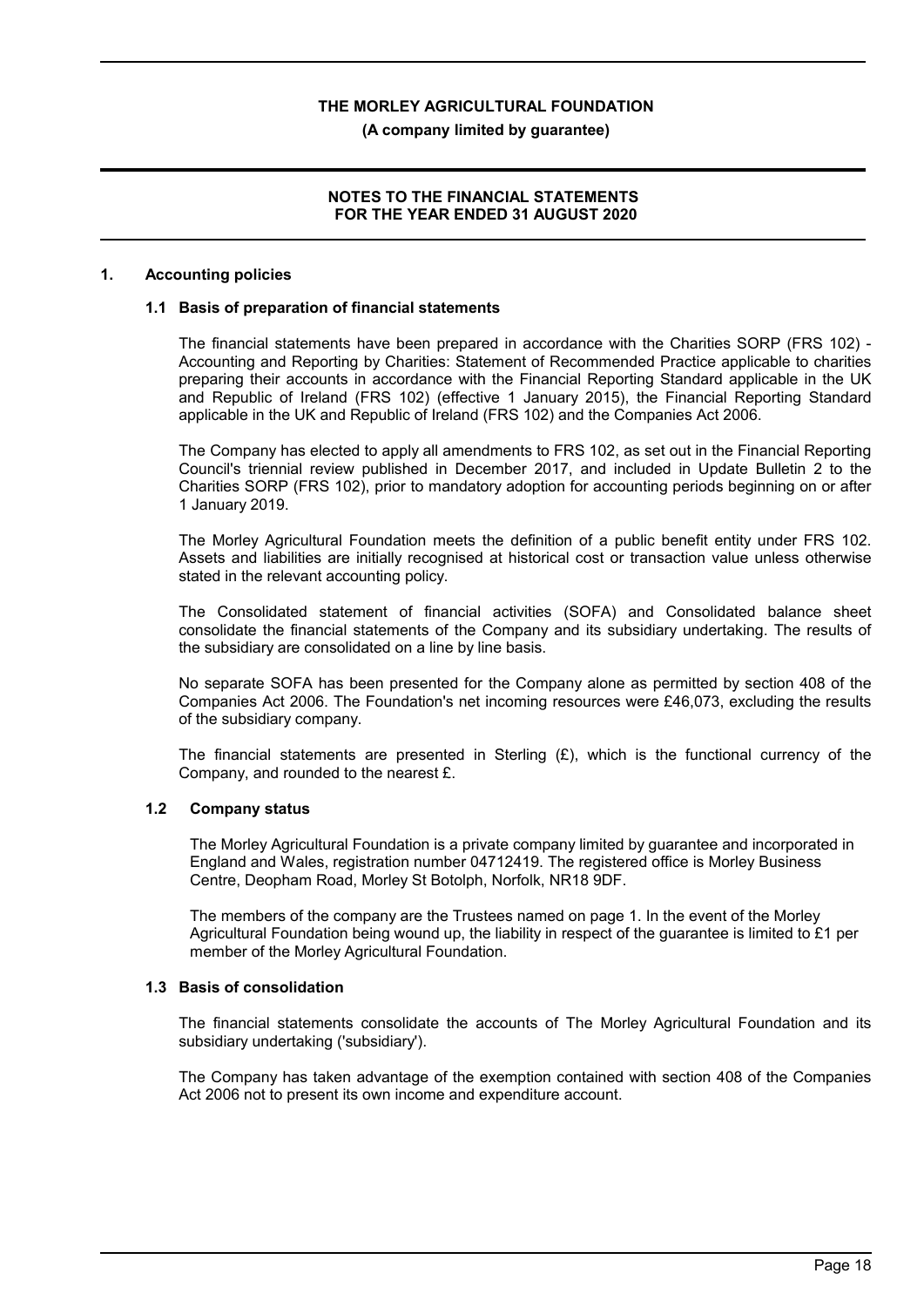**(A company limited by guarantee)**

# **NOTES TO THE FINANCIAL STATEMENTS FOR THE YEAR ENDED 31 AUGUST 2020**

#### **1. Accounting policies (continued)**

#### **1.4 Going concern**

The directors have considered the Company's position at the time of signing the financial statements, and in particular the additional operational and financial challenges caused by Covid-19. The Company continues to operate under lockdown. The directors have considered the Company's financial strength, together with an assessment of the potential impact of the disease on its operations and its finances and the measures available to mitigate ongoing costs.

Based on this, the directors have concluded that they have a reasonable expectation that the Company will have adequate resources to continue in operational existence for the foreseeable future, being at least twelve months from the date of signing these financial statements. They continue to adopt the going concern basis of accounting in preparing these financial statements.

## **1.5 Income**

All income is recognised once the Company has entitlement to the income, it is probable that the income will be received and the amount of income receivable can be measured reliably.

Other income is recognised in the period in which it is receivable and to the extent the goods have been provided or on completion of the service.

## **1.6 Expenditure**

Expenditure is recognised once there is a legal or constructive obligation to transfer economic benefit to a third party, it is probable that a transfer of economic benefits will be required in settlement and the amount of the obligation can be measured reliably. Expenditure is classified by activity. The costs of each activity are made up of the total of direct costs and shared costs, including support costs involved in undertaking each activity. Direct costs attributable to a single activity are allocated directly to that activity. Shared costs which contribute to more than one activity and support costs which are not attributable to a single activity are apportioned between those activities on a basis consistent with the use of resources. Central staff costs are allocated on the basis of time spent, and depreciation charges allocated on the portion of the asset's use.

Costs of generating funds are costs incurred in attracting voluntary income, and those incurred in trading activities that raise funds.

Charitable activities and Governance costs are costs incurred on the company's educational operations, including support costs and costs relating to the governance of the company apportioned to charitable activities.

# **1.7 Interest receivable**

Interest on funds held on deposit is included when receivable and the amount can be measured reliably by the Group; this is normally upon notification of the interest paid or payable by the institution with whom the funds are deposited.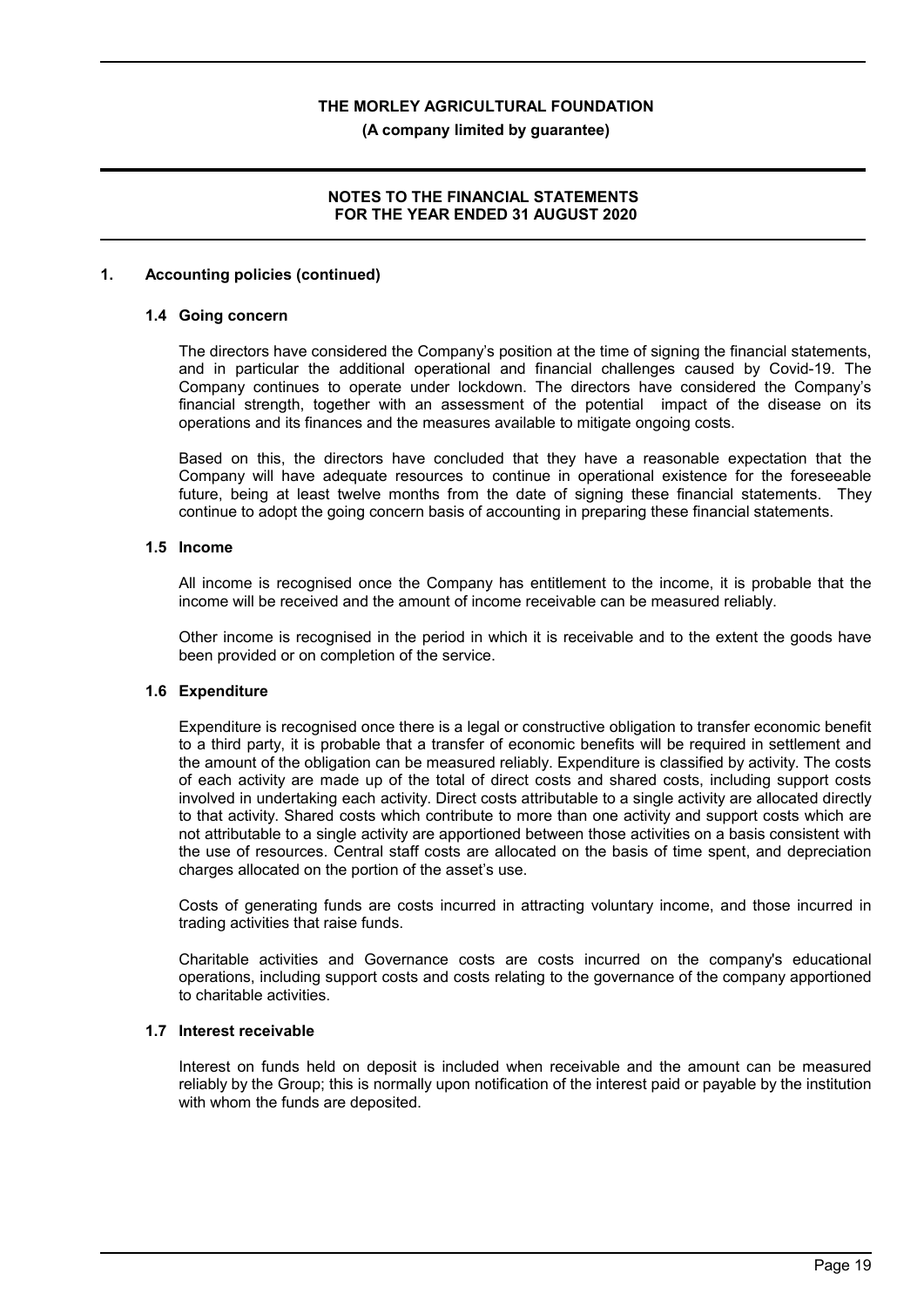#### **(A company limited by guarantee)**

## **NOTES TO THE FINANCIAL STATEMENTS FOR THE YEAR ENDED 31 AUGUST 2020**

#### **1. Accounting policies (continued)**

#### **1.8 Intangible assets and amortisation**

Intangible assets relate to the Basic Payment Scheme entitlements held by the company. The entitlements have been recognised at their fair value at the date of transition to FRS 102.

The entitlements are being amortised on a straight line basis over the shorter of the remaining term of the contract or to the end of 2020 when the scheme ends.

#### **1.9 Tangible fixed assets and depreciation**

Tangible fixed assets are initially recognised at cost. After recognition, under the cost model, tangible fixed assets are measured at cost less accumulated depreciation and any accumulated impairment losses. All costs incurred to bring a tangible fixed asset into its intended working condition should be included in the measurement of cost.

At each reporting date the Company assesses whether there is any indication of impairment. If such indication exists, the recoverable amount of the asset is determined to be the higher of its fair value less costs to sell and its value in use. An impairment loss is recognised where the carrying amount exceeds the recoverable amount.

Depreciation is charged so as to allocate the cost of tangible fixed assets less their residual value over their estimated useful lives.

Depreciation is provided on the following bases:

| Plant and machinery          | - 10% straight line                      |
|------------------------------|------------------------------------------|
| Motor vehicles               | - 10/20% straight line                   |
| <b>Fixtures and fittings</b> | - 15% reducing balance/20% straight line |
| Office equipment             | - 20% straight line                      |
|                              |                                          |

Assets in the course of construction are included at cost. Depreciation on these assets is not charged until they are brought into use.

#### **1.10 Investments**

Fixed asset investments are a form of financial instrument and are initially recognised at their transaction cost and subsequently measured at fair value at the Balance sheet date, unless the value cannot be measured reliably in which case it is measured at cost less impairment. Investment gains and losses, whether realised or unrealised, are combined and presented as 'Gains/(Losses) on investments' in the Consolidated statement of financial activities.

Investments in subsidiaries are valued at cost less provision for impairment.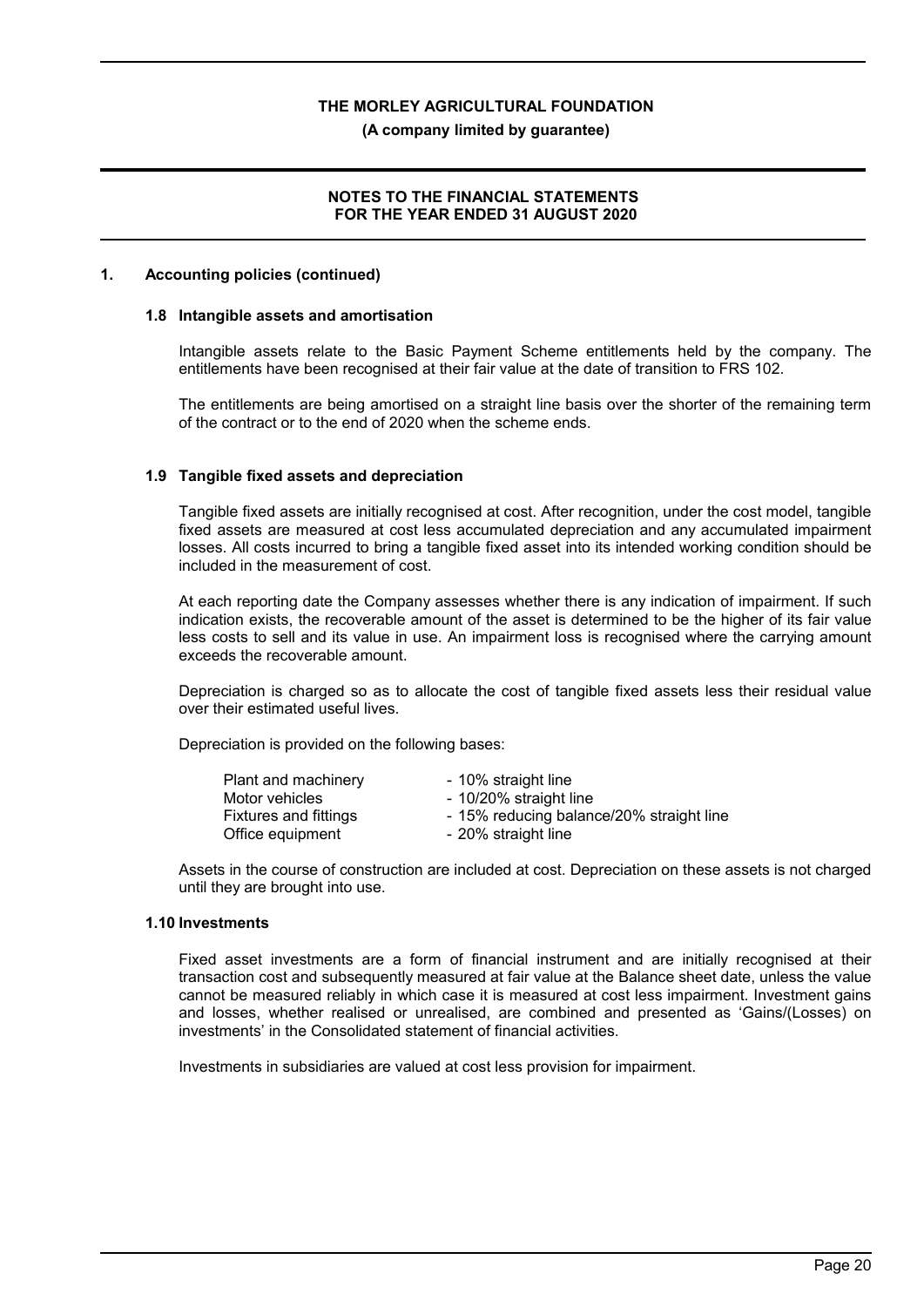**(A company limited by guarantee)**

# **NOTES TO THE FINANCIAL STATEMENTS FOR THE YEAR ENDED 31 AUGUST 2020**

#### **1. Accounting policies (continued)**

#### **1.11 Investment properties**

Investment properties for which fair value can be measured reliably without undue cost or effort on an ongoing basis are measured at fair value annually with any change recognised in the Statement of Financial Activities. Fair value is derived from the current market rents and investment property yields for comparable real estate, adjusted if necessary for any difference in the nature, location or condition of the specific asset. No depreciation is provided.

Investment properties are subject to annual valuations by the directors with a professional valuation considered on a 5 yearly basis. The properties are stated at their open market value based on such valuations.

#### **1.12 Stocks and work in progress**

Stocks and work in progress are valued at the lower of cost and net realisable value after making due allowance for obsolete and slow-moving stocks. Cost includes all direct costs and an appropriate proportion of fixed and variable overheads. Cost is based on the cost of purchase on a first in, first out basis.

#### **1.13 Debtors**

Trade and other debtors are recognised at the settlement amount after any trade discount offered. Prepayments are valued at the amount prepaid net of any trade discounts due.

#### **1.14 Cash at bank and in hand**

Cash at bank and in hand includes cash and short-term highly liquid investments with a short maturity of three months or less from the date of acquisition or opening of the deposit or similar account.

#### **1.15 Liabilities and provisions**

Liabilities are recognised when there is an obligation at the Balance sheet date as a result of a past event, it is probable that a transfer of economic benefit will be required in settlement, and the amount of the settlement can be estimated reliably.

Liabilities are recognised at the amount that the Company anticipates it will pay to settle the debt or the amount it has received as advanced payments for the goods or services it must provide.

Provisions are measured at the best estimate of the amounts required to settle the obligation. Where the effect of the time value of money is material, the provision is based on the present value of those amounts, discounted at the pre-tax discount rate that reflects the risks specific to the liability. The unwinding of the discount is recognised in the Consolidated statement of financial activities as a finance cost.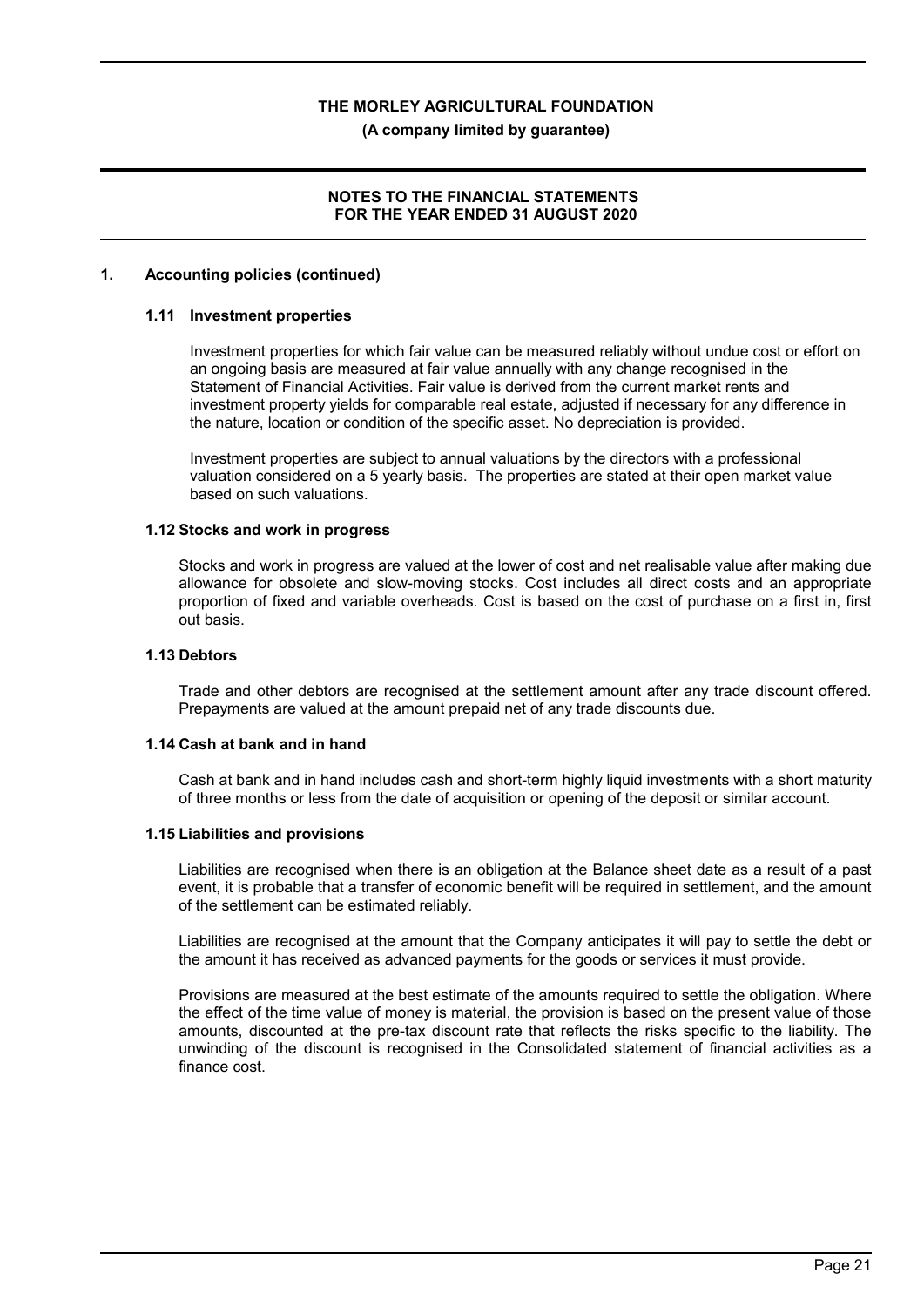**(A company limited by guarantee)**

## **NOTES TO THE FINANCIAL STATEMENTS FOR THE YEAR ENDED 31 AUGUST 2020**

#### **1. Accounting policies (continued)**

# **1.16 Financial instruments**

Debt instruments (other than those wholly repayable or receivable within one year), including loans and other accounts receivable and payable, are initially measured at present value of the future cash flows and subsequently at amortised cost using the effective interest method. Debt instruments that are payable or receivable within one year, typically trade debtors and creditors, are measured, initially and subsequently, at the undiscounted amount of the cash or other consideration expected to be paid or received. However, if the arrangements of a short-term instrument constitute a financing transaction, like the payment of a trade debt deferred beyond normal business terms or financed at a rate of interest that is not a market rate or in case of an out-right short-term loan not at market rate, the financial asset or liability is measured, initially, at the present value of the future cash flow discounted at a market rate of interest for a similar debt instrument and subsequently at amortised cost.

Investments in non-convertible preference shares and in non-puttable ordinary and preference shares are measured:

- at fair value with changes recognised in the Statement of Income and Retained Earnings if the shares are publicly traded or their fair value can otherwise be measured reliably;
- at cost less impairment for all other investments.

Financial assets that are measured at cost and amortised cost are assessed at the end of each reporting period for objective evidence of impairment. If objective evidence of impairment is found, an impairment loss is recognised in the Consolidated income statement.

For financial assets measured at amortised cost, the impairment loss is measured as the difference between an asset's carrying amount and the present value of estimated cash flows discounted at the asset's original effective interest rate. If a financial asset has a variable interest rate, the discount rate for measuring any impairment loss is the current effective interest rate determined under the contract.

For financial assets measured at cost less impairment, the impairment loss is measured as the difference between an asset's carrying amount and best estimate of the recoverable amount, which is an approximation of the amount that the Group would receive for the asset if it were to be sold at the reporting date.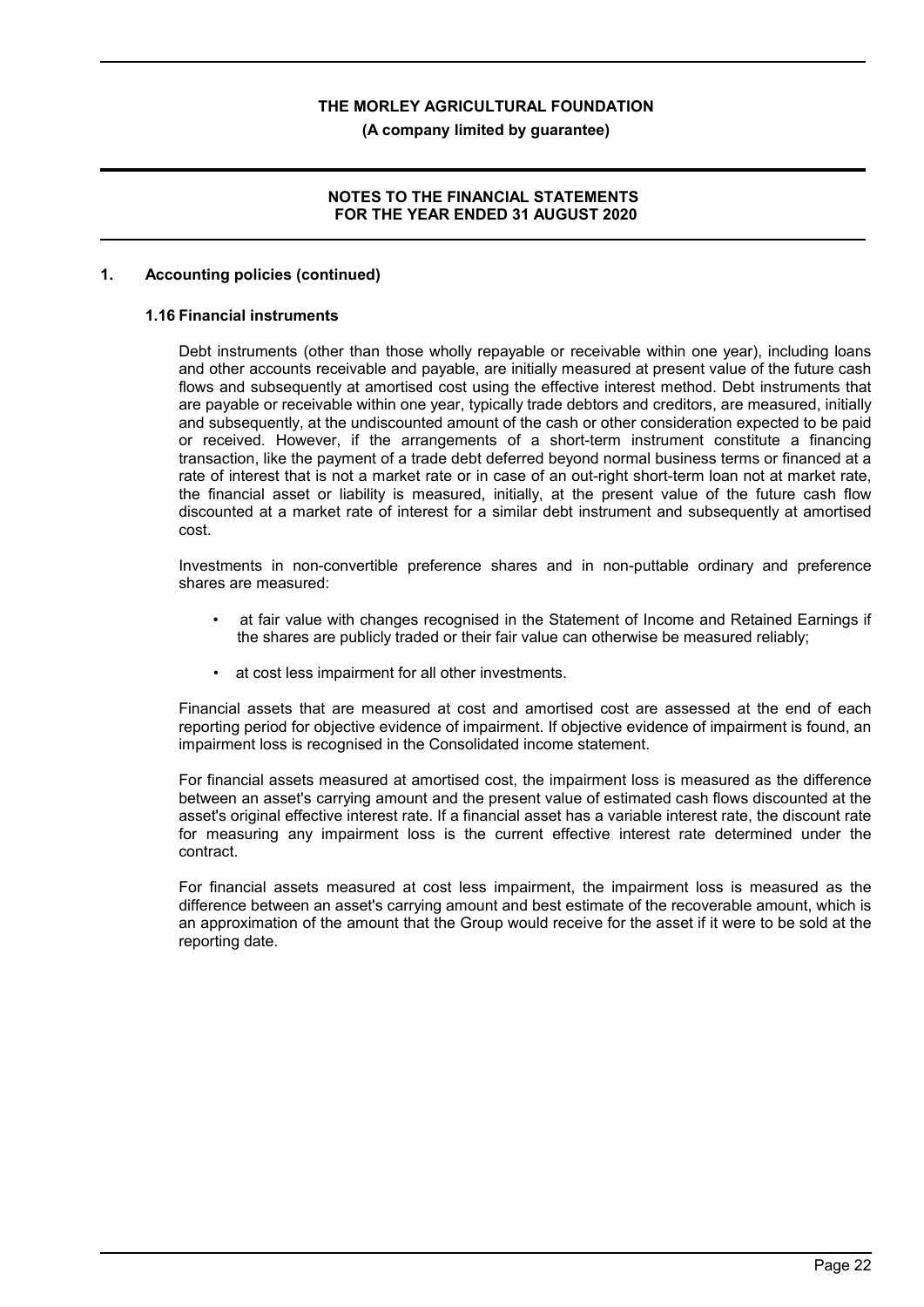**(A company limited by guarantee)**

## **NOTES TO THE FINANCIAL STATEMENTS FOR THE YEAR ENDED 31 AUGUST 2020**

#### **1. Accounting policies (continued)**

#### **1.17 Finance leases and hire purchase**

Assets obtained under hire purchase contracts and finance leases are capitalised as tangible fixed assets. Assets acquired by finance lease are depreciated over the shorter of the lease term and their useful lives. Assets acquired by hire purchase are depreciated over their useful lives. Finance leases are those where substantially all of the benefits and risks of ownership are assumed by the Group. Obligations under such agreements are included in creditors, net of the finance charge allocated to future periods. The finance element of the rental payment is charged to the Consolidated statement of financial activities so as to produce a constant periodic rate of charge on the net obligation outstanding in each period.

#### **1.18 Pensions**

The Group operates a defined contribution pension scheme and the pension charge represents the amounts payable by the Group to the fund in respect of the year.

#### **1.19 Fund accounting**

General funds are unrestricted funds which are available for use at the discretion of the Trustees in furtherance of the general objectives of the Group and which have not been designated for other purposes.

Restricted funds are funds which are to be used in accordance with specific restrictions imposed by donors or which have been raised by the Group for particular purposes. The costs of raising and administering such funds are charged against the specific fund. The aim and use of each restricted fund is set out in the notes to the financial statements.

## **2. Critical accounting estimates and areas of judgment**

Preparation of the financial statements requires management to make significant judgements and estimates. The items in the financial statements where these judgements and estimates have been made include:

The annual depreciation for tangible assets is sensitive to changes in the estimated useful economic lives and residual values of the assets. The useful economic lives and residual values are re-assessed annually. They are amended when necessary to reflect current estimates, based on technological advancement, future investments, economic utilisation and the physical condition of the asset.

Investment property valuations have been based upon recent professional valuations.

Fixed asset investment valuations are based on the stock market rates as at the year end. These rates are subject to constant fluctuation, based on a number of factors.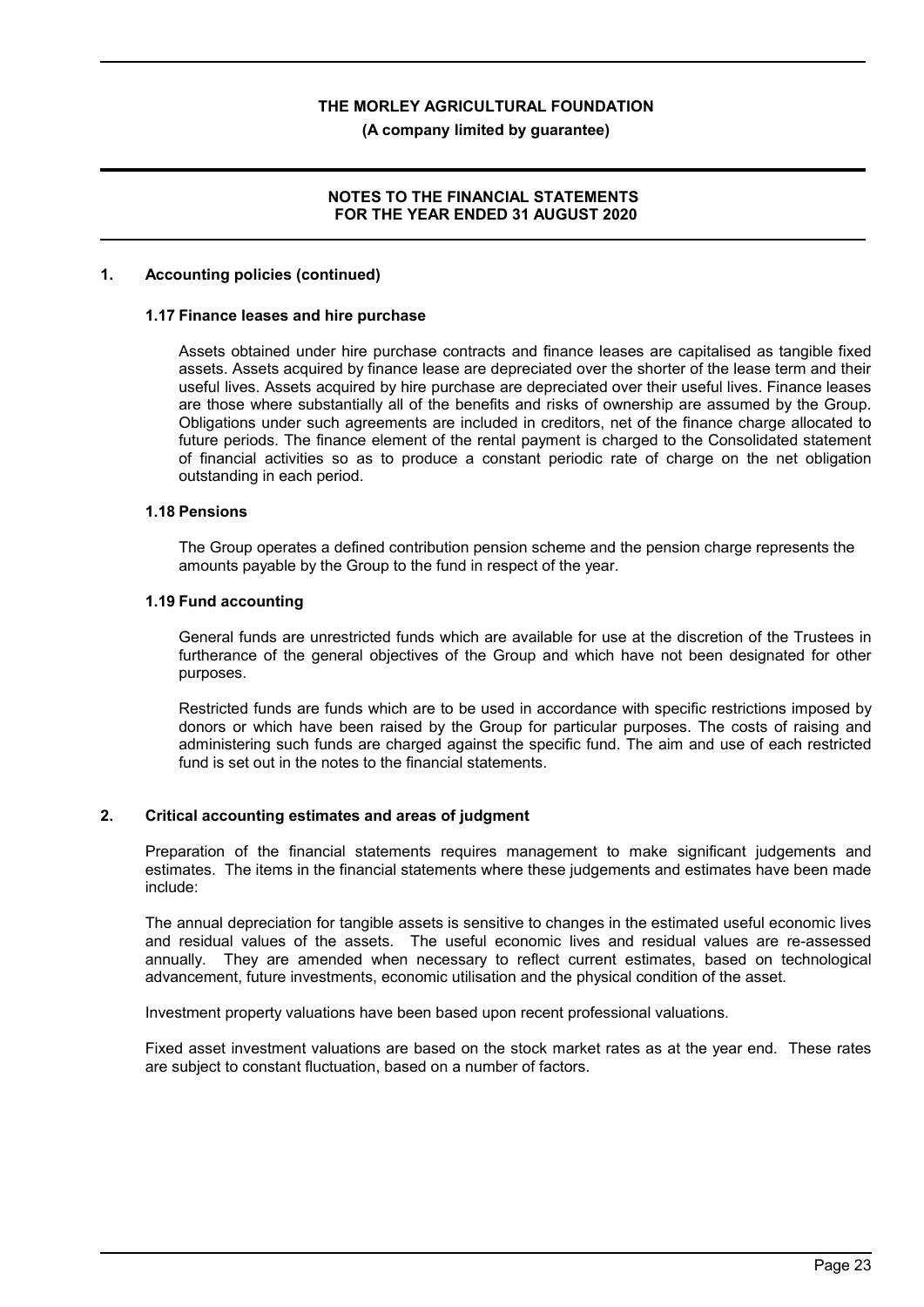**(A company limited by guarantee)**

# **NOTES TO THE FINANCIAL STATEMENTS FOR THE YEAR ENDED 31 AUGUST 2020**

# **3. Income from other trading activities**

## **Income from fundraising events**

|                | <b>Unrestricted</b><br>funds<br>2020 | Total<br>funds<br>2020<br>£ | Total<br>funds<br>2019<br>£ |
|----------------|--------------------------------------|-----------------------------|-----------------------------|
| Farming income | 1,061,395                            | 1,061,395                   | 998,135                     |

#### **4. Investment income**

|                                             | <b>Unrestricted</b><br>funds<br>2020<br>£ | <b>Total</b><br>funds<br>2020<br>£ | Total<br>funds<br>2019<br>£ |
|---------------------------------------------|-------------------------------------------|------------------------------------|-----------------------------|
| Rent received                               | 118,564                                   | 118,564                            | 131,745                     |
| Investment income                           | 248,367                                   | 248,367                            | 275,252                     |
| Interest receivable                         | 1,769                                     | 1,769                              | (978)                       |
| Bank interest and other interest receivable | 1,025                                     | 1,025                              | 858                         |
| <b>Total 2020</b>                           | 369,725                                   | 369,725                            | 406,877                     |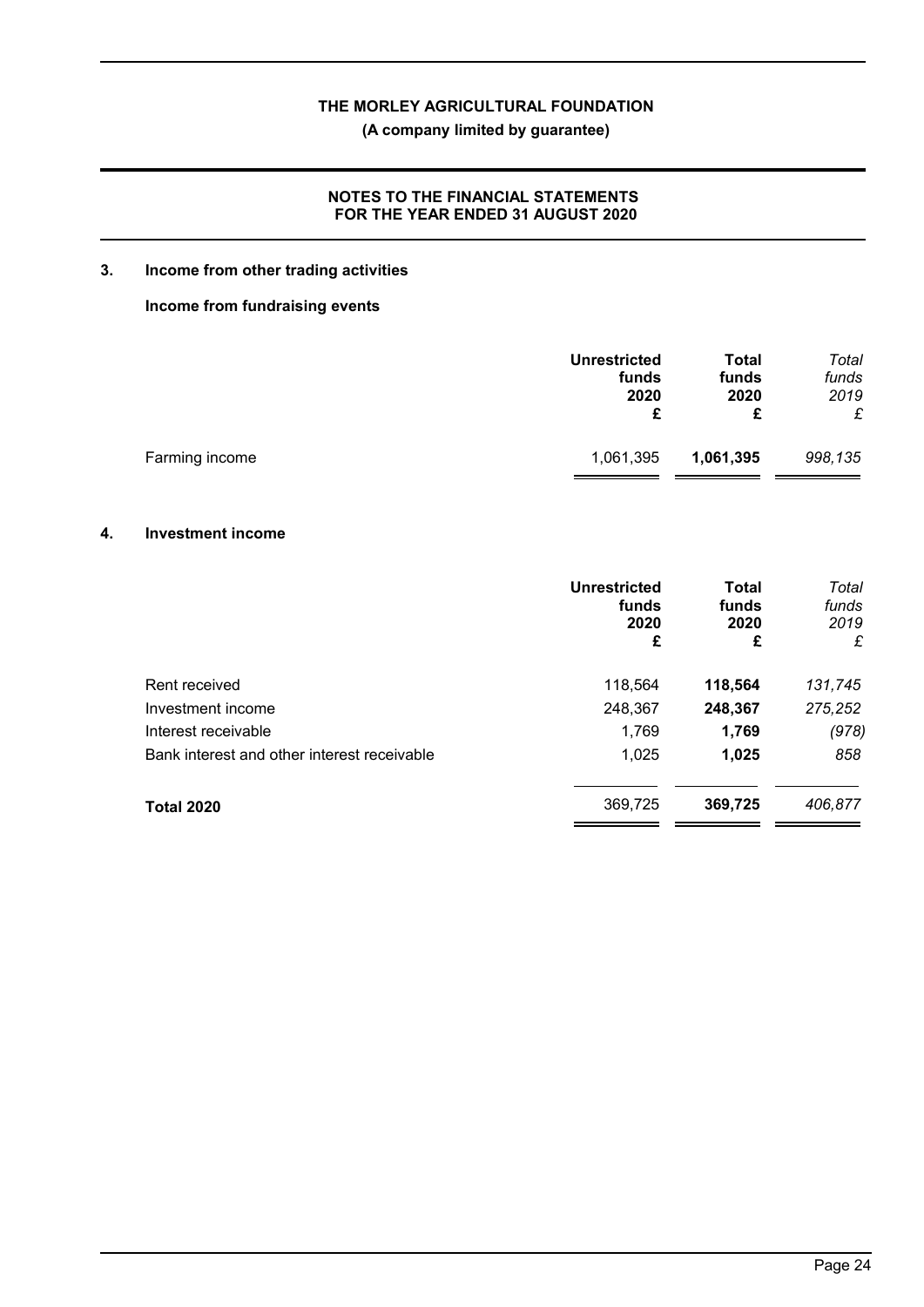# **(A company limited by guarantee)**

# **NOTES TO THE FINANCIAL STATEMENTS FOR THE YEAR ENDED 31 AUGUST 2020**

#### **5. Other incoming resources**

|                                           | <b>Unrestricted</b><br>funds<br>2020<br>£ | <b>Restricted</b><br>funds<br>2020<br>£ | <b>Total</b><br>funds<br>2020<br>£ |
|-------------------------------------------|-------------------------------------------|-----------------------------------------|------------------------------------|
| Profit/(loss) on disposal of fixed assets | 36,343                                    | ۰                                       | 36,343                             |
| <b>Small Business Grant</b>               | 10,000                                    | ۰                                       | 10,000                             |
| Coronavirus Job Retention Scheme income   |                                           | 4.448                                   | 4,448                              |
| Total 2020                                | 46,343                                    | 4.448                                   | 50,791                             |

During the year the Group received exceptional government funding as part of the Coronavirus Job Retention Scheme. Funding represents the costs of employing certain staff unable to carry out their duties as a result of the coronavirus crisis.

|                                           | <b>Unrestricted</b><br>funds<br>2019 | Total<br>funds<br>2019 |
|-------------------------------------------|--------------------------------------|------------------------|
|                                           | £                                    | £                      |
| Profit/(loss) on disposal of fixed assets | (2, 241)                             | (2, 241)               |
| Other incoming resources                  | 1,865                                | 1,865                  |
| <b>Total 2019</b>                         | (376)                                | (376)                  |

#### **6. Investment management costs**

|                             | <b>Unrestricted</b><br>funds<br>2020<br>£ | <b>Total</b><br>funds<br>2020<br>£ | Total<br>funds<br>2019<br>£ |
|-----------------------------|-------------------------------------------|------------------------------------|-----------------------------|
| <b>Property Maintenance</b> | 26,297                                    | 26,297                             | 31,929                      |
| Investment management fees  | 19,484                                    | 19,484                             | 7,506                       |
| <b>Total 2020</b>           | 45,781                                    | 45,781                             | 39,435                      |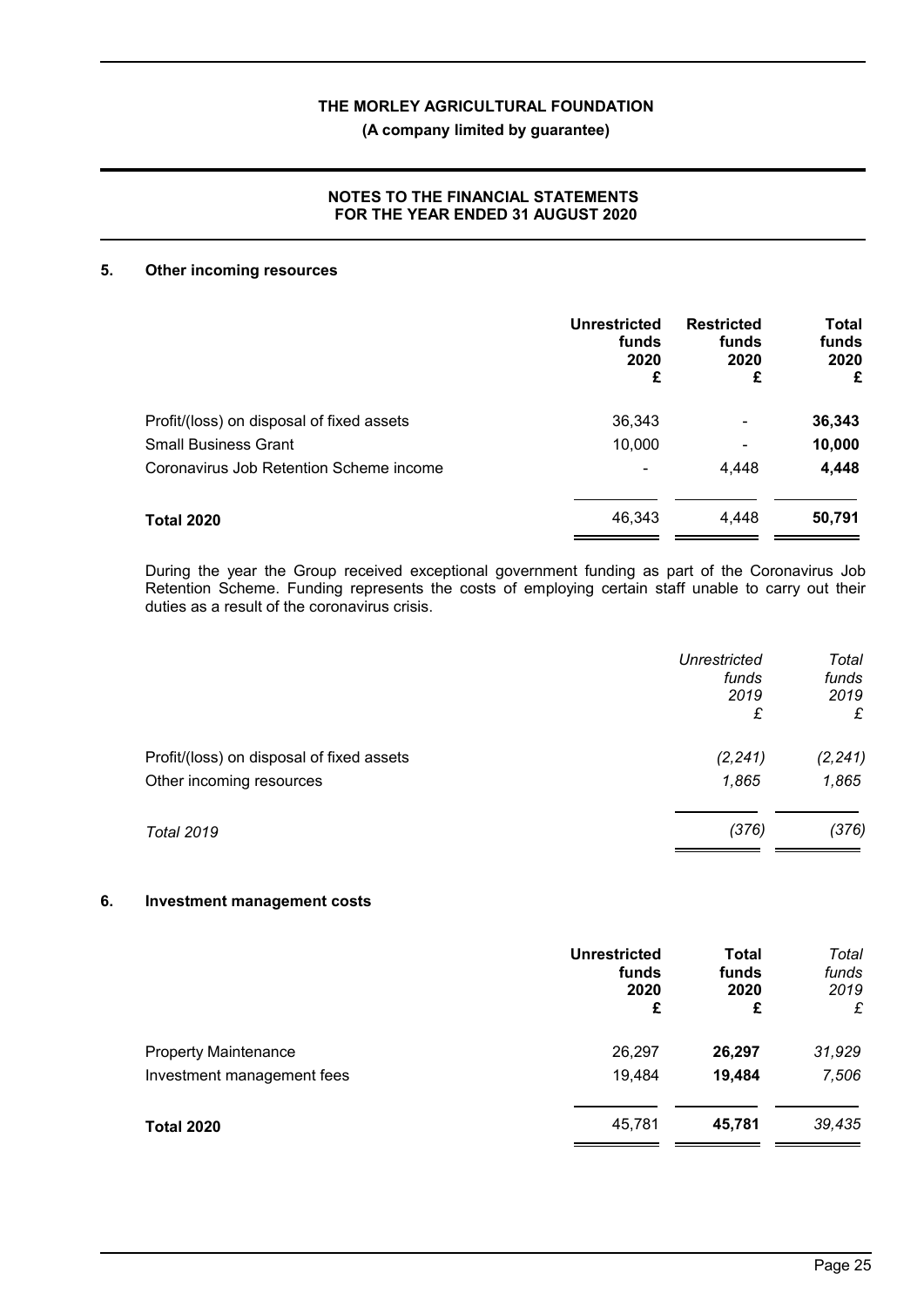**(A company limited by guarantee)**

# **NOTES TO THE FINANCIAL STATEMENTS FOR THE YEAR ENDED 31 AUGUST 2020**

## **7. Analysis of arable research projects - other grants**

|                                                                                           | <b>Grants to</b><br><b>Individuals</b><br>2020<br>£ | <b>Grants to</b><br><b>Institutions</b><br>2020<br>£ | Total<br>funds<br>2020<br>£ |
|-------------------------------------------------------------------------------------------|-----------------------------------------------------|------------------------------------------------------|-----------------------------|
| Essex Schools Farming Day                                                                 |                                                     | 3,000                                                | 3,000                       |
| <b>AgriFood Charities Partnership</b>                                                     |                                                     | 13,000                                               | 13,000                      |
| <b>AHDB/AFCP Award</b>                                                                    |                                                     | 1,000                                                | 1,000                       |
| Soil Health Project - SAMS                                                                |                                                     | 20,000                                               | 20,000                      |
| Clear Water Project                                                                       |                                                     | 2,492                                                | 2,492                       |
| <b>YEN Paper</b>                                                                          |                                                     | 10,000                                               | 10,000                      |
| Outreach Project                                                                          |                                                     | 3,000                                                | 3,000                       |
| Morley PhD                                                                                | 221,426                                             |                                                      | 221,426                     |
| <b>IAgrM Course Ollie Scott</b>                                                           | 2,000                                               |                                                      | 2,000                       |
| Remember what we forgot about weeds                                                       |                                                     | 2,500                                                | 2,500                       |
| <b>JET Management Course</b>                                                              | 13,200                                              |                                                      | 13,200                      |
| <b>BCPC Project</b>                                                                       |                                                     | 2,000                                                | 2,000                       |
| Movement in the discounting of grants to present value (As<br>per accounting policy 1.14) |                                                     | 15,771                                               | 15,771                      |
|                                                                                           | 236,626                                             | 72,763                                               | 309,389                     |

The recognition of these amounts reflects the unconditional obligation by The Morley Agricultural Foundation for this funding and is in accordance with the treatment required by the Statement of Recommended Practice (FRS 102).

Expenditure on charitable activities was £394,615 (2019: £555,952) all of which was unrestricted.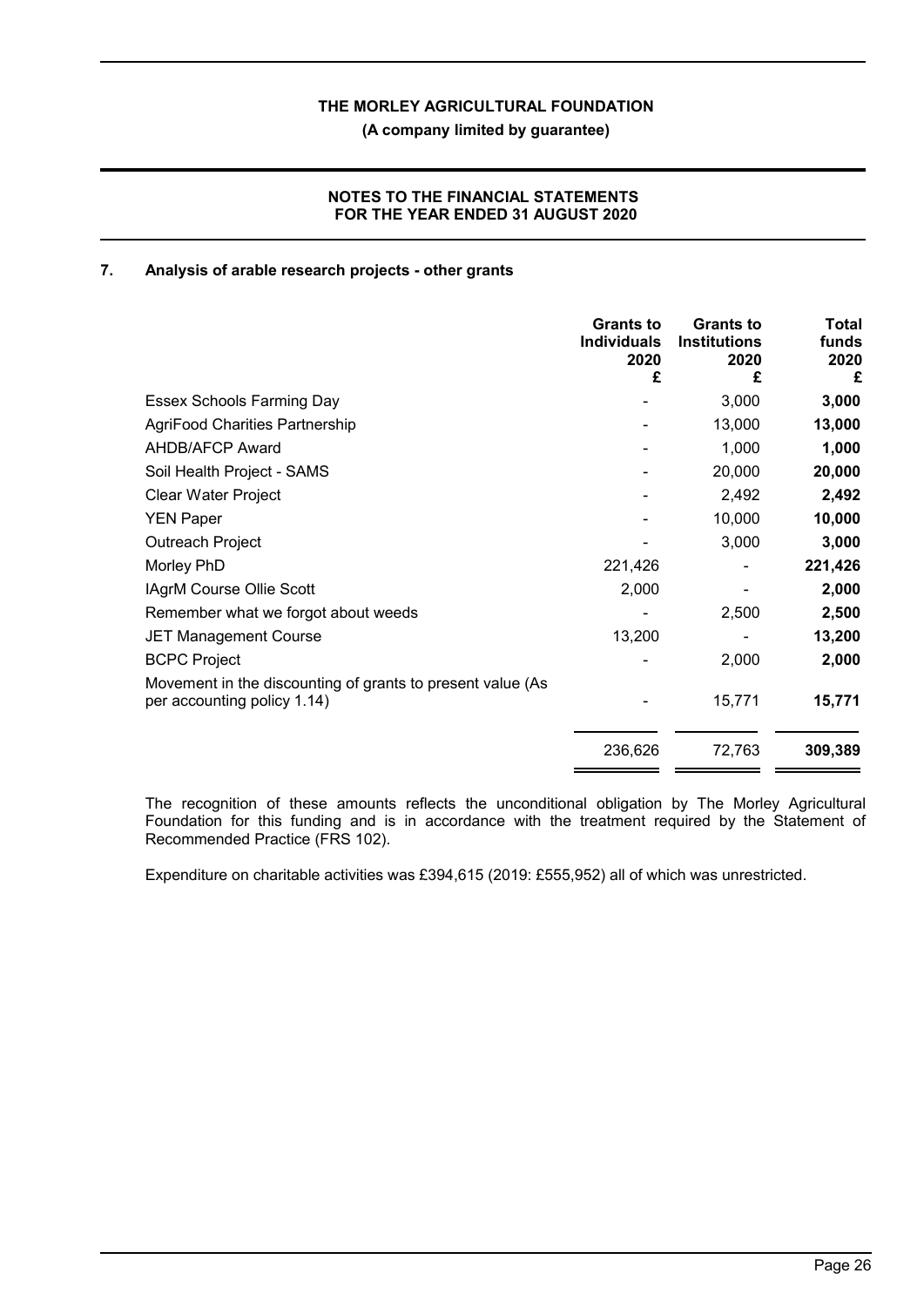**(A company limited by guarantee)**

|                                                                                           | Grants to<br><b>Individuals</b><br>2019 | Grants to<br><i><b>Institutions</b></i><br>2019 | Total<br>funds<br>2019 |
|-------------------------------------------------------------------------------------------|-----------------------------------------|-------------------------------------------------|------------------------|
|                                                                                           | £                                       | £                                               | £                      |
| <b>Suffolk Agricultural Association</b>                                                   |                                         | 3,000                                           | 3,000                  |
| J Forrest Memorial Fund                                                                   |                                         | 221                                             | 221                    |
| TAG - Agronomy / Mentor                                                                   |                                         | (9,888)                                         | (9,888)                |
| <b>AgriFood Charities Partnership</b>                                                     |                                         | 13,000                                          | 13,000                 |
| Essex Schools Farming Day                                                                 |                                         | 3,000                                           | 3,000                  |
| <b>EOC Collision Report</b>                                                               |                                         | (7,000)                                         | (7,000)                |
| <b>Bursaries</b>                                                                          | 400                                     |                                                 | 400                    |
| Debbie Sparks - Statistics Course                                                         |                                         | 250                                             | 250                    |
| Morley Long Term Studies                                                                  |                                         | 436,105                                         | 436,105                |
| David Purdey PhD                                                                          | 25,035                                  |                                                 | 25,035                 |
| <b>Gaina Dunsire LEAF</b>                                                                 |                                         | 2,000                                           | 2,000                  |
| <b>BBRO PhD Studentship</b>                                                               |                                         | 48,228                                          | 48,228                 |
| EARS 3 - Newcastle University PhD                                                         |                                         | 8,000                                           | 8,000                  |
| AHDB/AFCP - Cabbage Stem Flea Beetle                                                      |                                         | 8,100                                           | 8,100                  |
| Movement in the discounting of grants to present value (As<br>per accounting policy 1.14) |                                         | (18, 442)                                       | (18, 442)              |
| Total 2019                                                                                | 25,435                                  | 486,574                                         | 512,009                |

# **NOTES TO THE FINANCIAL STATEMENTS FOR THE YEAR ENDED 31 AUGUST 2020**

# **8. Analysis of expenditure on charitable activities**

# **Summary by fund type**

|                                           | <b>Unrestricted</b><br>funds<br>2020<br>£ | <b>Total</b><br>funds<br>2020<br>£ | Total<br>funds<br>2019<br>£ |
|-------------------------------------------|-------------------------------------------|------------------------------------|-----------------------------|
| Grants payable - Arable research projects | 309,389                                   | 309,389                            | 512,009                     |
| <b>Morley Business Centre</b>             | 66,698                                    | 66,698                             | 43,943                      |
| <b>Total 2020</b>                         | 376,087                                   | 376,087                            | 555,952                     |
| <b>Total 2019</b>                         | 555,952                                   | 555,952                            |                             |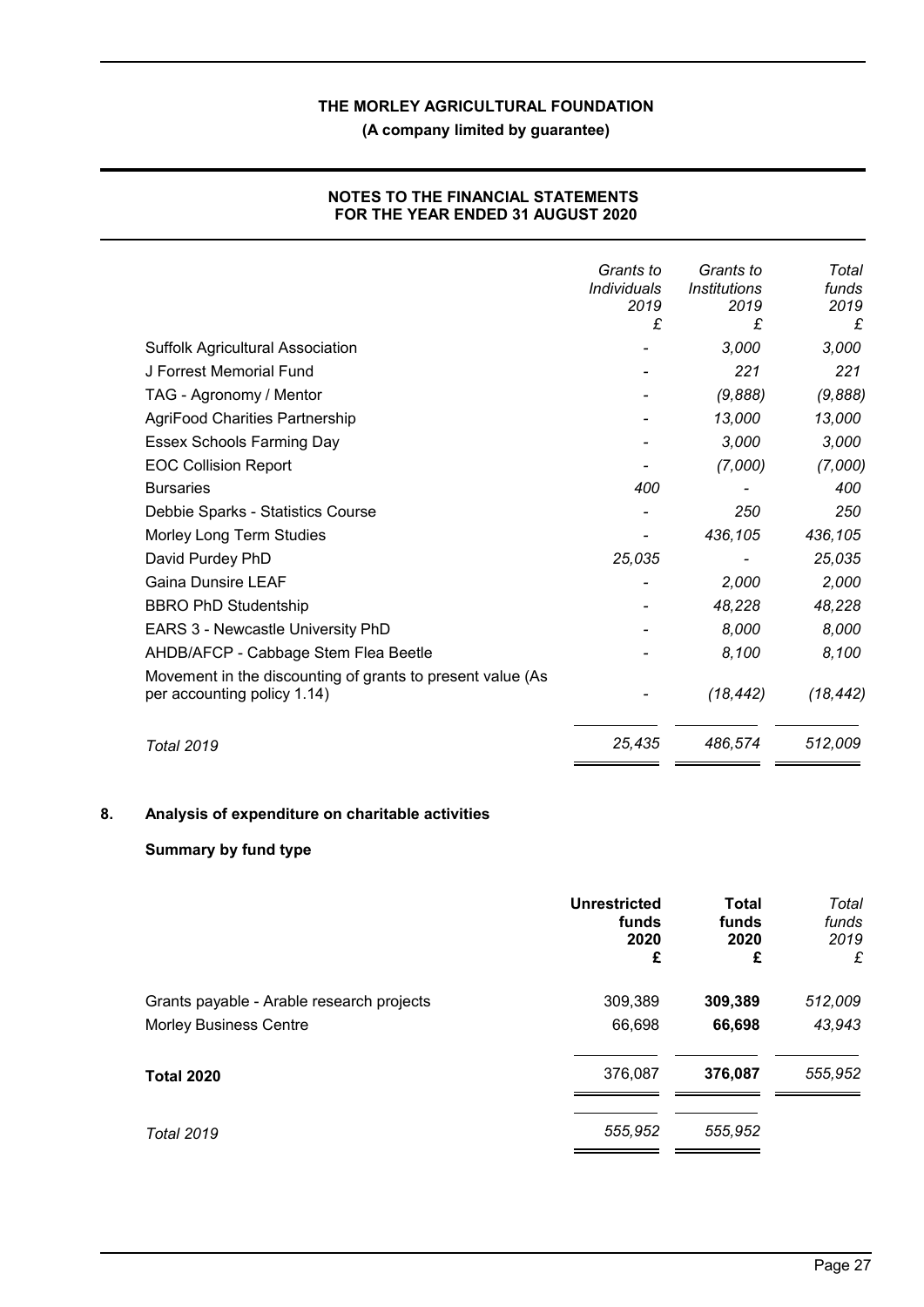**(A company limited by guarantee)**

# **NOTES TO THE FINANCIAL STATEMENTS FOR THE YEAR ENDED 31 AUGUST 2020**

# **8. Analysis of expenditure on charitable activities (continued)**

# **Summary by expenditure type**

|                                           | <b>Depreciation</b><br>2020<br>£ | <b>Other costs</b><br>2020<br>£ | <b>Total</b><br>funds<br>2020<br>£ |
|-------------------------------------------|----------------------------------|---------------------------------|------------------------------------|
| Grants payable - Arable research projects |                                  | 309,389                         | 309,389                            |
| <b>Morley Business Centre</b>             | 887                              | 65,811                          | 66,698                             |
| <b>Total 2020</b>                         | 887                              | 375,200                         | 376,087                            |
|                                           | Depreciation<br>2019<br>£        | Other costs<br>2019<br>£        | Total<br>funds<br>2019<br>£        |
| Grants payable - Arable research projects |                                  | 512,009                         | 512,009                            |
| <b>Morley Business Centre</b>             | 1,012                            | 42,931                          | 43,943                             |
|                                           | 1,012                            | 554,940                         | 555,952                            |

# **9. Analysis of expenditure by activities**

|                                           | <b>Activities</b><br>undertaken<br>directly<br>2020<br>£ | <b>Support</b><br>costs<br>2020<br>£ | <b>Total</b><br>funds<br>2020<br>£ |
|-------------------------------------------|----------------------------------------------------------|--------------------------------------|------------------------------------|
| Grants payable - Arable research projects | 309,389                                                  | $\overline{\phantom{a}}$             | 309,389                            |
| <b>Morley Business Centre</b>             | 13,837                                                   | 52,861                               | 66,698                             |
| <b>Total 2020</b>                         | 323,226                                                  | 52,861                               | 376,087                            |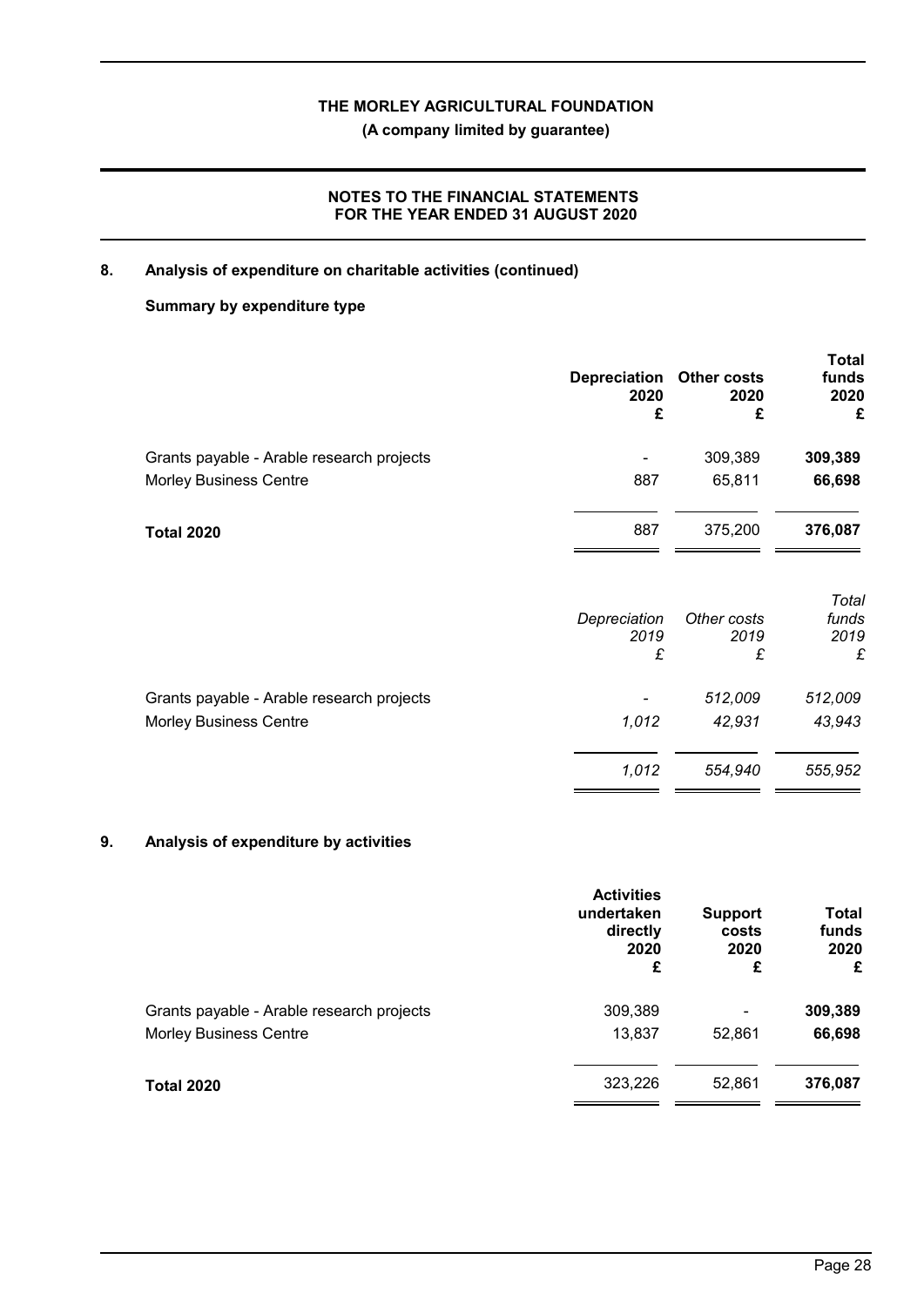**(A company limited by guarantee)**

# **NOTES TO THE FINANCIAL STATEMENTS FOR THE YEAR ENDED 31 AUGUST 2020**

# **9. Analysis of expenditure by activities (continued)**

|                                           | Activities<br>undertaken<br>directly<br>2019<br>£ | Support<br>costs<br>2019<br>£ | Total<br>funds<br>2019<br>£ |
|-------------------------------------------|---------------------------------------------------|-------------------------------|-----------------------------|
| Grants payable - Arable research projects | 512,009                                           | $\overline{\phantom{a}}$      | 512,009                     |
| <b>Morley Business Centre</b>             | 18,199                                            | 25,744                        | 43,943                      |
| <b>Total 2019</b>                         | 530,208                                           | 25,744                        | 555,952                     |

# **Analysis of direct costs**

|                       | <b>Grants</b><br>payable<br>2020<br>£ | <b>Morley</b><br><b>Business</b><br><b>Centre</b><br>2020<br>£ | <b>Total</b><br>funds<br>2020<br>£ |
|-----------------------|---------------------------------------|----------------------------------------------------------------|------------------------------------|
| Depreciation          |                                       | 887                                                            | 887                                |
| Grants payable        | 309,389                               |                                                                | 309,389                            |
| Travel                | ٠                                     | 180                                                            | 180                                |
| Office administration |                                       | 2,809                                                          | 2,809                              |
| General insurance     |                                       | 2,483                                                          | 2,483                              |
| Sundry expenses       |                                       | 6,970                                                          | 6,970                              |
| Bank charges          |                                       | 508                                                            | 508                                |
| <b>Total 2020</b>     | 309,389                               | 13,837                                                         | 323,226                            |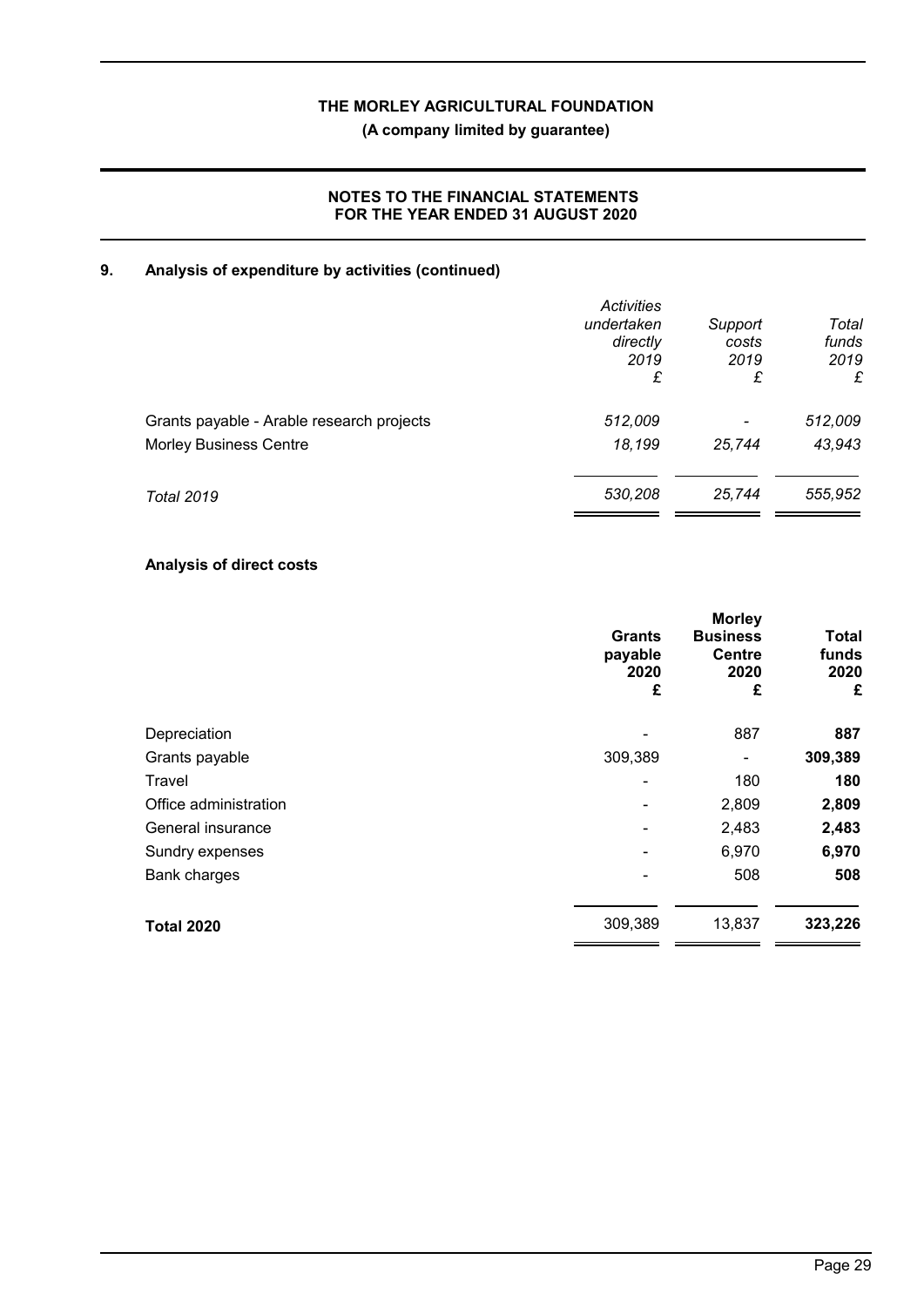**(A company limited by guarantee)**

# **NOTES TO THE FINANCIAL STATEMENTS FOR THE YEAR ENDED 31 AUGUST 2020**

# **9. Analysis of expenditure by activities (continued)**

# **Analysis of direct costs (continued)**

|                       | Grants<br>payable<br>2019<br>£ | Morley<br><b>Business</b><br>Centre<br>2019<br>£ | Total<br>funds<br>2019<br>£ |
|-----------------------|--------------------------------|--------------------------------------------------|-----------------------------|
| Depreciation          |                                | 1,012                                            | 1,012                       |
| Grants payable        | 512,009                        |                                                  | 512,009                     |
| Travel                |                                | 316                                              | 316                         |
| Office administration |                                | 2,739                                            | 2,739                       |
| General insurance     |                                | 4,085                                            | 4,085                       |
| Sundry expenses       |                                | 9,307                                            | 9,307                       |
| Irrecoverable VAT     |                                | 108                                              | 108                         |
| <b>Bank charges</b>   |                                | 632                                              | 632                         |
| <b>Total 2019</b>     | 512,009                        | 18,199                                           | 530,208                     |

## **Analysis of support costs**

|                              | Governance<br>2020<br>£ | <b>Total</b><br>funds<br>2020<br>£ | Total<br>funds<br>2019<br>£ |
|------------------------------|-------------------------|------------------------------------|-----------------------------|
| Software maintenance         | 12,325                  | 12,325                             | 1,887                       |
| Audit fees                   | 7,360                   | 7,360                              | 6,225                       |
| Admin & accounting           | 18,455                  | 18,455                             | 15,038                      |
| Legal fees                   | 3,307                   | 3,307                              | 2,282                       |
| Bank charges                 | 248                     | 248                                | 312                         |
| Partial exemption adjustment | 8,762                   | 8,762                              |                             |
| Property management fees     | 2,404                   | 2,404                              |                             |
| <b>Total 2020</b>            | 52,861                  | 52,861                             | 25,744                      |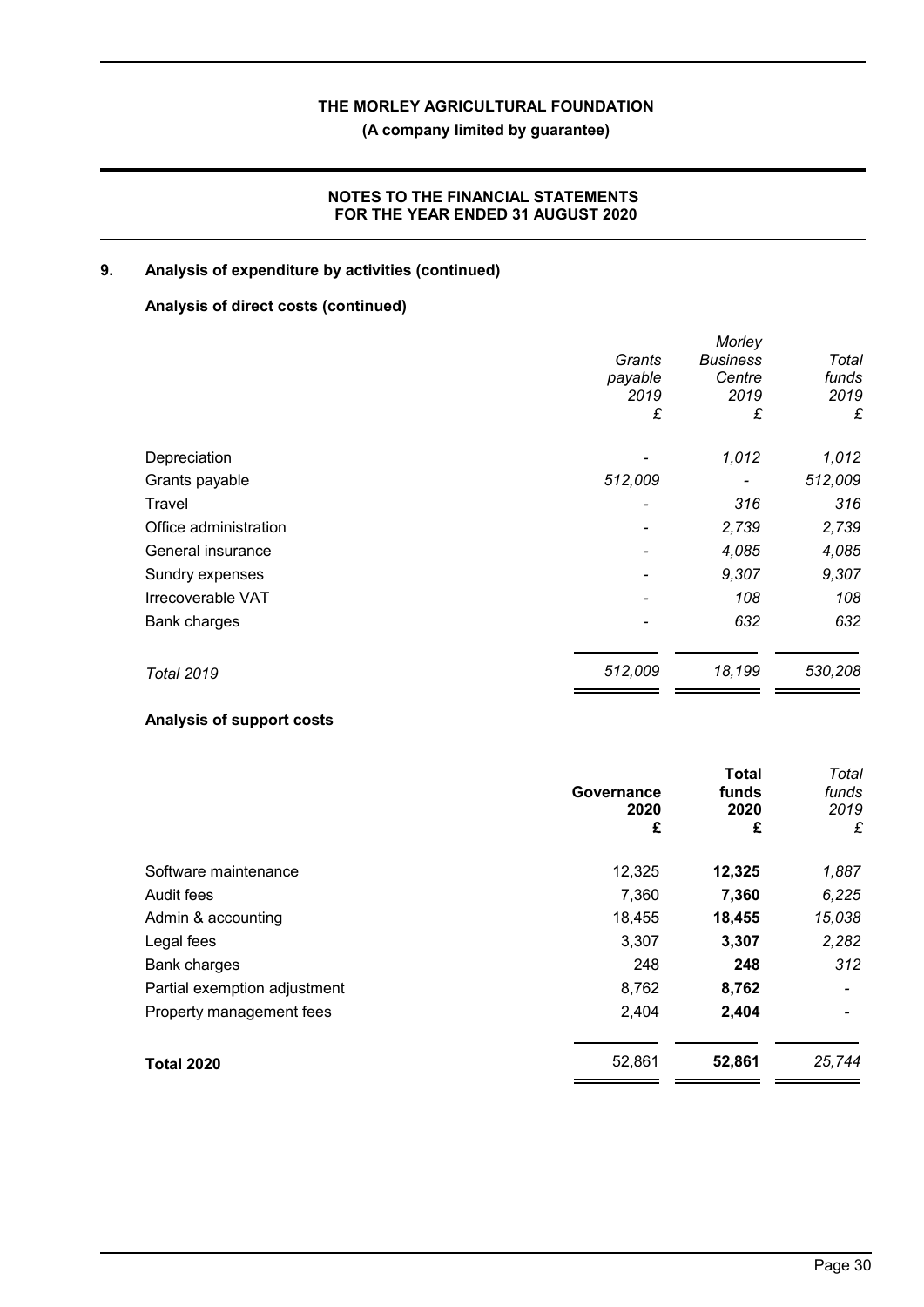## **(A company limited by guarantee)**

# **NOTES TO THE FINANCIAL STATEMENTS FOR THE YEAR ENDED 31 AUGUST 2020**

#### **10. Staff costs**

|                                                      | Group<br>2020<br>£ | Group<br>2019<br>£ |
|------------------------------------------------------|--------------------|--------------------|
| Wages and salaries                                   | 134,502            | 131,153            |
| Social security costs                                | 10,185             | 15,177             |
| Contribution to defined contribution pension schemes | 7,242              | 6,146              |
|                                                      | 151,929            | 152,476            |
|                                                      |                    |                    |

The average number of persons employed by the Company during the year was as follows:

|           | Group<br>2020 | Group<br>2019    |
|-----------|---------------|------------------|
| Employees |               | $\boldsymbol{4}$ |

No employee received remuneration amounting to more than £60,000 in either year.

The charity's key management personnel are the trustees, all of whom are unpaid. Key management compensation is therefore nil (2019: £nil)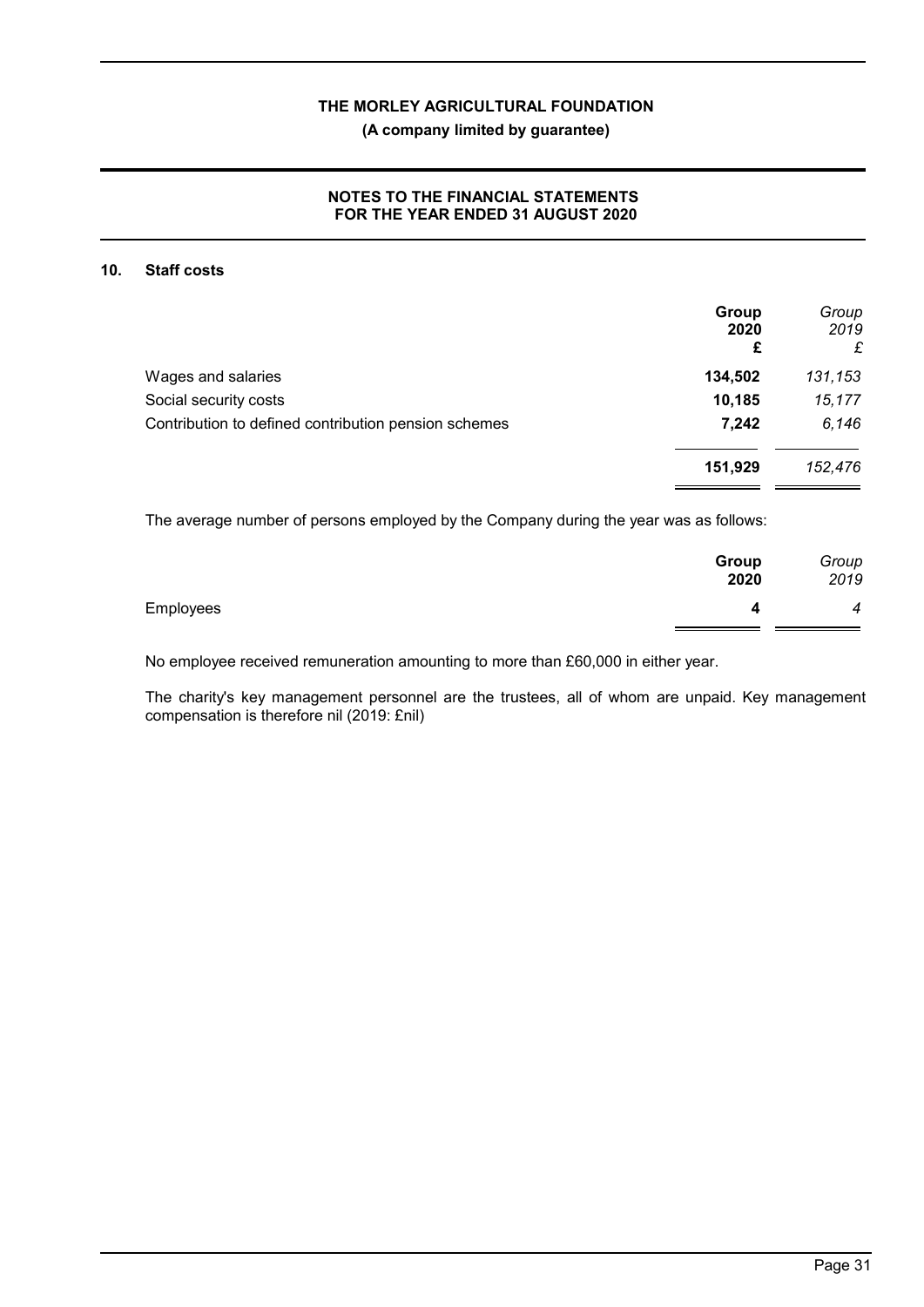#### **(A company limited by guarantee)**

# **NOTES TO THE FINANCIAL STATEMENTS FOR THE YEAR ENDED 31 AUGUST 2020**

# **11. Taxation**

The charitable company is exempt from corporation tax on its charitable activities under section 466 to 493 Corporation Tax Act 2010.

All taxable profits of the 100% owned subsidiary, Morley Farms Limited, are paid under gift aid to the parent charity, The Morley Agricultural Foundation, hence no tax liability arises in the subsidiary.

There were no factors that may affect future tax charges.

#### **12. Intangible assets**

## **Group**

|                     | <b>Basic</b><br><b>Payment</b> |
|---------------------|--------------------------------|
|                     | <b>Scheme</b>                  |
|                     | <b>Entitlements</b>            |
|                     | £                              |
|                     |                                |
| Cost                |                                |
| At 1 September 2019 | 134,872                        |
|                     |                                |
| At 31 August 2020   | 134,872                        |
|                     |                                |
| <b>Amortisation</b> |                                |
| At 1 September 2019 | 125,879                        |
| Charge for the year | 8,993                          |
|                     |                                |
| At 31 August 2020   | 134,872                        |
|                     |                                |
| Net book value      |                                |
|                     |                                |
| At 31 August 2020   |                                |
|                     |                                |
| At 31 August 2019   | 8,993                          |
|                     |                                |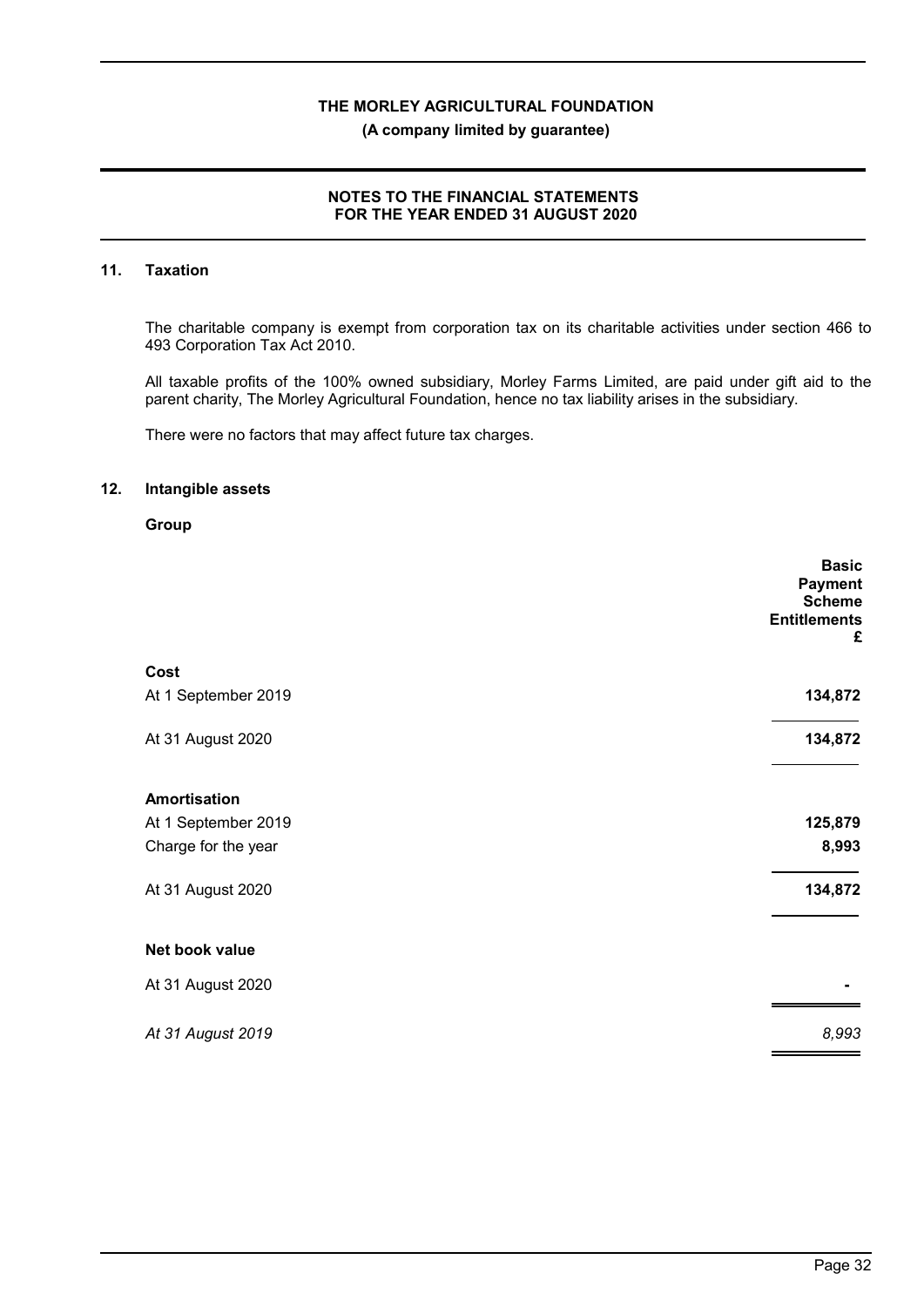**(A company limited by guarantee)**

# **NOTES TO THE FINANCIAL STATEMENTS FOR THE YEAR ENDED 31 AUGUST 2020**

# **13. Tangible fixed assets**

**Group**

|                          | <b>Plant and</b><br>machinery<br>£ | vehicles<br>£ | Motor Fixtures and<br>fittings<br>£ | <b>Office</b><br>equipment<br>£ | <b>Total</b><br>£ |
|--------------------------|------------------------------------|---------------|-------------------------------------|---------------------------------|-------------------|
| <b>Cost or valuation</b> |                                    |               |                                     |                                 |                   |
| At 1 September 2019      | 508,465                            | 785,251       | 17,331                              | 10,283                          | 1,321,330         |
| Additions                | 19,954                             | 181,918       |                                     |                                 | 201,872           |
| Disposals                | (24, 419)                          | (82,075)      |                                     |                                 | (106, 494)        |
| At 31 August 2020        | 504,000                            | 885,094       | 17,331                              | 10,283                          | 1,416,708         |
| <b>Depreciation</b>      |                                    |               |                                     |                                 |                   |
| At 1 September 2019      | 337,236                            | 470,563       | 12,400                              | 9,701                           | 829,900           |
| Charge for the year      | 32,243                             | 50,679        | 887                                 | 362                             | 84,171            |
| On disposals             | (18, 017)                          | (82,075)      |                                     |                                 | (100, 092)        |
| At 31 August 2020        | 351,462                            | 439,167       | 13,287                              | 10,063                          | 813,979           |
| Net book value           |                                    |               |                                     |                                 |                   |
| At 31 August 2020        | 152,538                            | 445,927       | 4,044                               | 220                             | 602,729           |
| At 31 August 2019        | 171,229                            | 314,688       | 4,931                               | 582                             | 491,430           |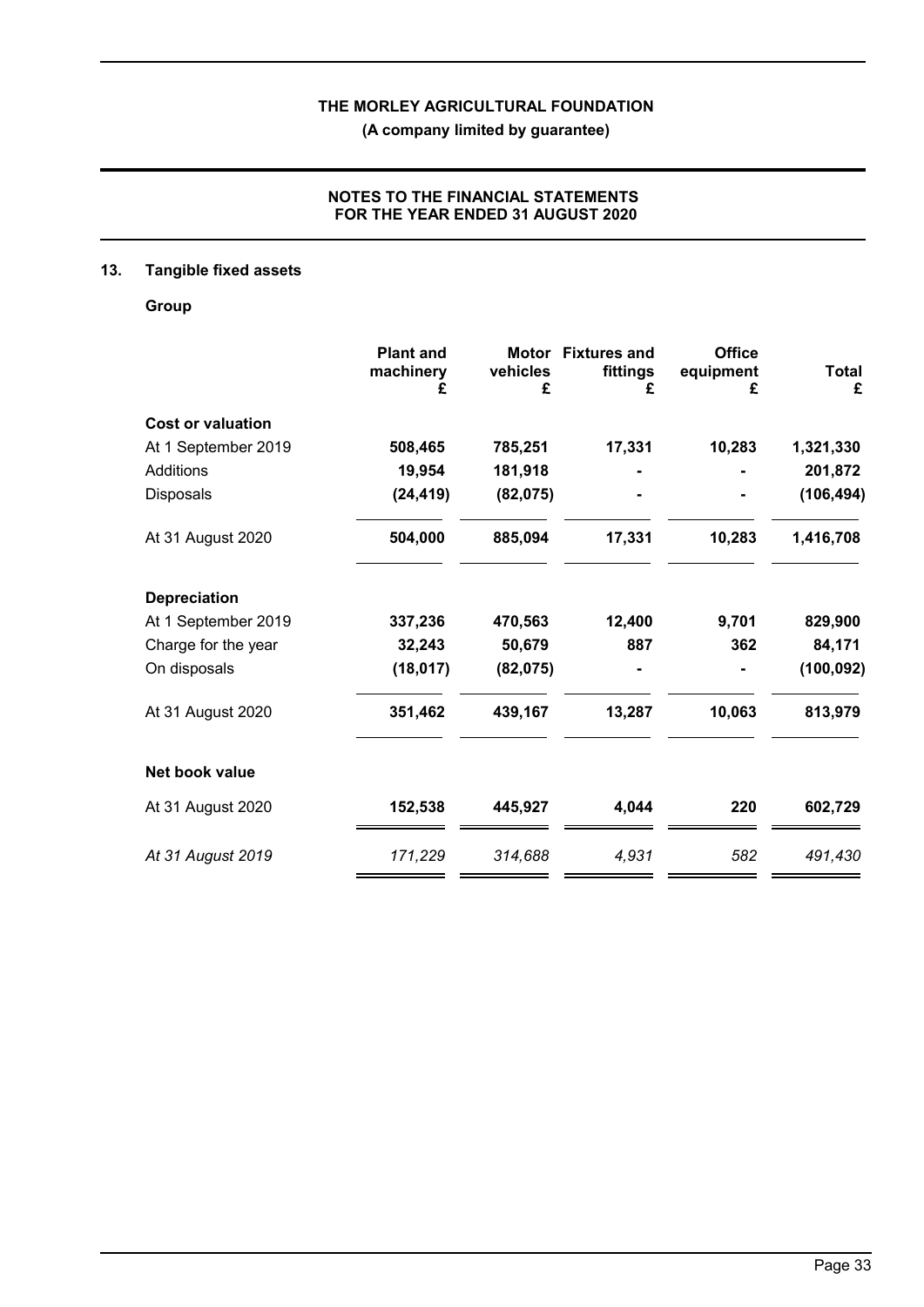**(A company limited by guarantee)**

# **NOTES TO THE FINANCIAL STATEMENTS FOR THE YEAR ENDED 31 AUGUST 2020**

**13. Tangible fixed assets (continued)**

**Company**

|                          | <b>Fixtures and</b><br>fittings<br>£ |
|--------------------------|--------------------------------------|
| <b>Cost or valuation</b> |                                      |
| At 1 September 2019      | 17,331                               |
| At 31 August 2020        | 17,331                               |
| <b>Depreciation</b>      |                                      |
| At 1 September 2019      | 12,400                               |
| Charge for the year      | 887                                  |
| At 31 August 2020        | 13,287                               |
| Net book value           |                                      |
| At 31 August 2020        | 4,044                                |
| At 31 August 2019        | 4,931                                |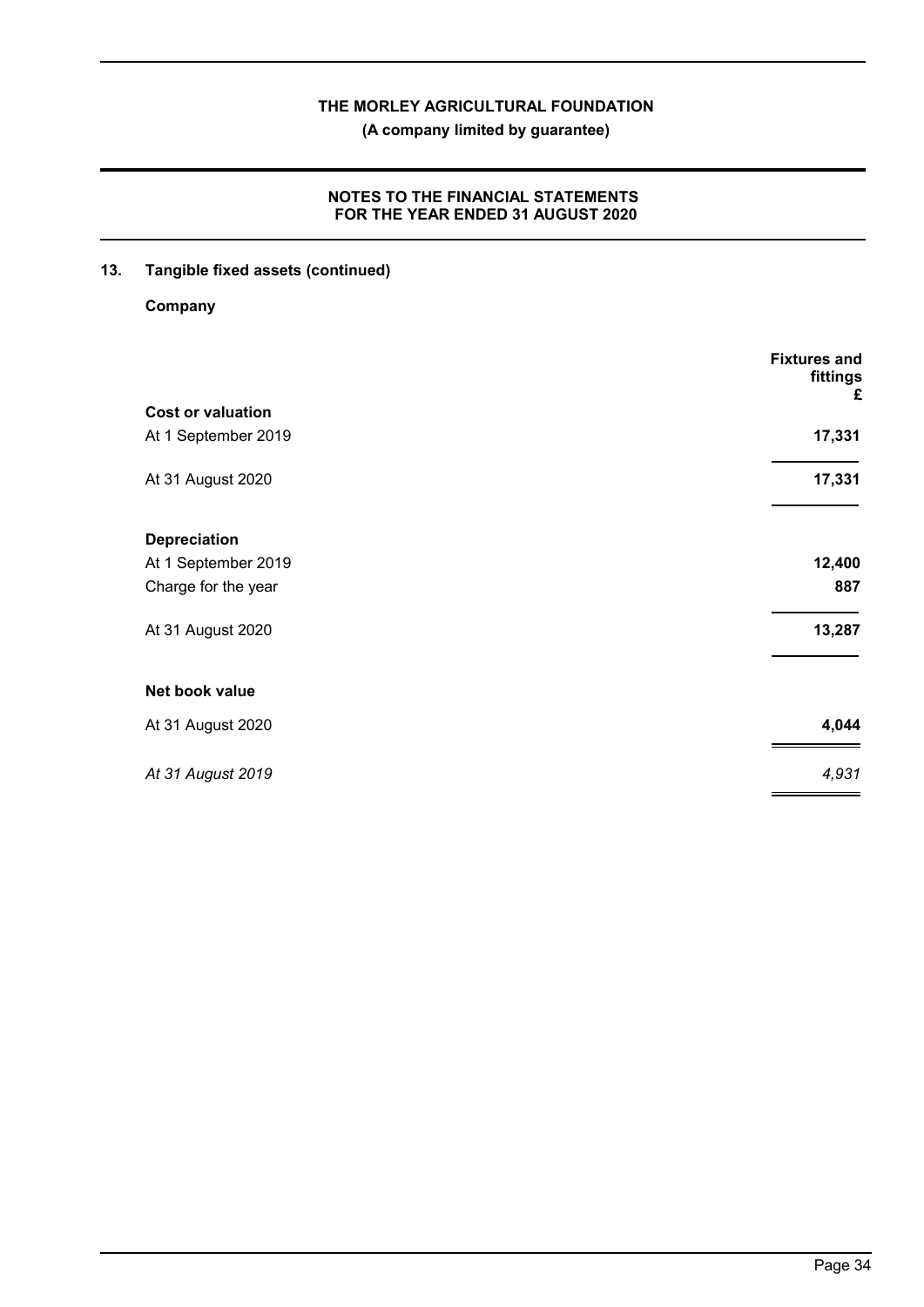**(A company limited by guarantee)**

# **NOTES TO THE FINANCIAL STATEMENTS FOR THE YEAR ENDED 31 AUGUST 2020**

## **14. Investment property**

**Group**

|                        | Freehold<br>investment<br>property<br>£ |
|------------------------|-----------------------------------------|
| Valuation              |                                         |
| At 1 September 2019    | 19,919,395                              |
| Additions              | 9,324                                   |
| Deficit on revaluation | (596, 969)                              |
| At 31 August 2020      | 19,331,750                              |
| Company                |                                         |
|                        | Freehold<br>investment<br>property      |
|                        | £                                       |
| Valuation              |                                         |
| At 1 September 2019    | 19,919,395                              |
| Additions              | 9,324                                   |
| Deficit on revaluation | (596, 969)                              |
| At 31 August 2020      | 19,331,750                              |

The 2020 valuations were made by T W Corfield and T S Evans, both RICS registered valuers from Arnolds Keys LLP. The valuations were performed on an open market value basis.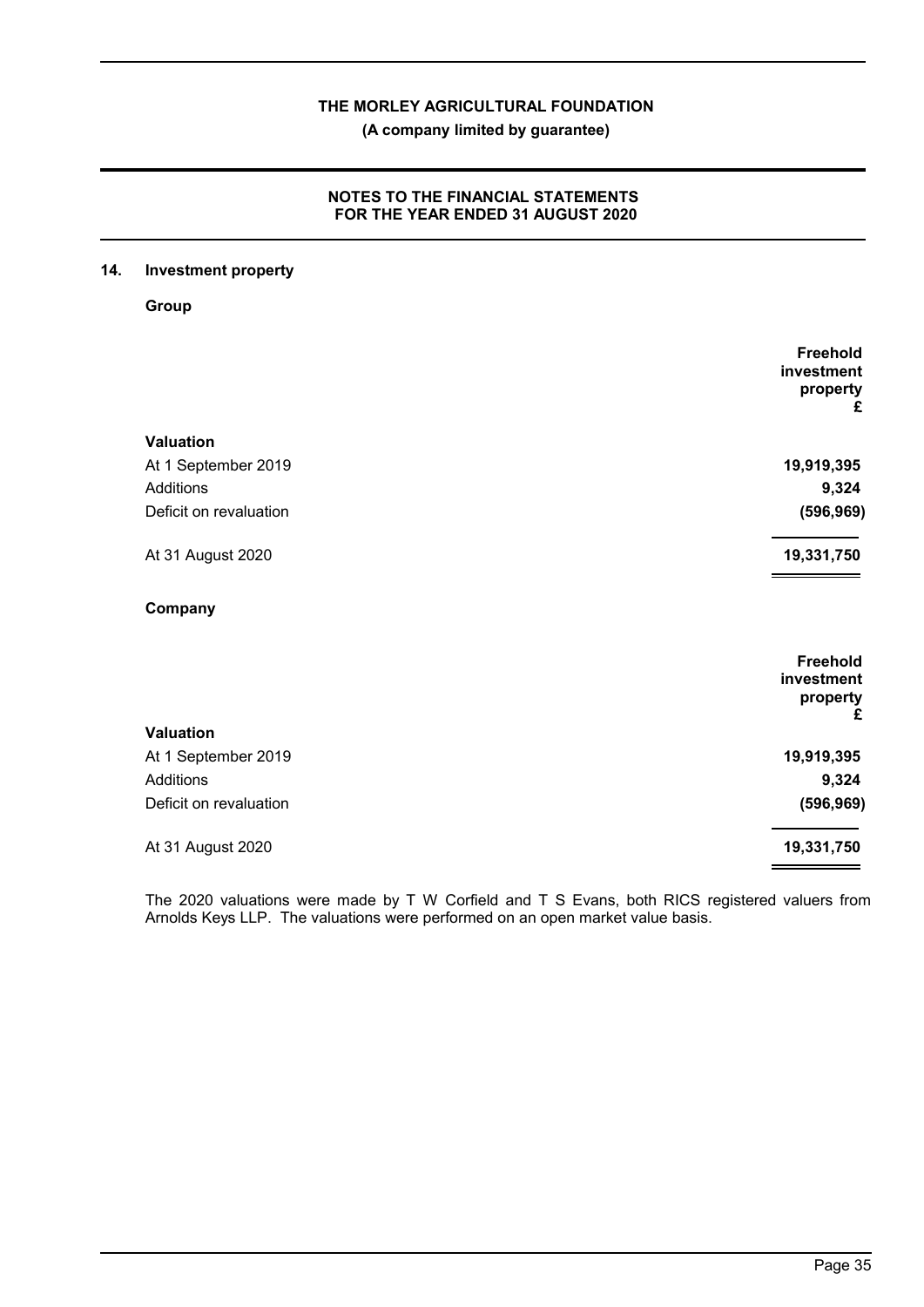**(A company limited by guarantee)**

# **NOTES TO THE FINANCIAL STATEMENTS FOR THE YEAR ENDED 31 AUGUST 2020**

#### **15. Fixed asset investments**

|                          | <b>Listed</b>                                       | <b>Unlisted</b>              |                   |
|--------------------------|-----------------------------------------------------|------------------------------|-------------------|
| Group                    | investments<br>£                                    | investments<br>£             | <b>Total</b><br>£ |
| <b>Cost or valuation</b> |                                                     |                              |                   |
| At 1 September 2019      | 8,338,098                                           | 50                           | 8,338,148         |
| Additions                | 1,389,778                                           |                              | 1,389,778         |
| Disposals                | (1,532,662)                                         |                              | (1,532,662)       |
| Revaluations             | (183, 223)                                          |                              | (183, 223)        |
| <b>At 31 August 2020</b> | 8,011,991                                           | 50                           | 8,012,041         |
| Net book value           |                                                     |                              |                   |
| <b>At 31 August 2020</b> | 8,011,991                                           | 50                           | 8,012,041         |
| At 31 August 2019        | 8,338,098                                           | 50                           | 8,338,148         |
|                          | <b>Investments</b><br>in<br>subsidiary<br>companies | <b>Listed</b><br>investments | <b>Total</b>      |
| Company                  | £                                                   | £                            | £                 |
| <b>Cost or valuation</b> |                                                     |                              |                   |
| At 1 September 2019      | 387,387                                             | 8,338,098                    | 8,725,485         |
| Additions                |                                                     | 1,389,778                    | 1,389,778         |
| Disposals                |                                                     | (1,532,662)                  | (1,532,662)       |
| Revaluations             |                                                     | (183, 223)                   | (183, 223)        |
| <b>At 31 August 2020</b> | 387,387                                             | 8,011,991                    | 8,399,378         |
| Net book value           |                                                     |                              |                   |
| <b>At 31 August 2020</b> | 387,387                                             | 8,011,991                    | 8,399,378         |
| At 31 August 2019        | 387,387                                             | 8,338,098                    | 8,725,485         |
|                          |                                                     |                              |                   |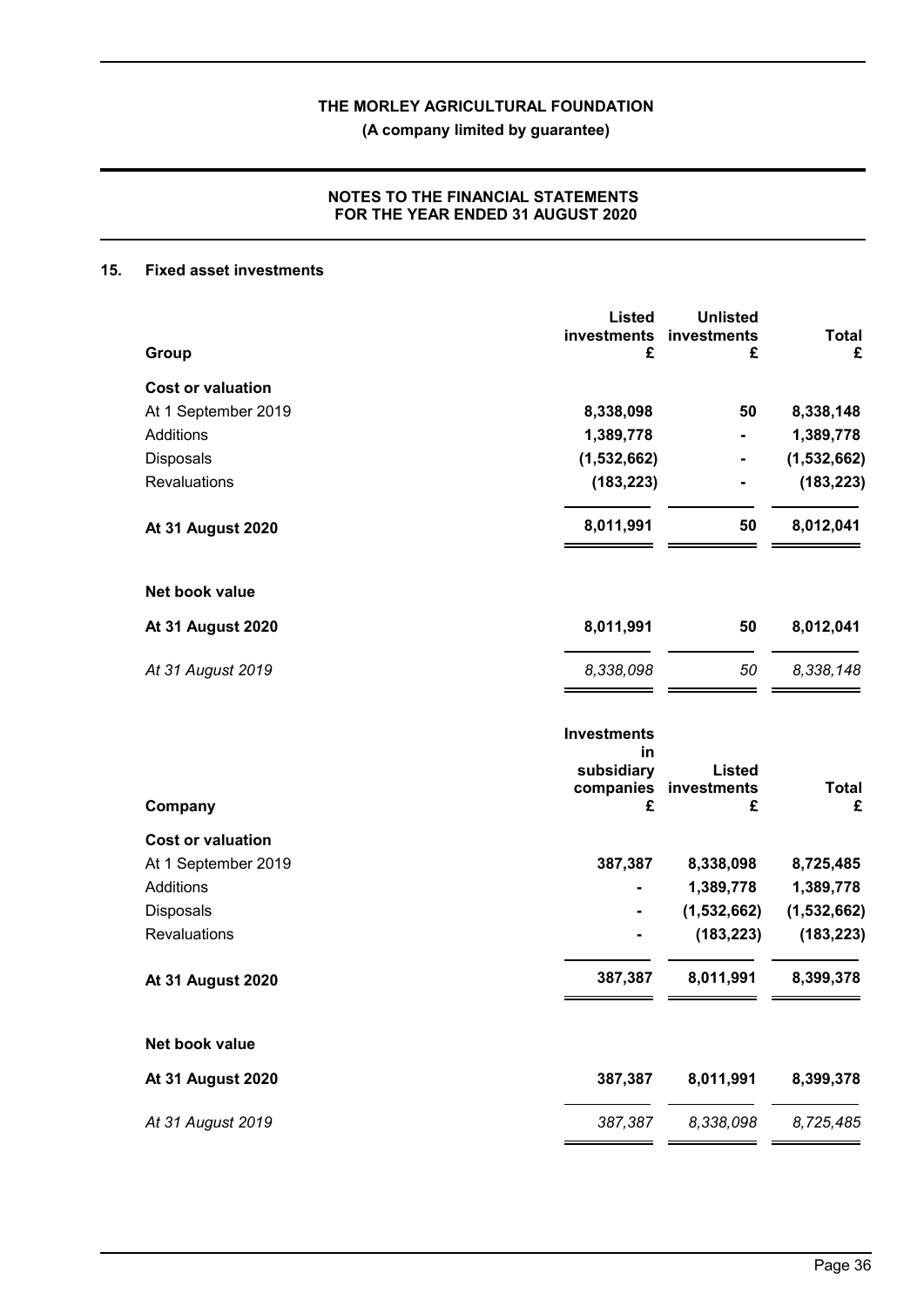**(A company limited by guarantee)**

# **NOTES TO THE FINANCIAL STATEMENTS FOR THE YEAR ENDED 31 AUGUST 2020**

#### **16. Stocks**

|                | Group<br>2020<br>£ | Group<br>2019<br>£ |
|----------------|--------------------|--------------------|
| Consumables    | 35,967             | 26,109             |
| Growing crops  | 100,438            | 78,925             |
| Goods in store | 215,501            | 239,188            |
|                | 351,906            | 344,222            |

#### **17. Debtors**

|                                    | Group<br>2020<br>£ | Group<br>2019<br>£ | Company<br>2020<br>£ | Company<br>2019<br>£ |
|------------------------------------|--------------------|--------------------|----------------------|----------------------|
| Due within one year                |                    |                    |                      |                      |
| Trade debtors                      | 58,891             | 113,326            | 3,773                | 42,014               |
| Amounts owed by group undertakings |                    |                    | 131,346              | 191,717              |
| Other debtors                      | 31,283             | 54,706             | 3,738                | 40,668               |
| Prepayments and accrued income     | 182,241            | 194,337            | $\blacksquare$       |                      |
|                                    | 272,415            | 362,369            | 138,857              | 274,399              |

# **18. Creditors: Amounts falling due within one year**

|                                                                | Group<br>2020<br>£ | Group<br>2019<br>£ | Company<br>2020<br>£ | Company<br>2019<br>£ |
|----------------------------------------------------------------|--------------------|--------------------|----------------------|----------------------|
| Trade creditors                                                | 137,188            | 116,570            | 70,926               | 51,955               |
| Amounts owed to group undertakings                             |                    |                    | 25,114               | 202,373              |
| Other taxation and social security                             |                    | 5.758              |                      |                      |
| Obligations under finance lease and hire<br>purchase contracts | 31,879             | 23,000             |                      |                      |
| Other creditors                                                | 411,445            | 358.646            | 411,445              | 358,646              |
| Accruals and deferred income                                   | 33,349             | 42.201             | 25,406               | 13,645               |
|                                                                | 613,861            | 546.175            | 532,891              | 626,619              |

Obligations under finance lease and hire purchase are secured on the underlying assets.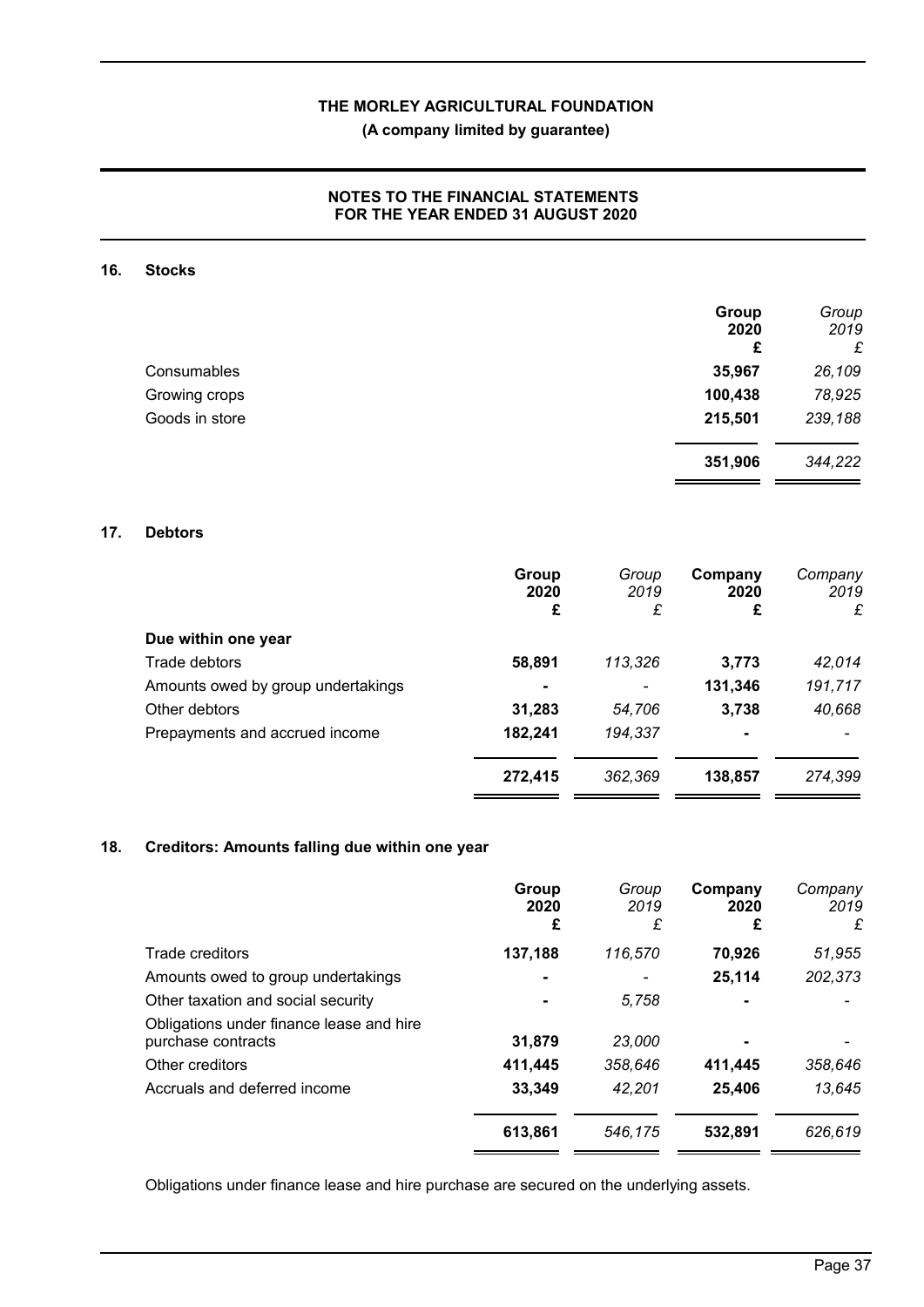**(A company limited by guarantee)**

# **NOTES TO THE FINANCIAL STATEMENTS FOR THE YEAR ENDED 31 AUGUST 2020**

#### **19. Creditors: Amounts falling due after more than one year**

|                                                                    | Group<br>2020<br>£ | Group<br>2019<br>£       | Company<br>2020 | Company<br>2019<br>£ |
|--------------------------------------------------------------------|--------------------|--------------------------|-----------------|----------------------|
| Net obligations under finance lease and hire<br>purchase contracts | 31,878             | $\overline{\phantom{0}}$ | ٠               |                      |
| Grants payable                                                     | 698,143            | 785,477                  | 698,143         | 785,477              |
|                                                                    | 730,021            | 785.477                  | 698,143         | 785,477              |

#### **20. Financial instruments**

|                                                                           | Group<br>2020<br>£ | Group<br>2019<br>£ | Company<br>2020<br>£ | Company<br>2019<br>£ |
|---------------------------------------------------------------------------|--------------------|--------------------|----------------------|----------------------|
| <b>Financial assets</b>                                                   |                    |                    |                      |                      |
| Financial assets measured at fair value<br>through income and expenditure | 8,011,991          | 8,338,098          | 8,011,991            | 8,338,098            |
| Financial assets that are debt instruments<br>measured at amortised cost  | 90,174             | 246,395            | 138,857              | 233,731              |
|                                                                           | 8,102,165          | 8,584,493          | 8,150,848            | 8,571,829            |
|                                                                           | Group<br>2020<br>£ | Group<br>2019<br>£ | Company<br>2020<br>£ | Company<br>2019<br>£ |
| <b>Financial liabilities</b>                                              |                    |                    |                      |                      |
| Financial liabilities measured at amortised<br>cost                       | (1,343,882)        | (1,325,894)        | (1,231,034)          | (1, 412, 096)        |

Financial assets measured at fair value through income and expenditure comprise listed investments valued at the stock market price at the year end.

Financial assets that are debt instruments measured at amortised cost comprise trade debtors, amounts owed by group undertakings, other debtors and accrued income.

Financial liabilities measured at amortised cost comprise creditors less deferred income, taxation and social security.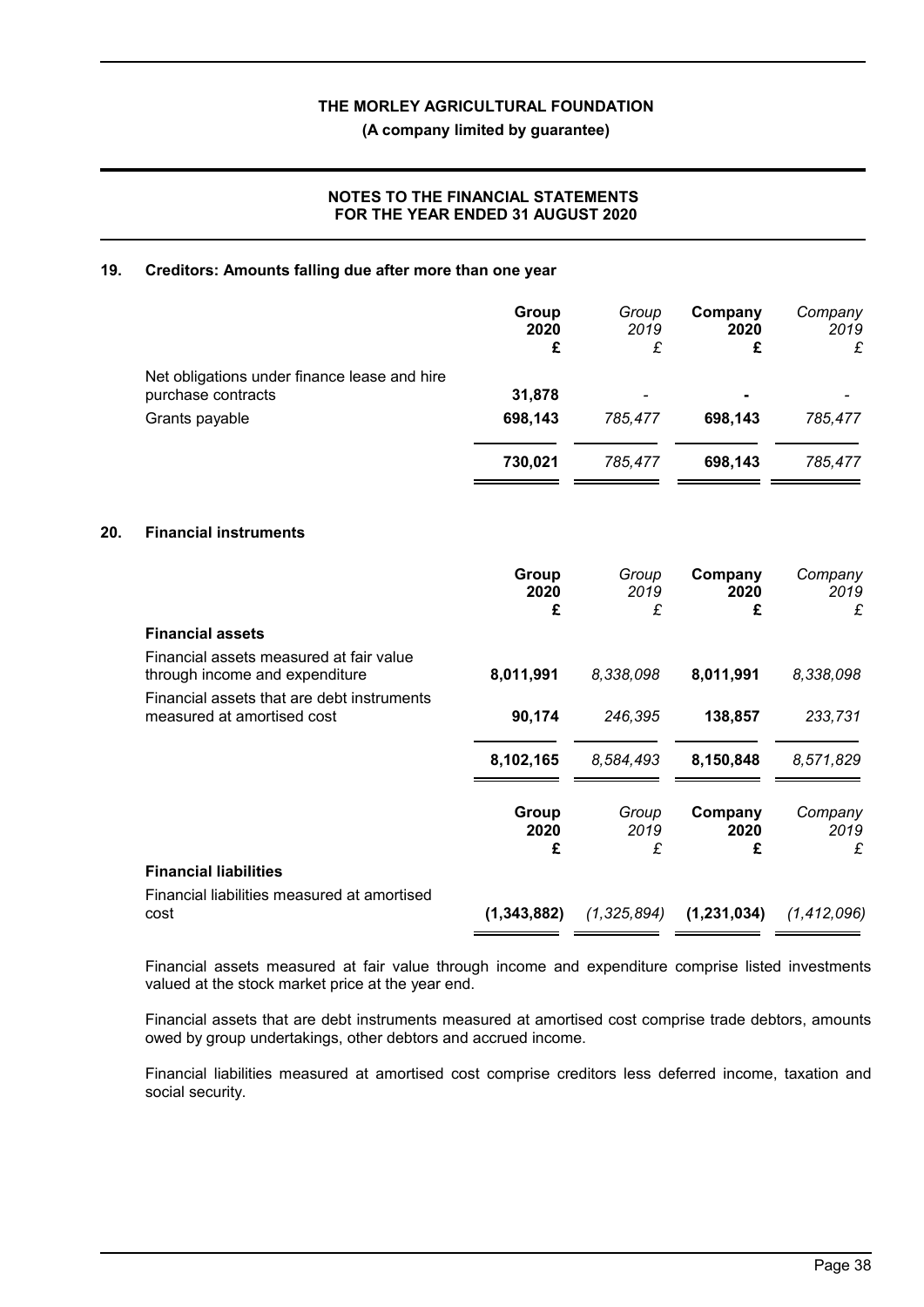**(A company limited by guarantee)**

# **NOTES TO THE FINANCIAL STATEMENTS FOR THE YEAR ENDED 31 AUGUST 2020**

#### **21. Statement of funds**

**Statement of funds - current year**

|                                 | <b>Balance at 1</b><br><b>September</b><br>2019<br>£ | Income<br>£ | <b>Expenditure</b><br>£ | <b>Transfers</b><br>in/out<br>£ | Gains/<br>(Losses)<br>£ | <b>Balance at</b><br>31 August<br>2020<br>£ |
|---------------------------------|------------------------------------------------------|-------------|-------------------------|---------------------------------|-------------------------|---------------------------------------------|
| <b>Unrestricted</b><br>funds    |                                                      |             |                         |                                 |                         |                                             |
| <b>General Funds</b>            | 14,225,621                                           | 752,984     | (446, 620)              | 291,199                         | (170, 792)              | 14,652,392                                  |
| Revaluation<br>reserve          | 11,613,207                                           |             |                         | (286, 751)                      | (609, 400)              | 10,717,056                                  |
| Funds retained<br>in subsidiary | 3,292,186                                            | 724,479     | (734, 923)              |                                 |                         | 3,281,742                                   |
|                                 | 29,131,014                                           | 1,477,463   | (1, 181, 543)           | 4,448                           | (780, 192)              | 28,651,190                                  |
| <b>Restricted</b><br>funds      |                                                      |             |                         |                                 |                         |                                             |
| Government<br>Grants            |                                                      | 4,448       |                         | (4, 448)                        |                         |                                             |
| <b>Total of funds</b>           | 29,131,014                                           | 1,481,911   | (1, 181, 543)           |                                 | (780, 192)              | 28,651,190                                  |

The transfer between unrestricted and restricted funds Government Grants reflects the CJRS government funding being applied to fund the costs of furloughed staff.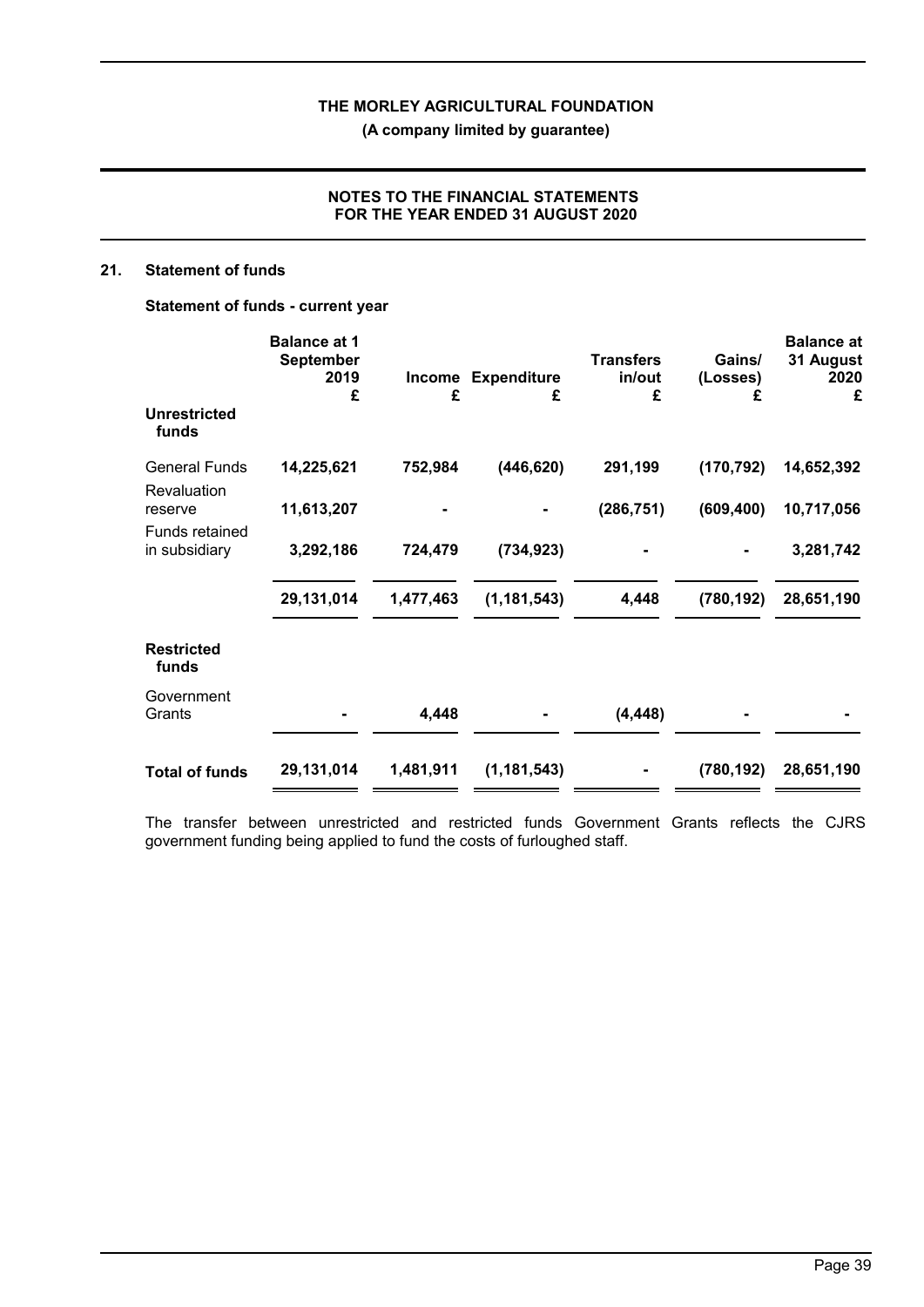**(A company limited by guarantee)**

# **NOTES TO THE FINANCIAL STATEMENTS FOR THE YEAR ENDED 31 AUGUST 2020**

# **21. Statement of funds (continued)**

#### **Statement of funds - prior year**

|                                     | <b>Balance</b> at<br>1 September<br>2018<br>£ | Income<br>£ | Expenditure<br>£ | <b>Transfers</b><br>in/out<br>£ | Gains/<br>(Losses)<br>£  | <b>Balance</b> at<br>31 August<br>2019<br>£ |  |
|-------------------------------------|-----------------------------------------------|-------------|------------------|---------------------------------|--------------------------|---------------------------------------------|--|
| <b>Unrestricted</b><br>funds        |                                               |             |                  |                                 |                          |                                             |  |
| <b>General Funds</b><br>Revaluation | 14, 162, 923                                  | 723,839     | (637, 867)       | (1, 459)                        | (21, 815)                | 14,225,621                                  |  |
| reserve                             | 11,274,908                                    |             |                  | 1,459                           | 336,840                  | 11,613,207                                  |  |
| Funds retained<br>in subsidiary     | 3,335,519                                     | 680,797     | (724, 130)       |                                 | $\overline{\phantom{a}}$ | 3,292,186                                   |  |
|                                     | 28,773,350                                    | 1,404,636   | (1,361,997)      |                                 | 315,025                  | 29,131,014                                  |  |

## **22. Analysis of net assets between funds**

## **Analysis of net assets between funds - current period**

|                                     | <b>Unrestricted</b><br>funds<br>2020<br>£ | <b>Total</b><br>funds<br>2020<br>£ |
|-------------------------------------|-------------------------------------------|------------------------------------|
| Tangible fixed assets               | 602,729                                   | 602,729                            |
| Fixed asset investments             | 8,012,041                                 | 8,012,041                          |
| Investment property                 | 19,331,750                                | 19,331,750                         |
| Current assets                      | 2,048,552                                 | 2,048,552                          |
| Creditors due within one year       | (613, 861)                                | (613, 861)                         |
| Creditors due in more than one year | (730, 021)                                | (730, 021)                         |
| <b>Total</b>                        | 28,651,190                                | 28,651,190                         |
|                                     |                                           |                                    |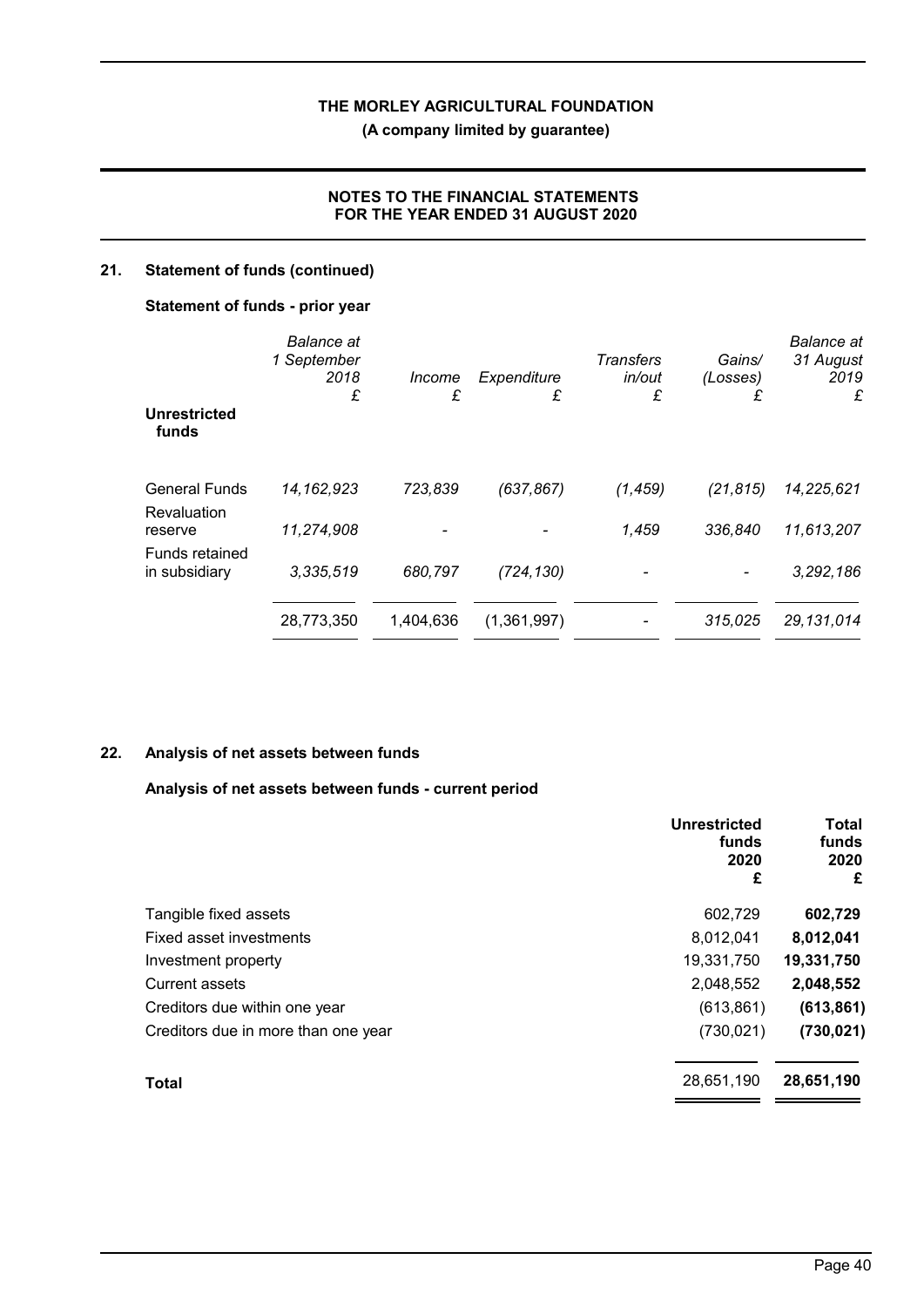**(A company limited by guarantee)**

# **NOTES TO THE FINANCIAL STATEMENTS FOR THE YEAR ENDED 31 AUGUST 2020**

## **22. Analysis of net assets between funds (continued)**

#### **Analysis of net assets between funds - prior period**

|                                     | Unrestricted | Total      |
|-------------------------------------|--------------|------------|
|                                     | funds        | funds      |
|                                     | 2019         | 2019       |
|                                     | £            | £          |
| Tangible fixed assets               | 491,430      | 491,430    |
| Intangible fixed assets             | 8,993        | 8,993      |
| Fixed asset investments             | 8,338,148    | 8,338,148  |
| Investment property                 | 19,919,395   | 19,919,395 |
| <b>Current assets</b>               | 1,704,700    | 1,704,700  |
| Creditors due within one year       | (546, 175)   | (546, 175) |
| Creditors due in more than one year | (785, 477)   | (785, 477) |
| <b>Total</b>                        | 29,131,014   | 29,131,014 |
|                                     |              |            |

# **23. Reconciliation of net movement in funds to net cash flow from operating activities**

|                                                                      | Group<br>2020<br>£ | Group<br>2019<br>£ |
|----------------------------------------------------------------------|--------------------|--------------------|
| Net income for the period (as per Statement of Financial Activities) | (479, 824)         | 357,664            |
| <b>Adjustments for:</b>                                              |                    |                    |
| Depreciation charges                                                 | 84,171             | 93,989             |
| Amortisation charges                                                 | 8,993              | 26,974             |
| (Gains)/losses on investments                                        | 183,223            | (315, 025)         |
| Dividends, interests and rents from investments                      | (2,794)            | 120                |
| Loss/(profit) on the sale of fixed assets                            | (36, 343)          | 2,241              |
| Decrease/(increase) in stocks                                        | (7,684)            | 30,204             |
| Decrease/(increase) in debtors                                       | 89,954             | (51, 157)          |
| Increase/(decrease) in creditors                                     | (37, 851)          | 136,282            |
| Loss on revaluation of investment property                           | 596,969            |                    |
| Net cash provided by operating activities                            | 398,814            | 281,292            |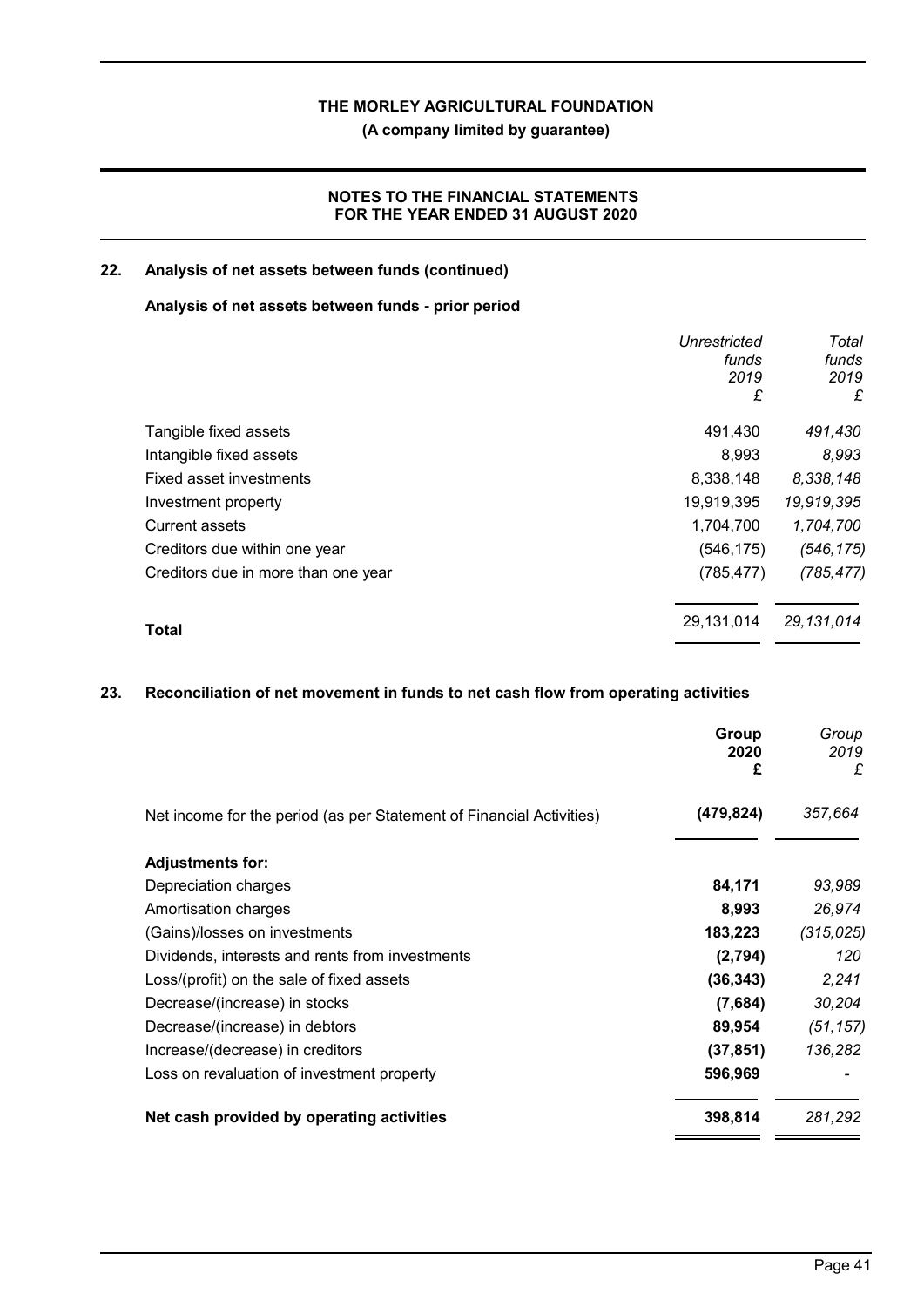**(A company limited by guarantee)**

# **NOTES TO THE FINANCIAL STATEMENTS FOR THE YEAR ENDED 31 AUGUST 2020**

## **24. Analysis of cash and cash equivalents**

|                                 | Group<br>2020<br>£ | Group<br>2019 |
|---------------------------------|--------------------|---------------|
| Cash in hand                    | 1,008,622          | 706,017       |
| Cash held by investment broker  | 415,609            | 292,092       |
| Total cash and cash equivalents | 1,424,231          | 998,109       |

## **25. Analysis of Net Debt**

|                                            | At 1<br><b>September</b><br>2019 | <b>Cash flows</b><br>£ | <b>New finance</b><br>£ | At 31<br>leases August 2020<br>£ |
|--------------------------------------------|----------------------------------|------------------------|-------------------------|----------------------------------|
| Cash at bank and in hand<br>Finance leases | £<br>998,109<br>(23,000)         | 426,122<br>23,000      | -<br>(63, 757)          | 1,424,231<br>(63, 757)           |
|                                            | 975,109                          | 449,122                | (63, 757)               | 1,360,474                        |

# **26. Operating lease commitments**

At 31 August 2020 the Group and the Company were due to receive future minimum lease payments under non-cancellable operating leases as follows:

|                                              | Group<br>2020<br>£ | Group<br>2019 | Company<br>2020<br>£ | Company<br>2019<br>£ |
|----------------------------------------------|--------------------|---------------|----------------------|----------------------|
| Not later than 1 year                        | 98,012             | 86.580        | $\blacksquare$       | 322,580              |
| Later than 1 year and not later than 5 years | 154,772            | 165,996       | $\blacksquare$       | 184,663              |
|                                              | 252,784            | 252,576       | $\blacksquare$       | 507,243              |